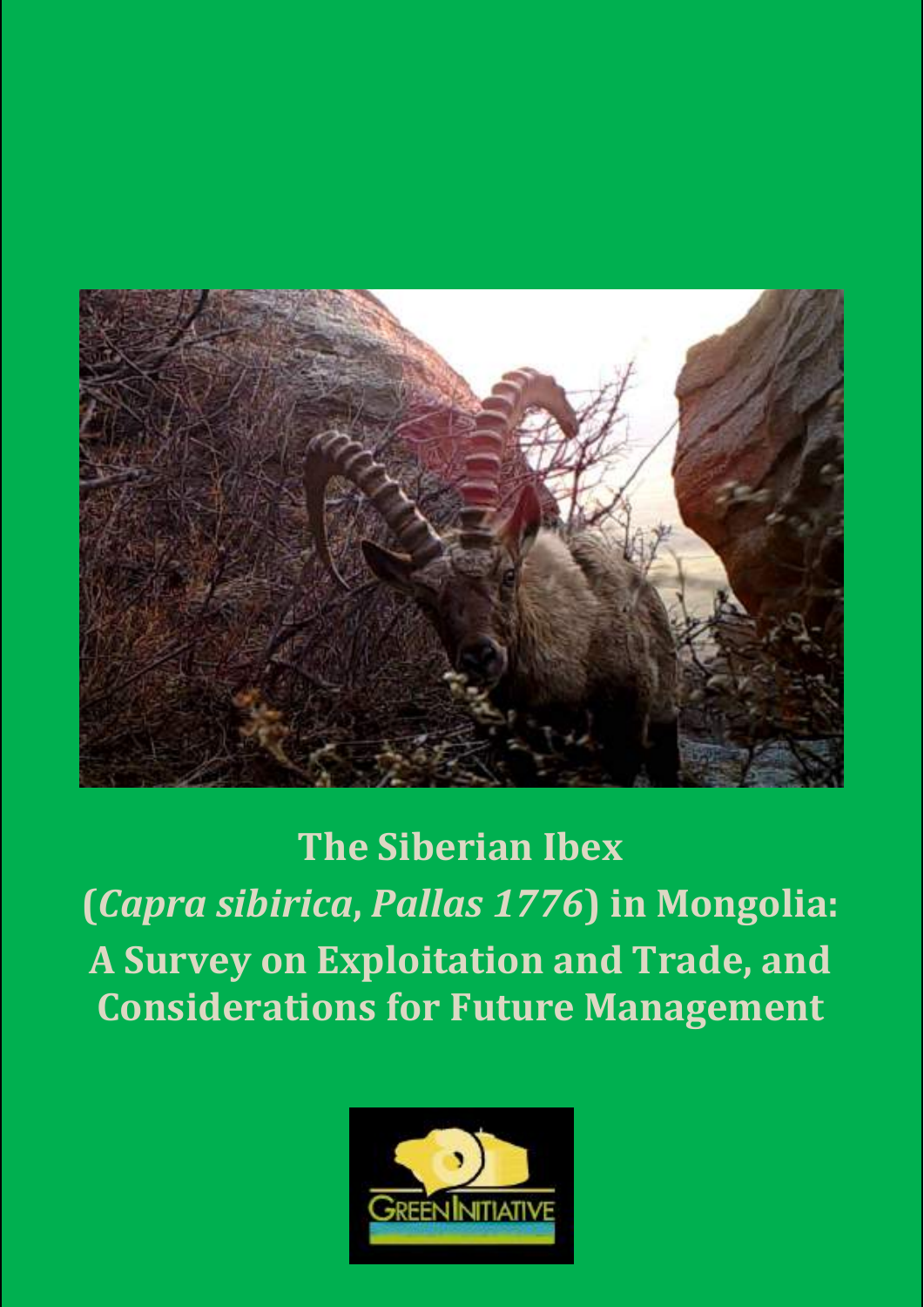Authors: 

# Choikhand Janchivlamdan

Claudio Augugliaro 

Josef Senn

Consultant: 

P.Tsogtsaikhan 

16/09/2014, 

Ulaanbaatar, Mongolia 

ii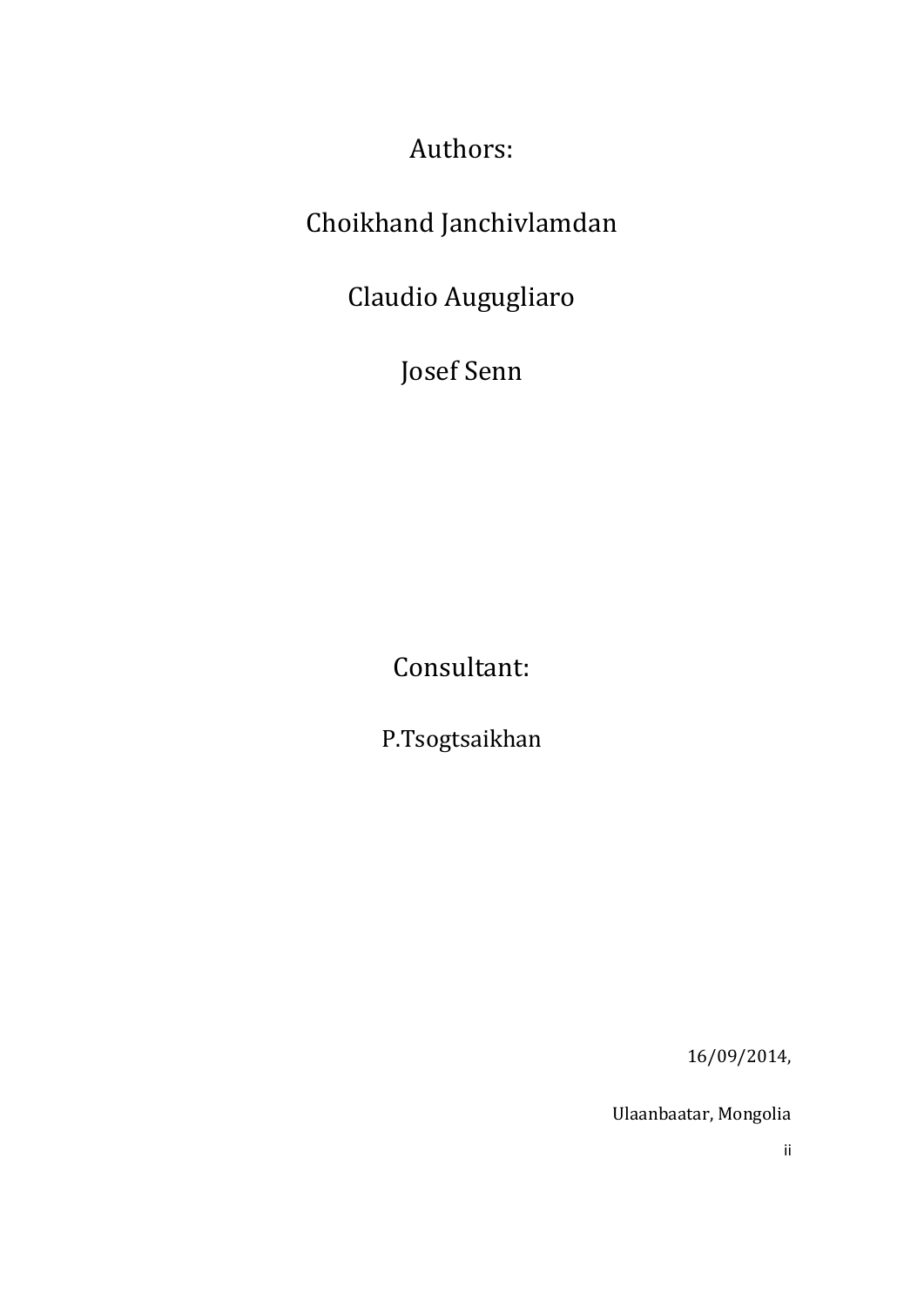This study was conducted by Green Initiative Non Government Organisation, R.25, Building 64C Sukhbaatar district, 1<sup>st</sup> khooro Ulaanbaatar, Mongolia.

#### **Contact details**:

Choikhand Janchivlamdan, Green Initiative (choikhandj@greeninitiativengo@org) Claudio Augugliaro, Green Initiative (c.augugliaro@greeninitaitivengo.org) Josef Senn, Swiss Fed. Res. Institute WSL (josef.senn@wsl.ch)

**Cover image**: Siberian ibex (*Capra sibirica*, Pallas 1776) trapped by our camera trapping, during a current project of big ungulate monitoring by camera trapping in Bayan Onjuul soum, Tov province, Mongolia.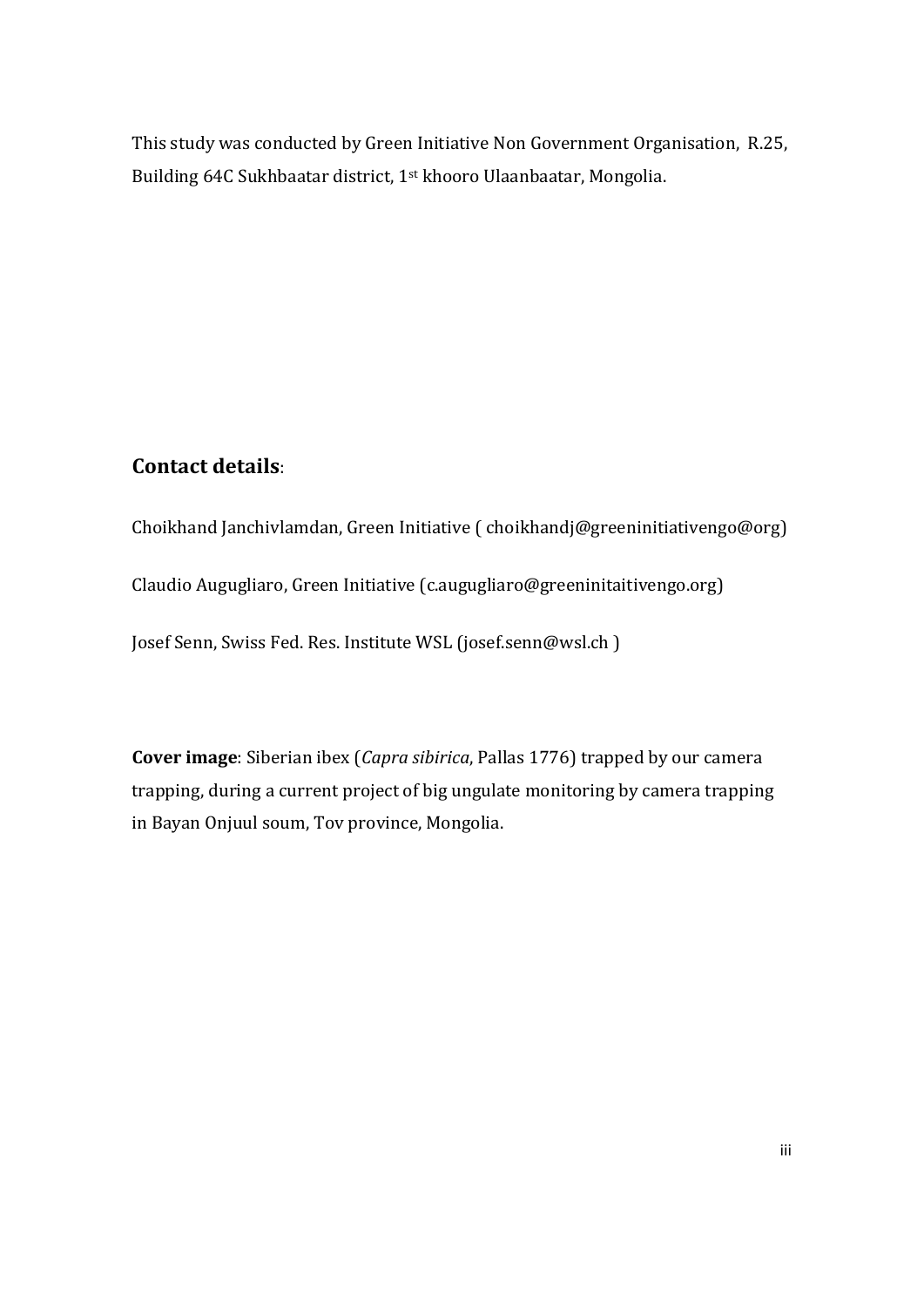| 2. Legal conservation status of the Siberian ibex (Capra sibirica,          |
|-----------------------------------------------------------------------------|
|                                                                             |
|                                                                             |
| 2.2.                                                                        |
| Law of Mongolia on Environmental Protection, 30 March 1995 (Amended<br>2.3. |
| Law of Mongolia on Hunting Resource Use and Hunting and Trapping<br>2.4.    |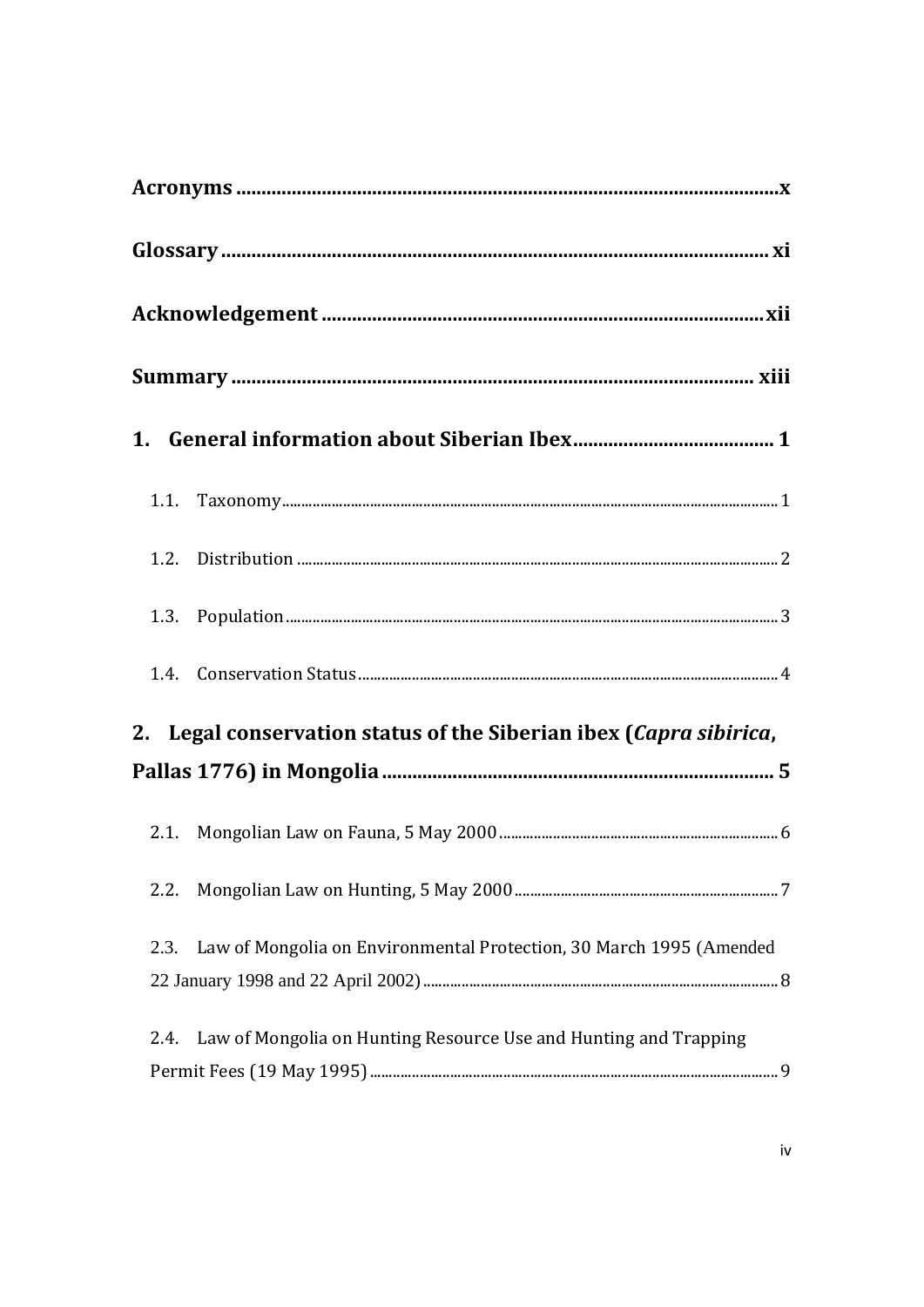|              | 2.5. Law on the Regulation of International Trade in Endangered Animal and                                                   |
|--------------|------------------------------------------------------------------------------------------------------------------------------|
|              |                                                                                                                              |
| 2.6.<br>2.7. | Mongolian Law on Special Protected Areas, 15 November 1994 10<br>Summary of laws concerning the Siberian Ibex in Mongolia 11 |
| 3.           | Challenges of wildlife law implementation and enforcement 11                                                                 |
| 3.1.         | Social context and economic impact of the cashmere industry in Mongolia<br>14                                                |
| 3.2.         |                                                                                                                              |
| 3.3.         |                                                                                                                              |
|              | 4. Siberian ibex current situation and aim of the survey21                                                                   |
|              |                                                                                                                              |
|              |                                                                                                                              |
|              | 4.1. Methodology adopted to investigate and collect data about Siberian ibex                                                 |
| 4.2.         |                                                                                                                              |
|              |                                                                                                                              |
| 4.4.         |                                                                                                                              |
| 5.           | Analysis of information and data, collected during the survey                                                                |
| 29           |                                                                                                                              |
| 5.1.         |                                                                                                                              |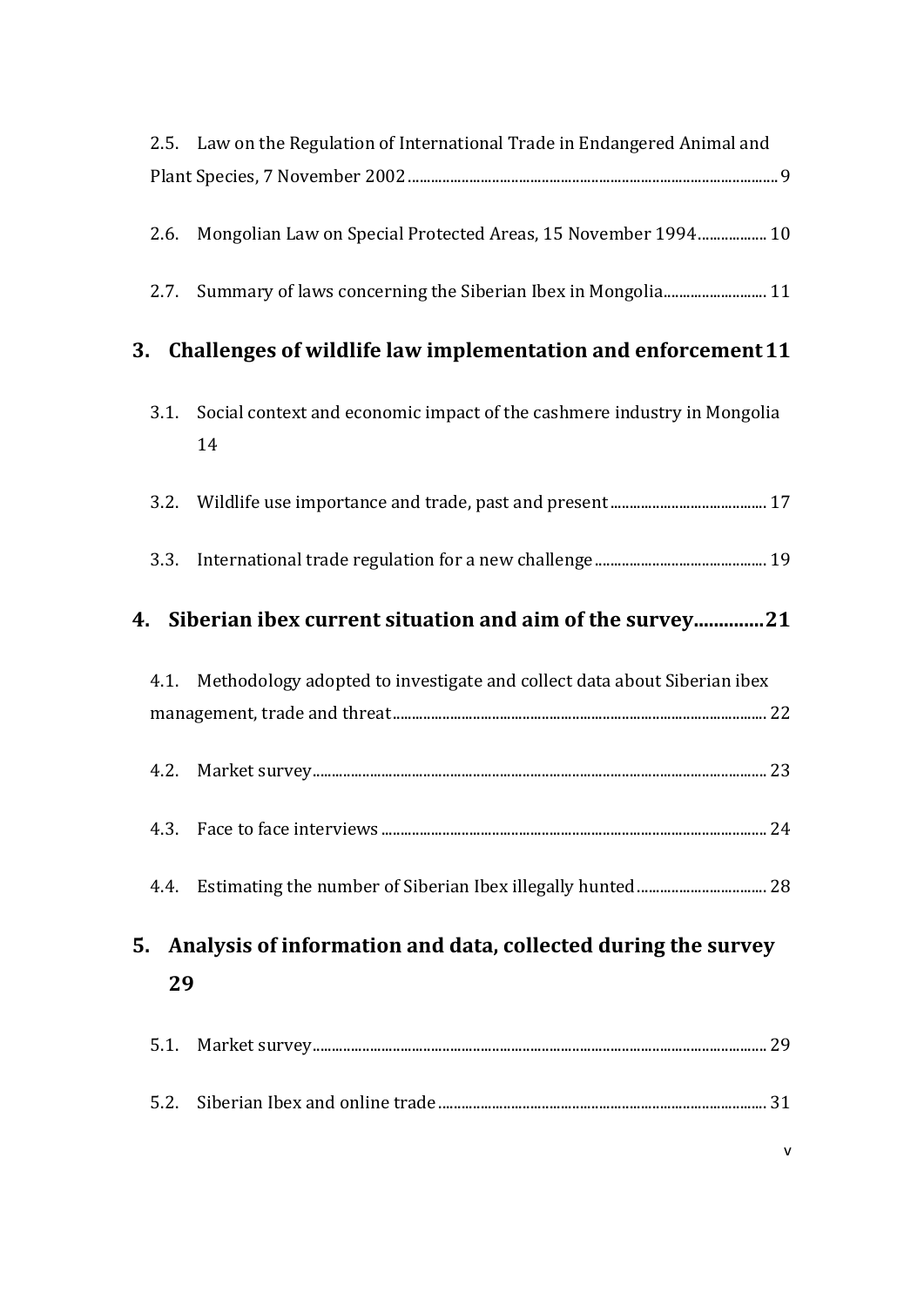|  | 6. Consideration about the general issues involving the wildlife |  |
|--|------------------------------------------------------------------|--|
|  | management with particular focus on Siberian ibex35              |  |
|  |                                                                  |  |
|  |                                                                  |  |
|  |                                                                  |  |
|  |                                                                  |  |
|  |                                                                  |  |
|  |                                                                  |  |
|  |                                                                  |  |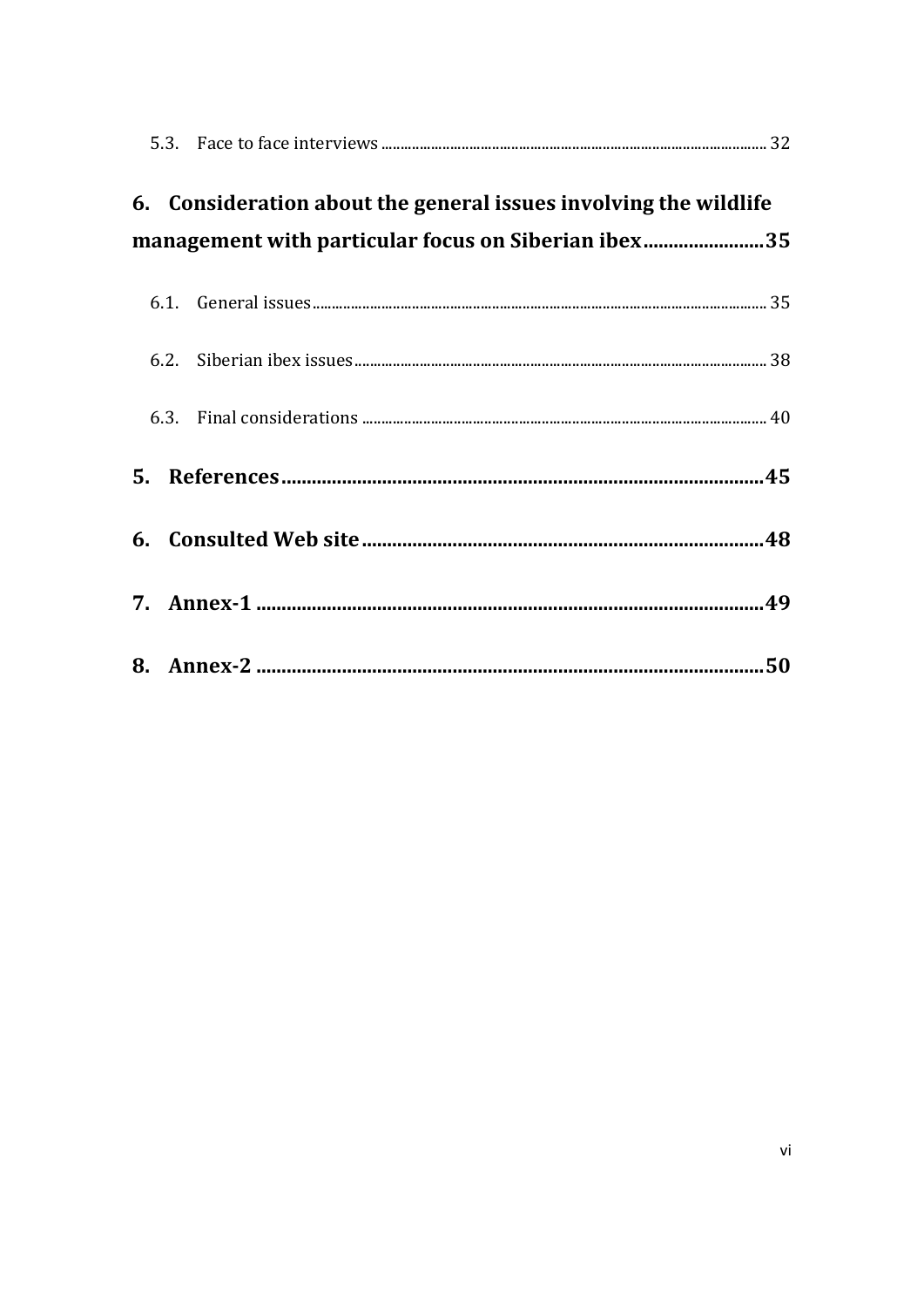### **List of Figures**

| Figure 1- Siberian ibex (Capra sibirica, Pallas 1776) trapped by our camera            |
|----------------------------------------------------------------------------------------|
| trapping, during a current project of big ungulate monitoring by camera trapping       |
|                                                                                        |
| Figure 2-The trend in livestock numbers (*1000) from 1970 to 2013. Particularly        |
| important is the increased number of goats, influenced by the cashmere trade 15        |
|                                                                                        |
| Figure 4- The Altai mountain, which are the main distribution area of Siberian ibex in |
|                                                                                        |
| Figure 5- The shape files on spatial distribution of Siberian Ibex, have been kindly   |
| supplied by the IUCN Red List. Ref. IUCN (International Union for Conservation of      |
| Nature) 2008. Capra sibirica. In: IUCN 2013. IUCN Red List of Threatened Species.      |
|                                                                                        |
|                                                                                        |
|                                                                                        |
|                                                                                        |
| Figure 7-A sheep fur used by seller to indicate their presence at the raw material     |
|                                                                                        |
|                                                                                        |
| Figure 8-It is a coat 100% yangir wool, on sale for the collection 2013-2014.  31      |
| Figure 9 - Choikhand (left), the Director of Green Initiative, and Claudio Augugliaro  |
| (right), the Green Initiative Scientific Coordinator (next him our driver Naia), with  |
|                                                                                        |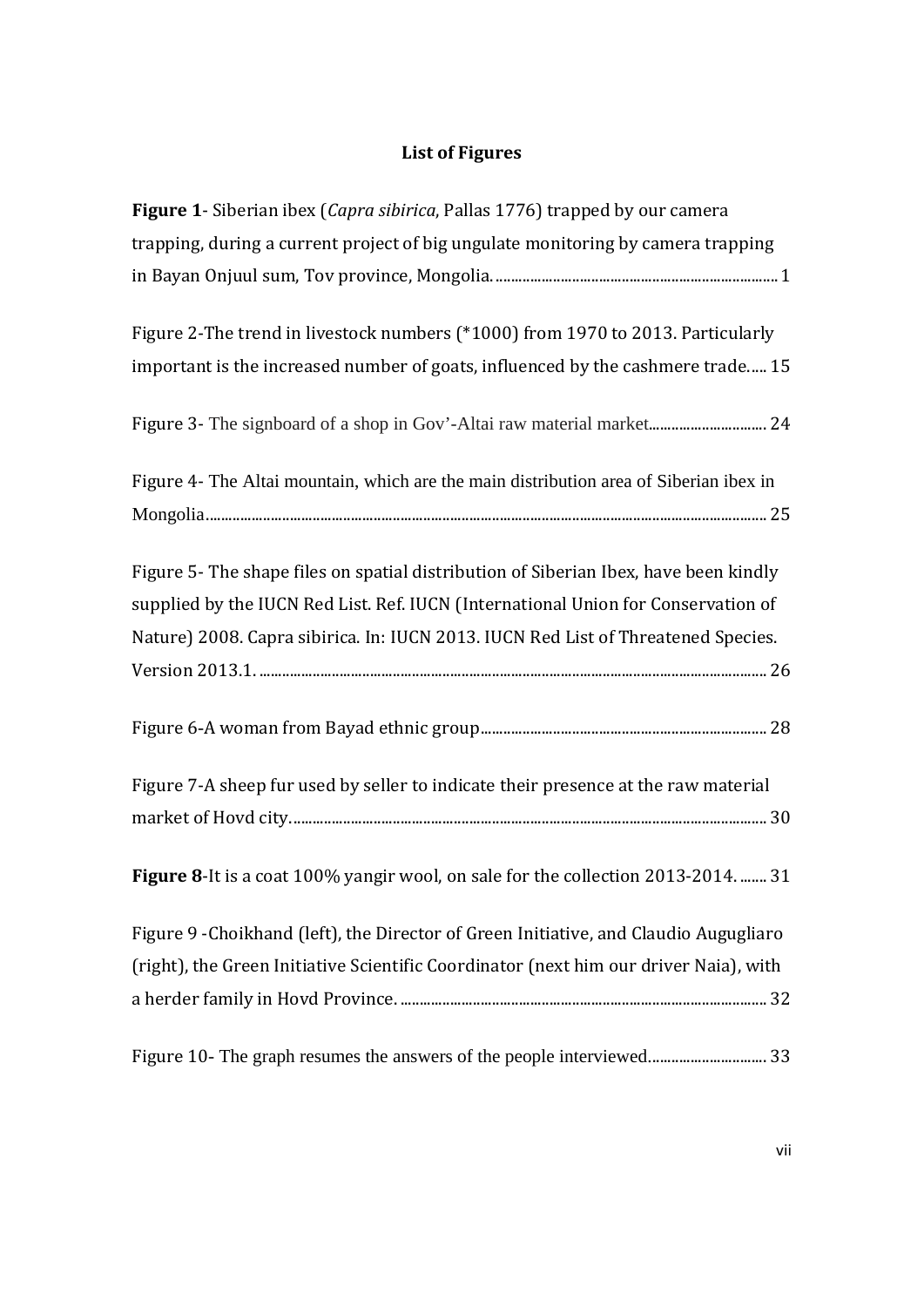| Figure 11-Two Corsac (Vulpes corsac) during the drying process, hunted by local   |  |
|-----------------------------------------------------------------------------------|--|
|                                                                                   |  |
|                                                                                   |  |
|                                                                                   |  |
| Figure 13- An environment officer of Hovd Province with a Siberian Ibex foud dead |  |
|                                                                                   |  |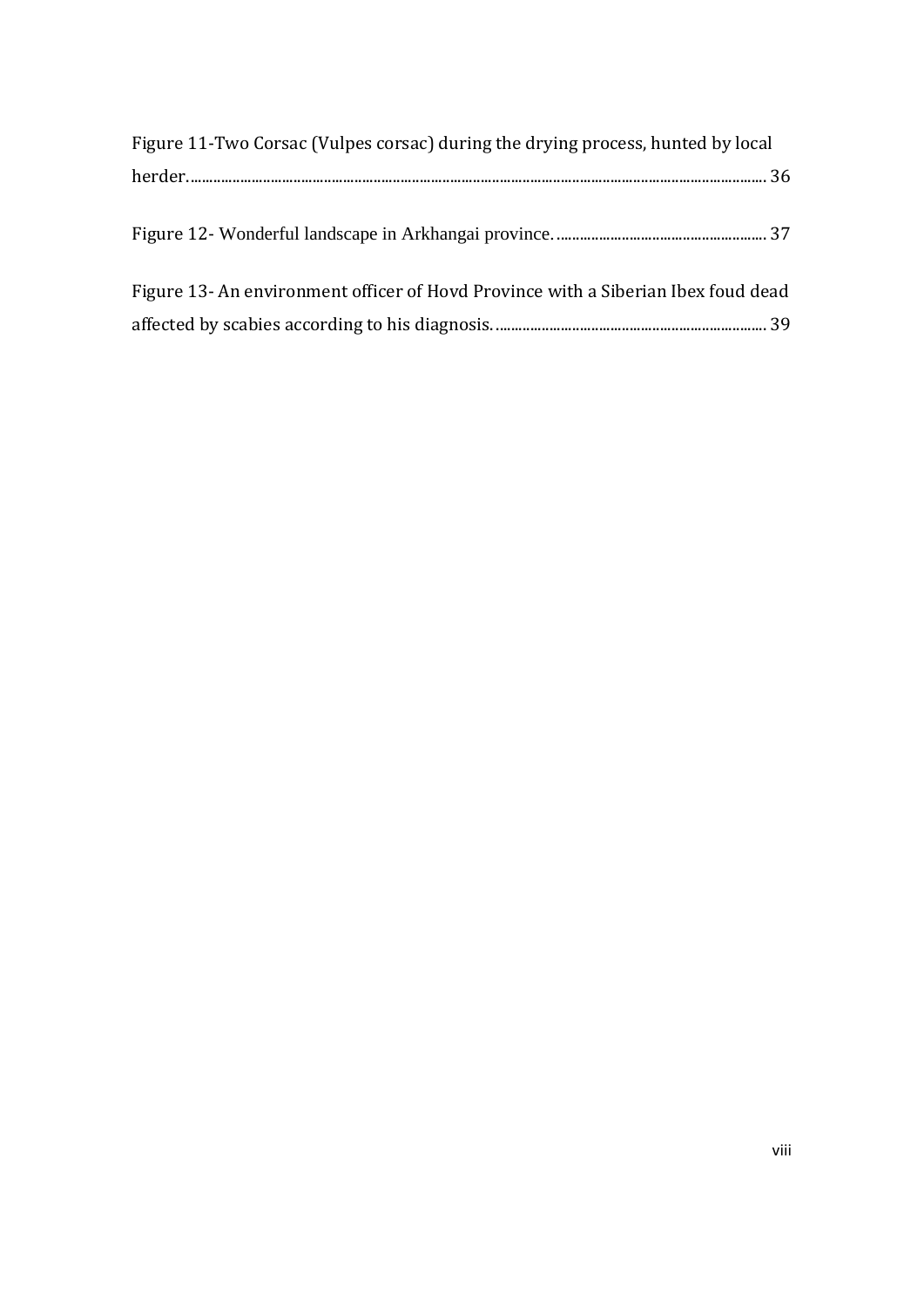#### **List of Table**

| Table 1-- Number of hunting permits issued from 2003 and actual hunting 22 |  |
|----------------------------------------------------------------------------|--|
|                                                                            |  |
|                                                                            |  |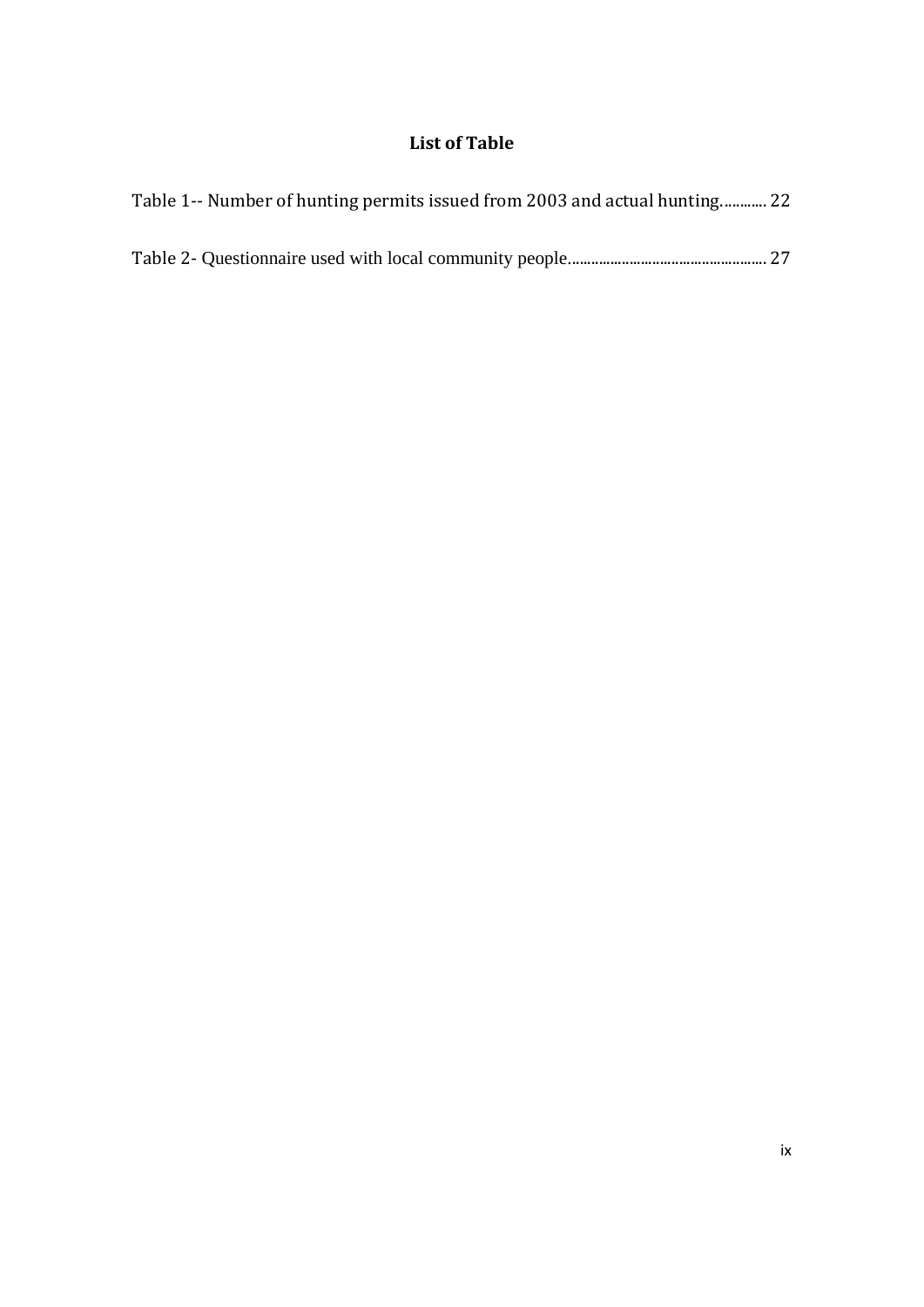# **Acronyms**

| <b>CITES</b> | Convention on International Trade in Endangered Species of Wild<br>Fauna and Flora |
|--------------|------------------------------------------------------------------------------------|
| ECU          | Eurasian Customs Union                                                             |
| EU           | European Union                                                                     |
| <b>IUCN</b>  | International Union for Conservation of Nature                                     |
| <b>MNET</b>  | Ministry of Environment, Nature and Turism                                         |
| NGO          | Non Government Organization                                                        |
| <b>UN</b>    | <b>United Nations</b>                                                              |
| <b>WCMC</b>  | <b>World Conservation Monitoring Centre</b>                                        |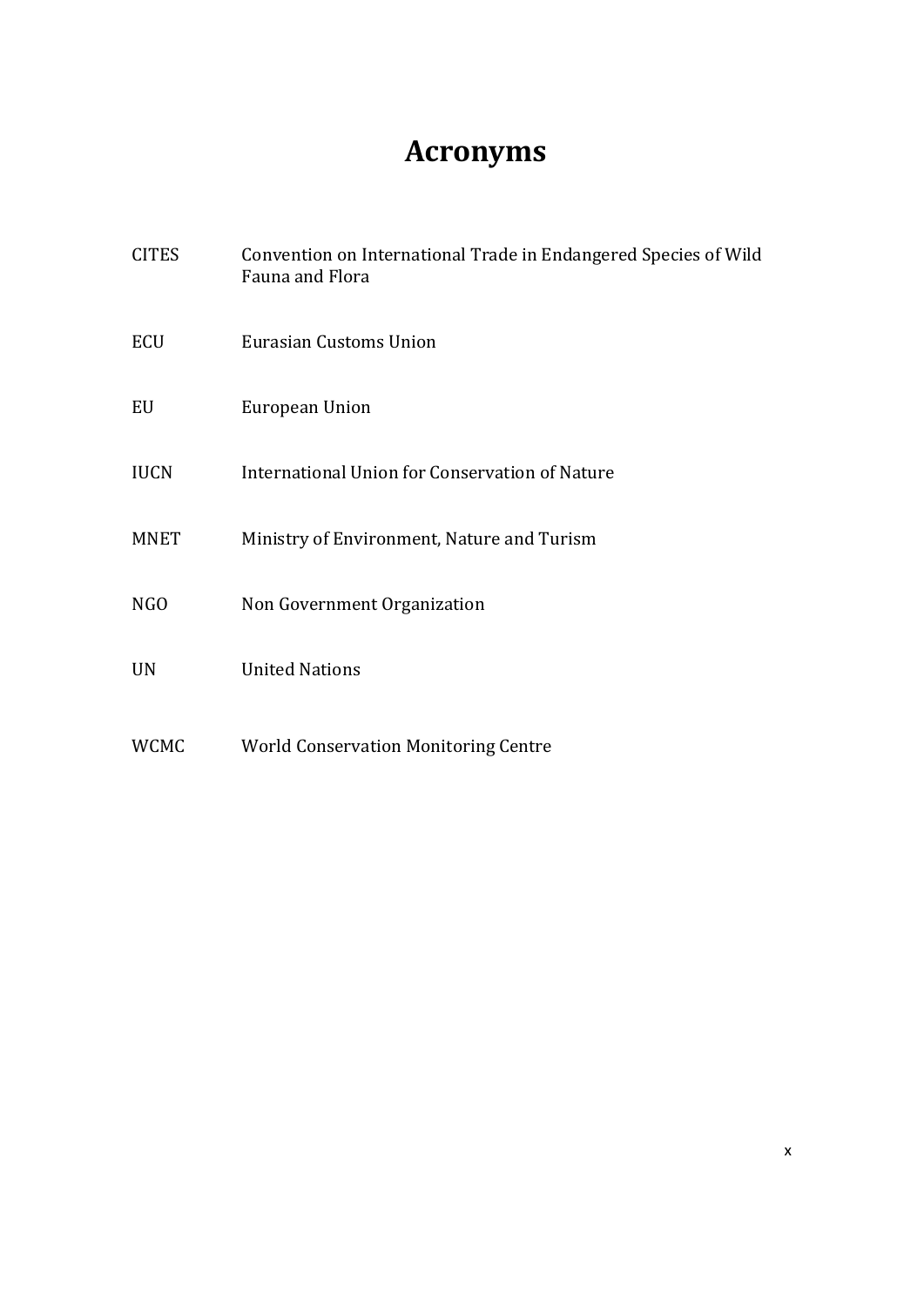## **Glossary**

Aimag refers province that is an administrative unit. Mongolia has 21 provinces.

Soum refers rural district of Mongolia within the province. There is over 360 soums for 21 aimags of Mongolia.

*Change* refers a commercial agent as middleman between herders, foreigners, and factories etc.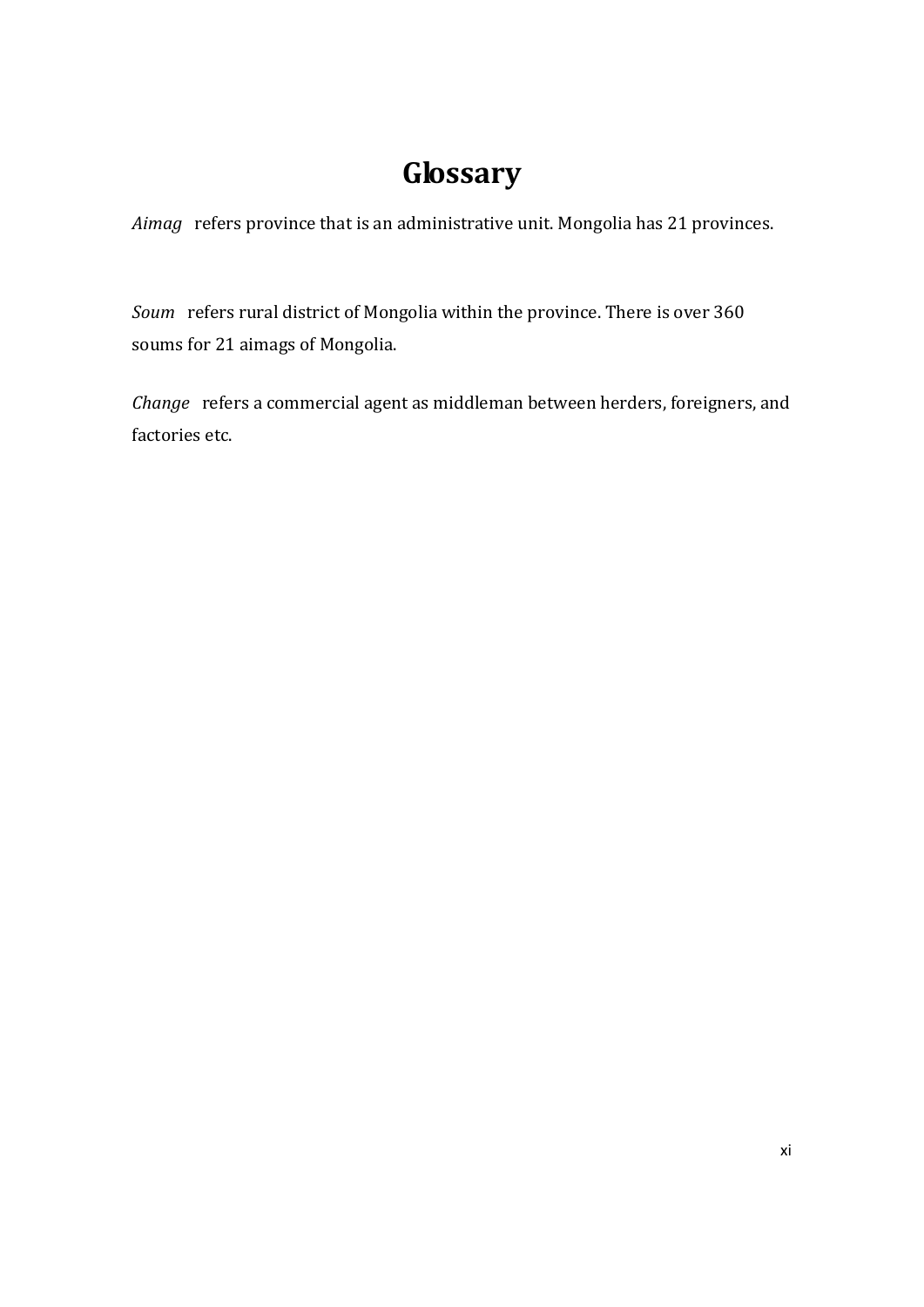## **Acknowledgement**

We thank the CITES of Switzerland that funded this survey. Field research and the preparation of the report was managed by Green Initiative NGO for which we thanks all the members. Special thanks go to Dr. Mathias Loertscher, for making funding available. Thanks to the CITES Management Authority and the Ministry of Environment and Tourism of Mongolia, for supporting this survey. Thanks to the Environment Office Directors of Gov-Altai, Hovd, Bayan-Olgii, Uvs, Zavhan and Arkhangai Provinces for their collaboration. Thanks to Dustin Johnson from Dalhousie University, Canada for his contribution to the compilation of this report. Thanks to the local people that very kindly gave us all the information we needed.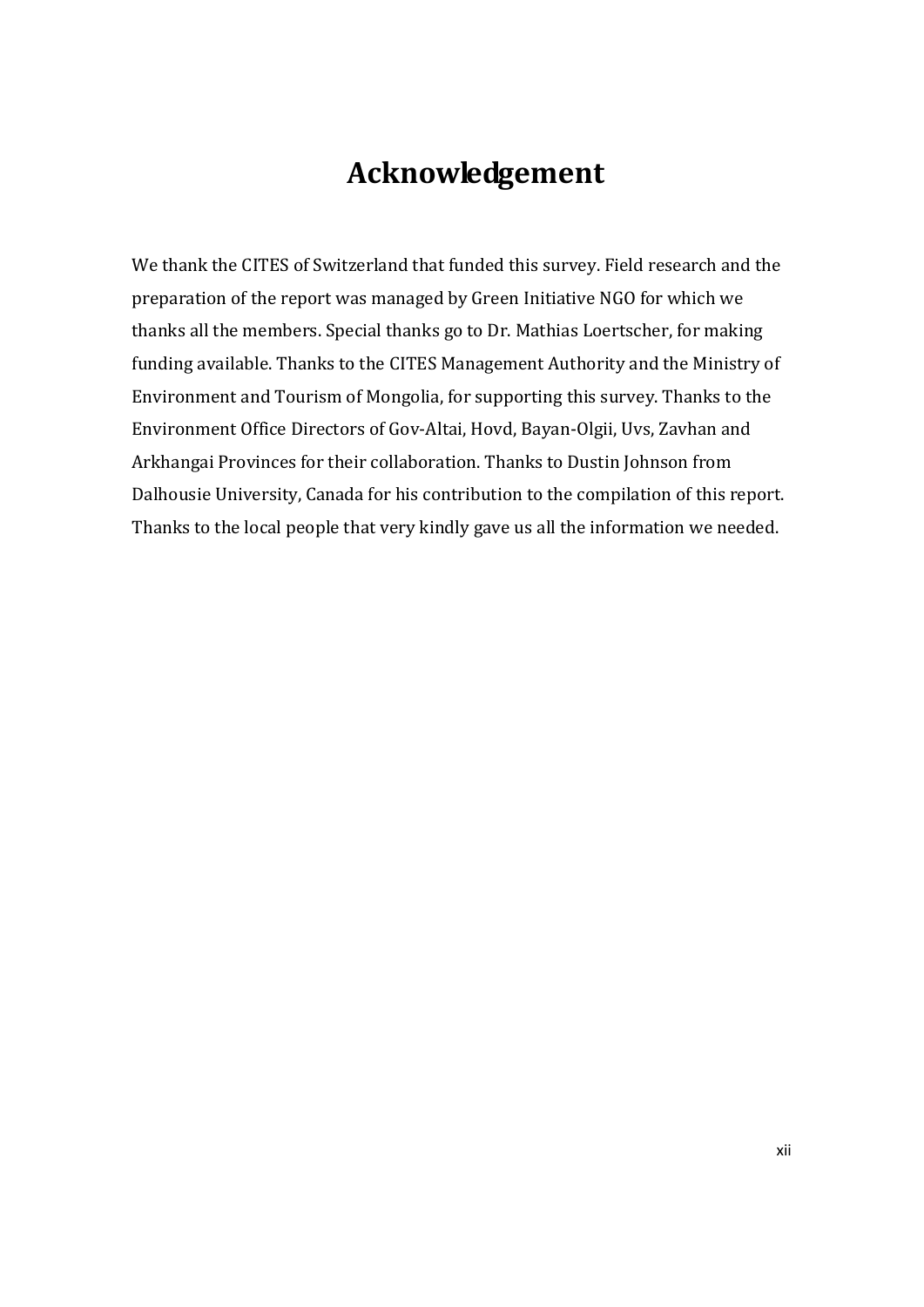### **Summary**

Central Asia has a wide variety of charismatic species, which find here the last huge uncontaminated areas, where they can survive reducing the contact with the human species. The wildlife is of great relevance for the region's economy, and new challenges are faced with regulations for wildlife use and trade in order to prevent illegal and unsustainable practices, locally and internationally.

The open borders in the regional economic integration zones as the EU and ECU in Eurasia, the online trade, which has been rapidly developing in the recent years, the fast economic growth occurring in many of the Central Asia States, may threaten the conservation of Paleartic wildlife.

Mongolia, is a symbol of the Central Asia economic development and may have greater difficulties than others countries to deal with the recent global and local changes. Its position between two superpowers like Russia and China, and being a land-locked country with extremely poor infrastructures with around 40% of the population living in the capital city Ulaanbaatar, let infer the difficulty on wildlife management and protection implementation.

The country is still trying to find the best way to manage its natural resource since the socialist system collapsed. Already during the socialist time use of wildlife was widespread, but under a strict management by central and local governments. After the effects of the socialist system vanished in the second half of 1990<sup>s</sup>, the wildlife use and its international trade, were uncontrolled. Mongolians did not need visas to enter China, and individuals as well as companies started to export any item into a market which was ready to take whatever item was offered.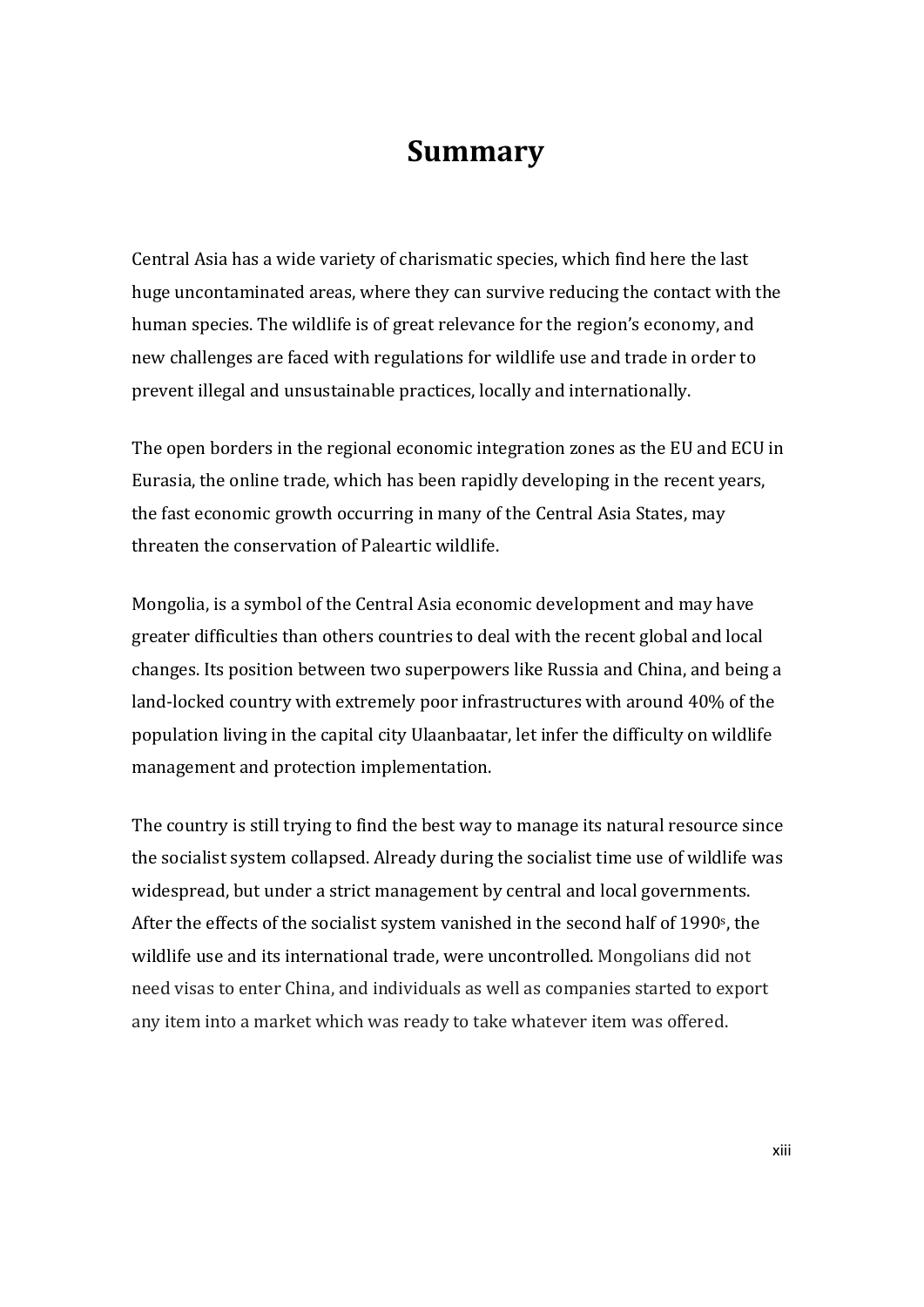Nowadays Mongolian wildlife products are sold all over the planet, and therefore it is necessary to obtain a clearer idea of the international trade framework. It is also important to focus on species which are not protected internationally and try to understand their position in trade during the past socialist system and the new consumerism and globalization.

The aim of this survey is to analyze the Siberian Ibex (*Capra sibirica*) trade, investigating the past and current use and management of this species.

During the last two decades, there has been an ongoing international trade in Siberian Ibex Wool, known as "Yangir", which is originally the name of Siberian ibex in Mongolian language. This current trade with Yangir is also found commonly on internet online shopping sites.

Our survey confirmed that the current stock of cashmere wool in trade originated from Siberian Ibex, and with high probability derived from the collecting system dating back to the socialist time in the late 1990s and at the begin of the XXI century. 

Nevertheless, commercial trade of "Yangir" cashmere is still active mainly in Western Europe. Depletion of the present stock could require new scenarios for restocking the international trade in future. This may threaten Siberian ibex, which already experienced a substantial decline in the recent past and is dealing with many other human and natural threats at present.

In conclusion, monitoring the trade of the Siberian Ibex products, and verifying the depletion of the initial stock depletion is necessary. We further need to investigate if any new stock of wool will feed the commerce in future.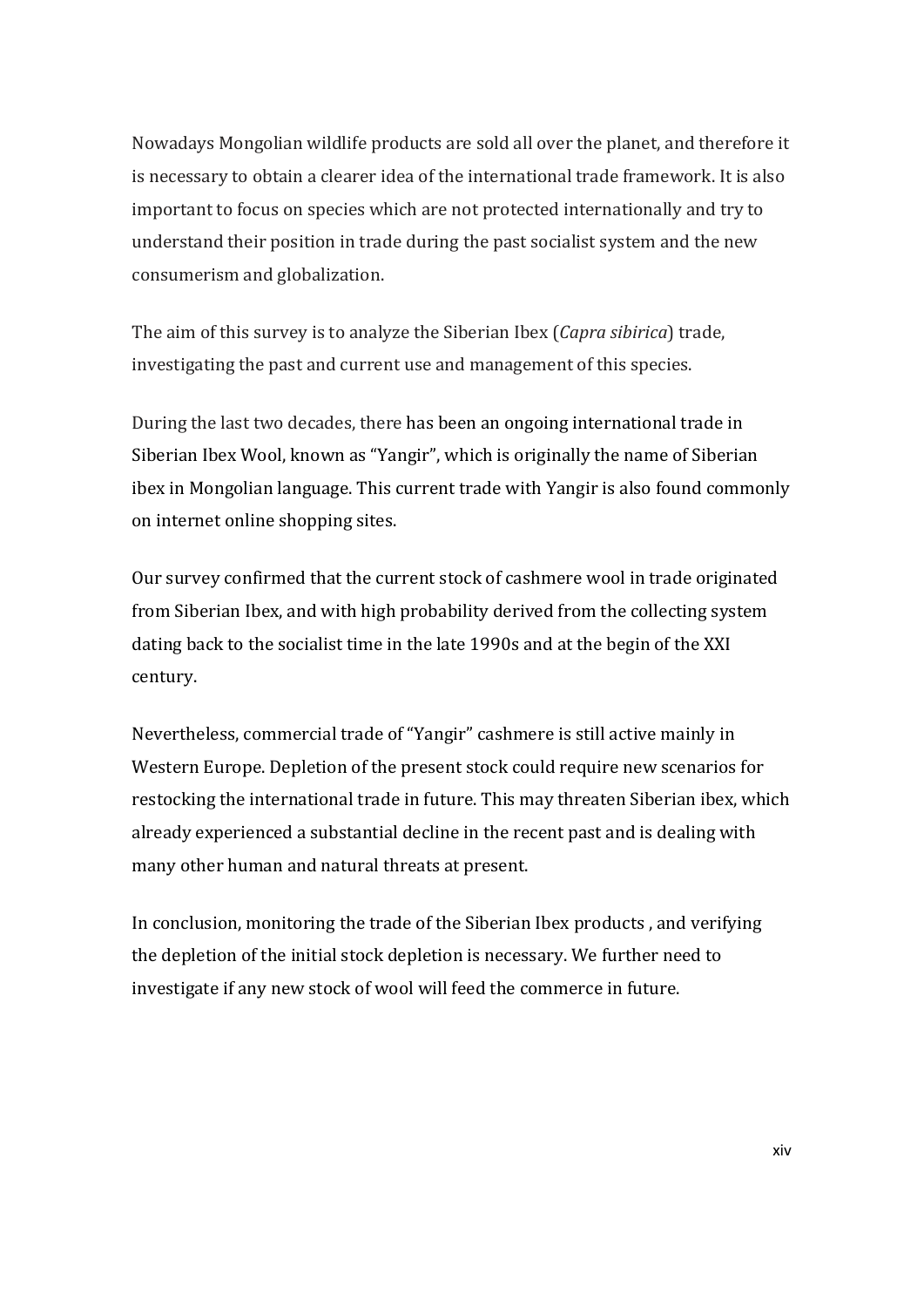## **1.General information about Siberian Ibex**



**Figure 1**- Siberian ibex (*Capra sibirica*, Pallas 1776) trapped by our camera trapping, during a current project of big ungulate monitoring by camera trapping in Bayan Onjuul sum, Tov province, Mongolia.

#### **1.1. Taxonomy**

Currently, four subspecies of Siberian Ibex are recognized: *C. sibirica sibirica* (Pallas, 1776) in the Altai Mountains, *C. s. hagenbecki* (Noack, 1903) in the Mongolian Gobi, *C. s. alaiana* (Noack, 1902) in the Tian Shan Mountains, and *C. s.*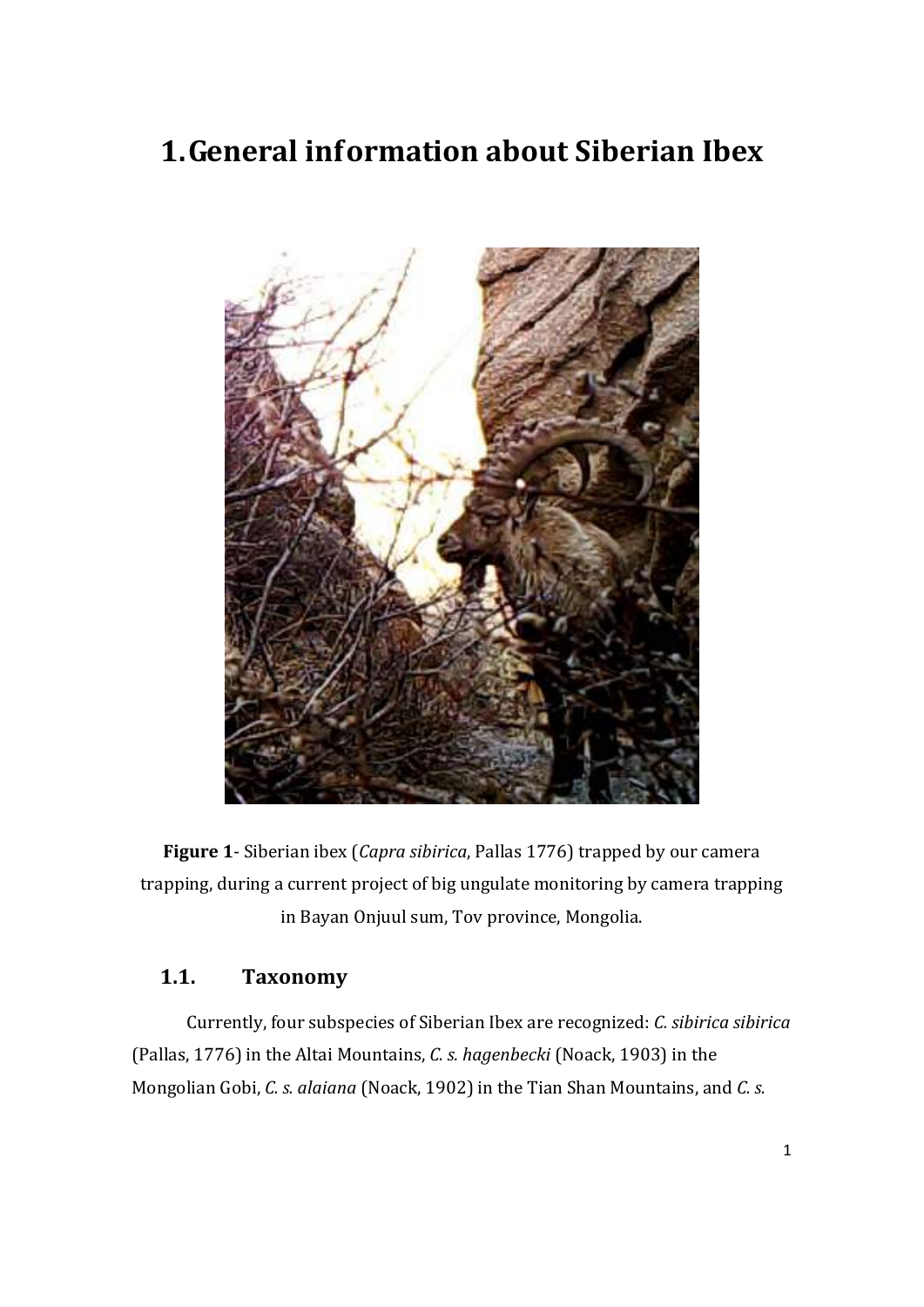sakeen (Blyth, 1842) in the Karakorum, Pamir, and Hindu Kush mountains (Fedosenko & Blank, 2001) (IUCN, 2014). They are differentiated primarily by differences in size, colour, and horn characteristics (Fedosenko & Blank, 2001). Some authorities recognize at least one more subspecies, and some are not certain that it is a separate species from other ibex. At present the IUCN considers it separate, though taxonomy is still not fully resolved (IUCN, 2014). More broadly, the taxonomy of the entire genus is highly disputed, with various authorities recognizing between 1 and 11 species, with 8 being the most common (Kazanskaya, Kuznetsova, & Danilkin, 2007). The recent mitochondrial DNA analysis found that *C. sibirica* was the most distant species in the genus, strongly supporting their status as a separate species (Kazanskaya, Kuznetsova, & Danilkin, 2007). 

*C. s. sibirica* is the smallest of the subspecies, no more than 103 kg in weight. Male horns are 110 to 117 cm long. During winter males are light coloured. *C. s. hagenbecki* are similar in size to *C. s. sibirica*, but have longer horns (74 to 139 cm on males) with larger ridges, and are more grey or brown. *C. s. alaiana* is the largest subspecies, up to 130 kg for males. They have large horns, 100 to 147 cm long on males. During winter males are darker grey or brown. *C. s. sakeen* is similar to *C. s. alaiana*, but lighter, up to 90 kg for males. Their horns are slightly shorter (102 to 140 cm) but wider. Their colour is also lighter (Fedosenko & Blank, 2001).

#### **1.2. Distribution**

The Siberian ibex can be found in portions of Afghanistan, China, India, Kazakhstan, Kyrgyzstan, Mongolia, Pakistan, Russia, Tajikistan, and Uzbekistan. Across its range it is primarily found in mountainous and rocky terrain (IUCN, 2014).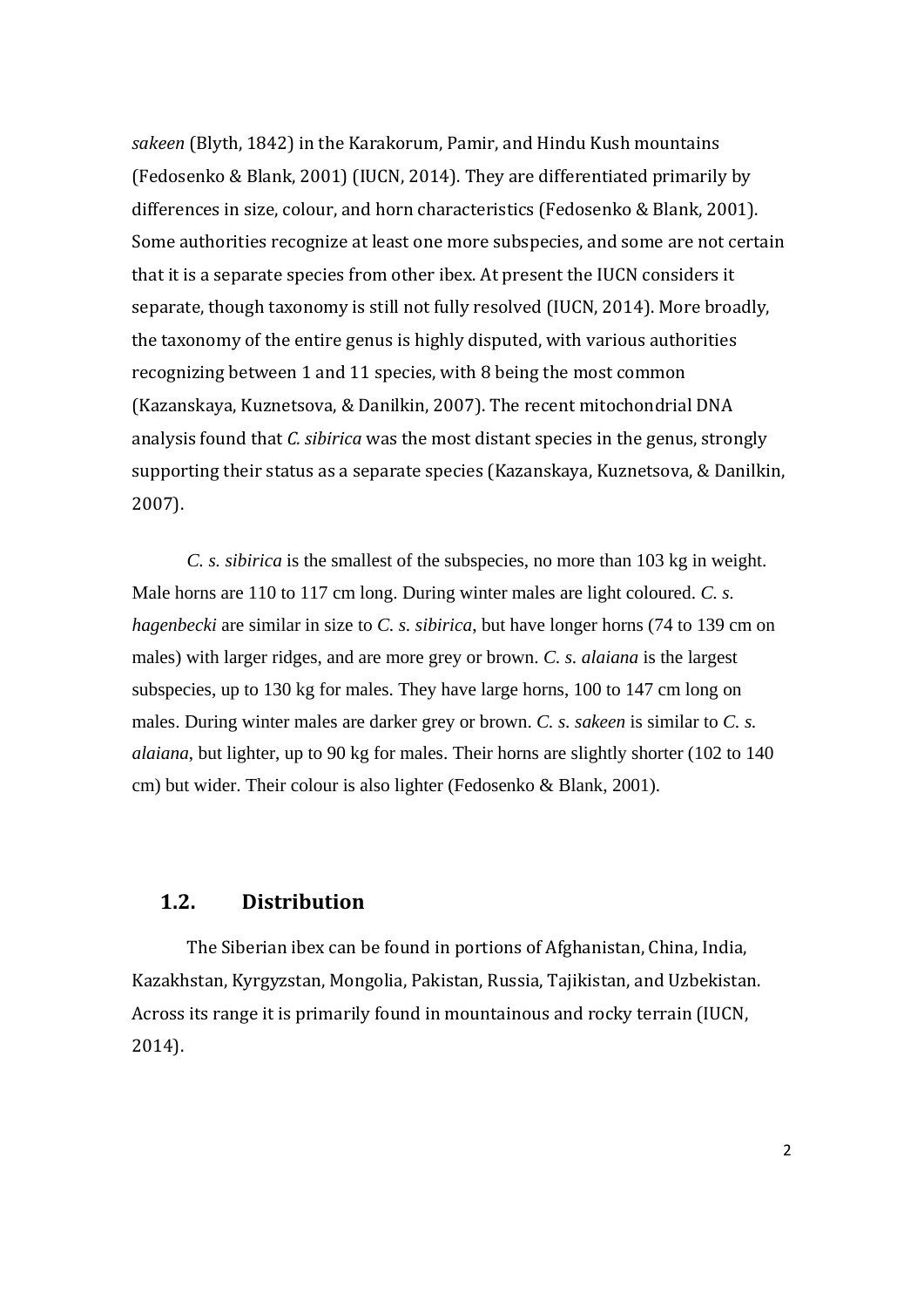In Afghanistan they are found throughout a large portion of the center of the country, in the Hindu Kush and Pamir mountains. In China they are found in limited portions of the west of the country, in the Altai, Tian Shan, Pamir, and Karakorum ranges in parts of Xinjiang, Gansu, Tibet, and Inner Mongolia. In India they are found in the Karakorum and Himalaya mountains in Jammu and Kashmir, Himachal Pradesh, and Ladakh. They are found in northern Pakistan, in the inner Himalayas, Hindu Kush, and Karakorum ranges. In Kazakhstan they are found in small portions of the southeast of the country in the Tian Shan and Altai mountains. They occur across almost all of Kyrgyzstan and Tajikistan, in the Hissar, Pamir, Tian Shan, and Alatau ranges. They have a limited range in far-eastern Uzbekistan, in the Tian Shan. They have a patchy distribution in south-central Siberian Russia, in the Altai, Sayan, and Tuva mountains (Fedosenko & Blank, 2001). 

In Mongolia, they are found in much of the Altai and Govi-Altai mountain ranges, in parts of the Khangai Mountains, in some ranges in northwestern Mongolia (subspecies *C. s. sibirica*), and in isolated outcroppings and mountains in the Gobi (subspecies *C. s. hagenbeckii*) (Fedosenko & Blank, 2001) and Tov province (as we verified during the recent years). The director of the environmental office of Bayan Olgji talked about a subspecies or morphotype in his area. He referred to a so-called "Altai Yangir" which has a bigger size and more red colour, compared to other vangir in Mongolia. Until now there is not any scientific evidence for a different subspecies of *Capra sibirica sibirica* in the Altai Mountains.

#### **1.3. Population**

A rigorous global population estimate is not available, for most states where the species occurs (IUCN, 2014; Large Herbivore Network, 2014). In China there is a large population in the Tian Shan Mountains, up to 50,000 individuals. Kyrgyzstan and Tajikistan hold another large population, around 70,000. Other

3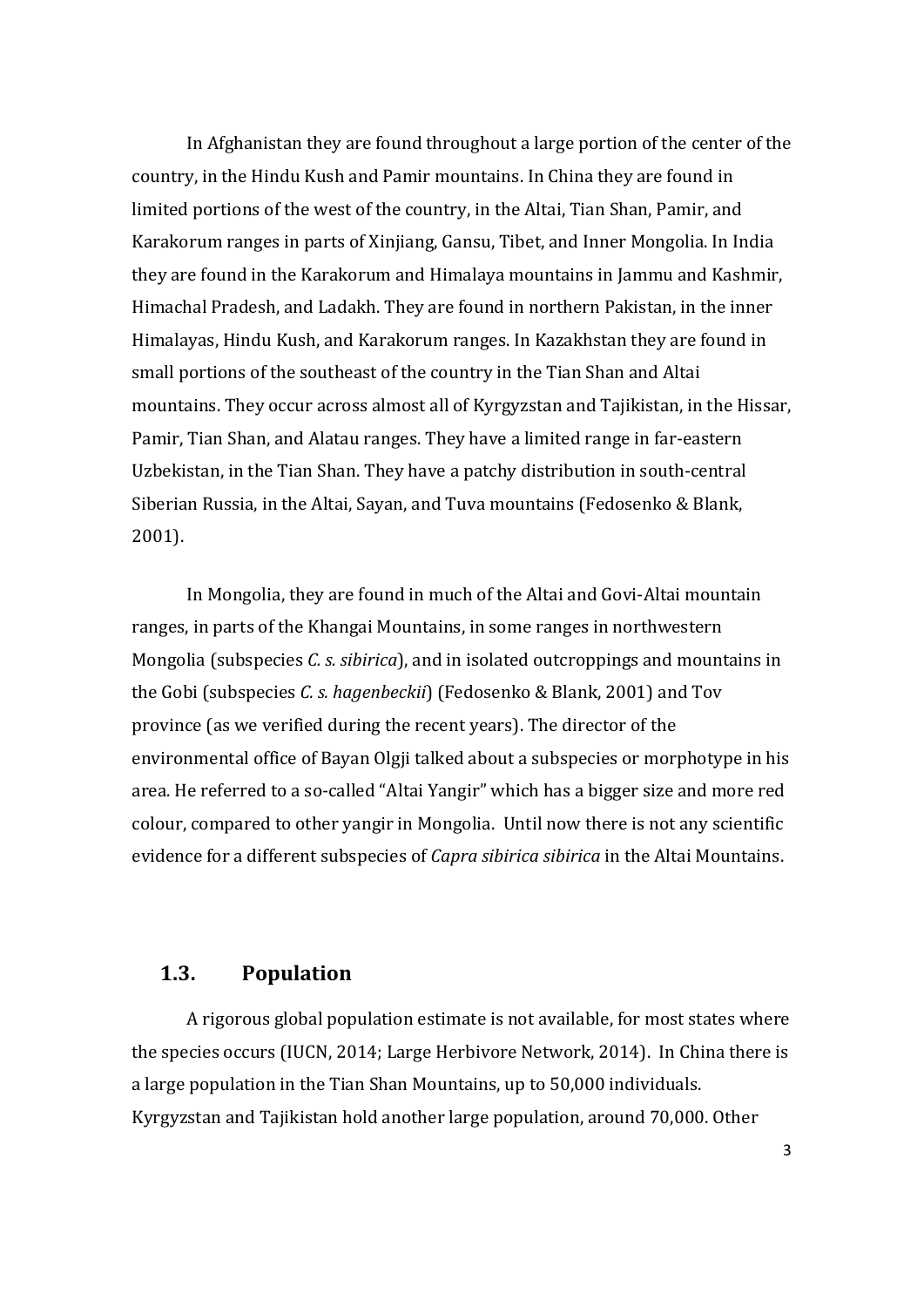range countries have smaller populations. Kazakhstan may have as many as 17,000. India has around 10,000 ibex, of which 6,000 are in Ladakh. It has likely declined severely in Afghanistan due to decades of civil conflict, but may still be numerous in the Wakhan Corridor. Pakistan, Russia, and Uzbekistan probably each have a few thousand individuals. However, many of these population estimates are 10 to 20 years old and may have lacked accuracy even at that time (IUCN, 2014). Mongolia used to have a large population, but the most recent survey made by the Institute of Biology, Mongolian Academy of Sciences in 2009, revealed 24,371. According to the result of this survey, the Siberian Ibex population has dramatically declined in Mongolia. The present estimate of 24,371 compared to the 80,000 in the "The Mongolian Red Data Book" in 1987 (Shagdarsuren et al. 1987).

#### 1.4. **Conservation Status**

Globally, the Siberian ibex is listed as Least Concern in the IUCN Red List, as it is widely distributed and is believed to have large populations without any significant decline (Reading & Shank, 2008). In Afghanistan hunting has been banned by presidential decree, and the National Environmental Protection Agency banned hunting and trading of the Ajar valley population in 2009 (Large Herbivore Network, 2014). In Pakistan, ibex has been listed under Appendix III of CITES (Species+, 2014), and trophy hunting programs exist. In China, ibex was listed as a Class I species under the Wildlife Protection Law of  $1988<sup>1</sup>$  (IUCN, 2014), which bans hunting or trade in the species without government permission, and only for approved purposes. In Kyrgyzstan and Tajikistan the species is found in many protected areas, with populations of several hundred in each. A limited trophy hunting program exists in both countries (IUCN, 2014). Populations also exist in protected areas in Russia and Kazakhstan, but their legal status outside of these areas could not be determined.

 

<sup>&</sup>lt;sup>1</sup> Retrieved from http://www.china.org.cn/english/environment/34349.htm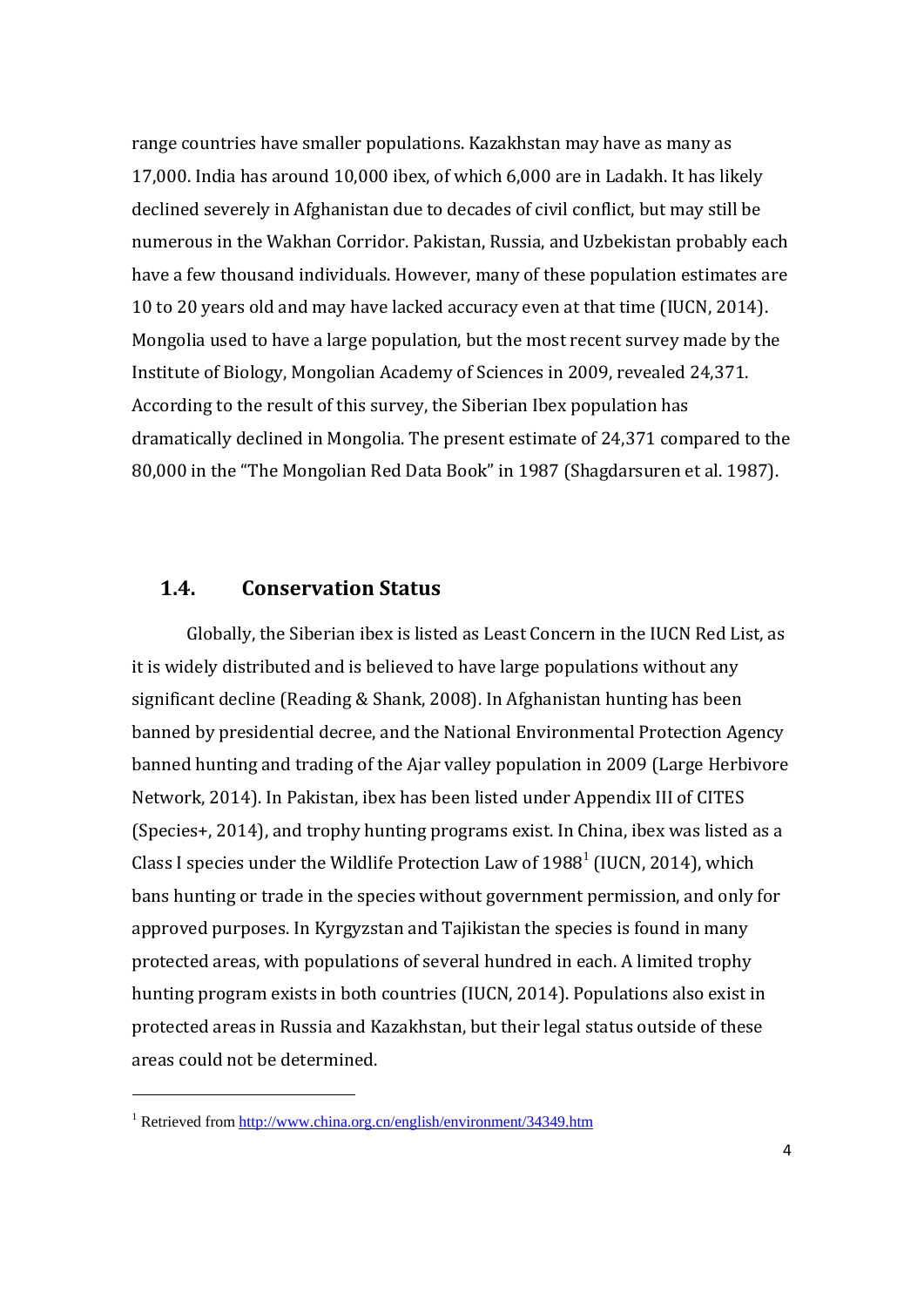In Mongolia, Siberian ibex are protected as "Rare" under the 2001 revision (Mongolian Government Act No. 264) of the 2000 Mongolian Law on Animals. This designation bans hunting except by permit for specific purposes. These purposes include research, cultural activities, controlling population size and disease, and sport hunting. Hunting quotas are set by the national government, and hunting permit fees are supposed to be based on the assessed economic and ecological value of the animal. Where they occur in strictly protected areas and national conservation parks, hunting is banned. They are also classified as Near Threatened under the most recent Mongolian Red List (Clark, et al., 2006).

## **2.Legal conservation status of the Siberian ibex (***Capra sibirica***, Pallas 1776) in Mongolia**

Several different Mongolian laws come together to form the legal basis for conservation of wildlife in Mongolia. This document looks at the relevant parts of six Mongolian laws:

- 1. The 1994 Law on Special Protected Areas
- 2. The 1995 Law on Hunting Resource Use and Hunting and Trapping Permit Fees
- 3. The 2000 Law on Fauna
- 4. The 2000 Law on Hunting
- 5. The 2002 Law on the Regulation of International Trade in Endangered Animal and Plant Species (implementing CITES in Mongolia)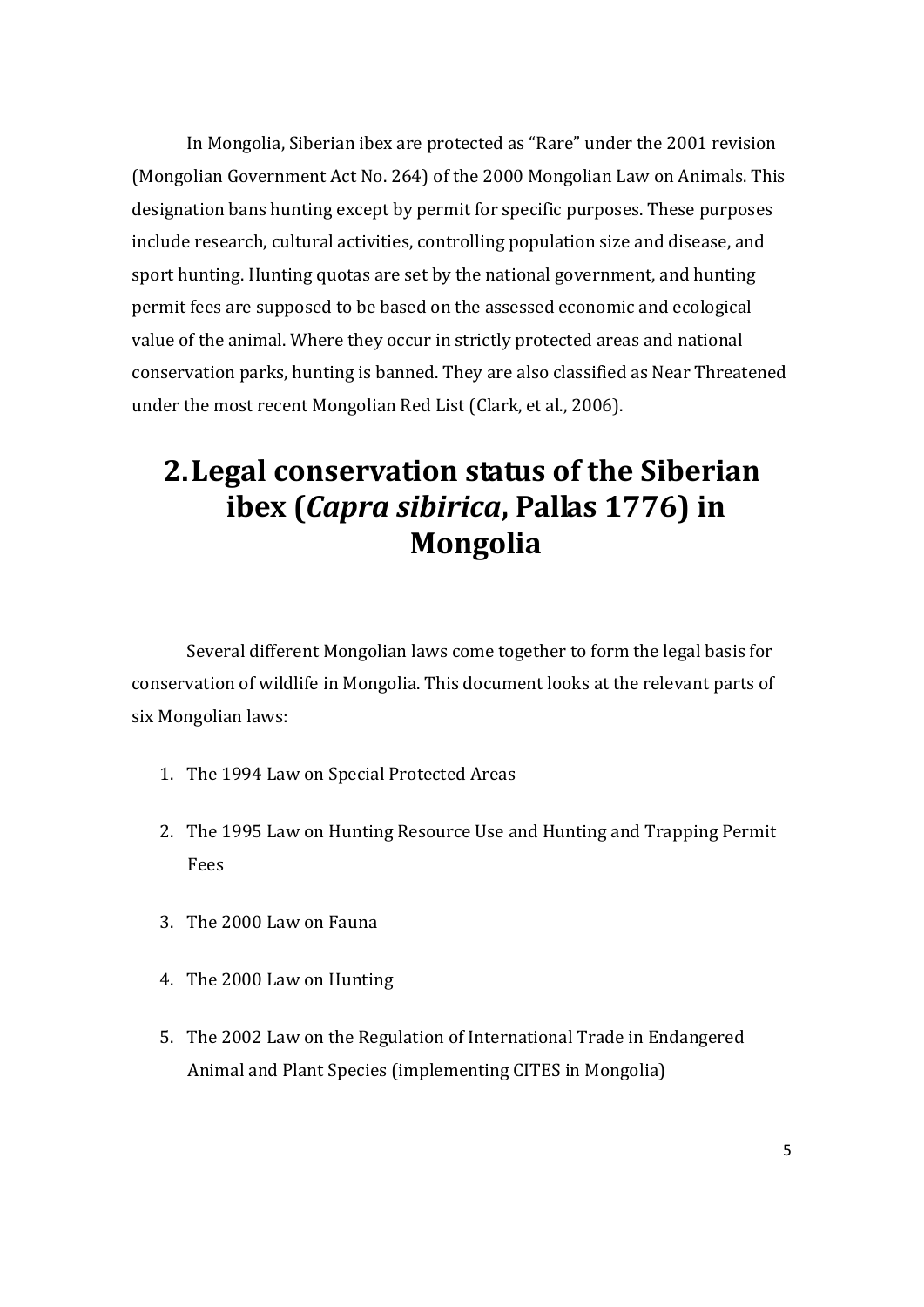6. The 2004 Law on Environmental Protection

#### **2.1. Mongolian Law on Fauna, 5 May 2000**

The Law on Fauna, along with the Constitution of Mongolia, places ownership of all wildlife in the state (Article 10.1). Two categories of specifically protected wildlife species are defined: Very Rare and Rare:

- Very Rare wildlife "have a restricted capacity to recover, a limited distribution, no usable reserves, and are in danger of extinction" (Article 3.1.2). The list of Very Rare wildlife is included as part of the law (Article 7.1). Very Rare fauna may only be hunted or trapped for scientific purposes with authorization from the state, and all other hunting and uses are forbidden (Articles 7.2 and 7.3). Any proposed industrial or transport, construction occurring in the range of Very Rare fauna must first receive approval through an environmental impact assessment process (EIA) (Article 7.4).
- Rare wildlife "have a limited capacity to recover, limited distribution, have a small population, and are potentially in danger of extinction" (Article 3.1.3). The state determines what species to list as Rare (Article 7.6), and the Siberian ibex is included on this list (Clark, et al., 2006).
- Rare fauna may be hunted and trapped with a permit from the state for certain uses:
	- $\circ$  Scientific, research, cultural, artistic, and medicinal (Article 7.5.1)
	- $\circ$  After payment of special fees (trophy hunting) (Article 7.5.2)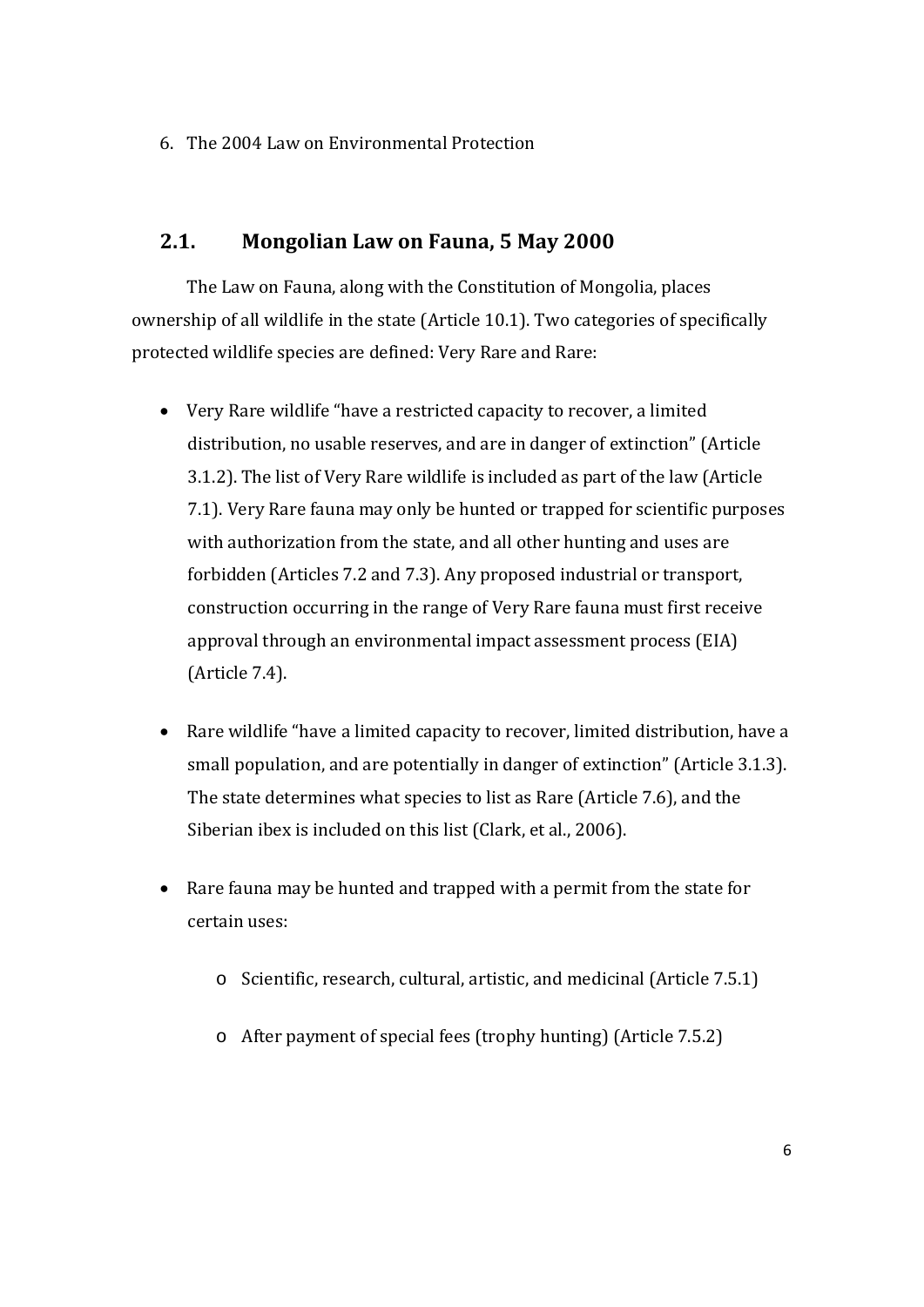o For regulating numbers and controlling infectious diseases (Article 7.5.3) 

With permission from the state, fauna other than those listed as Very Rare may be trapped live for certain uses  $(A$ rticles  $11.1, 12$ , as long as they are not harmed, no health hazards are caused, and their habitat is not destroyed. These uses include the extraction of animal products, such as antlers, musk, wool, and others that do not require killing the animal (Articles 13 to 15).

The state is responsible for establishing hunting quotas, organizing scientific research, protecting territory, and managing game reserves (Article 6). People and organizations are responsible for protecting fauna during production and economic activities (Article 6.1.7). Persons or organizations that cause damage to fauna are liable to pay the government twice their assessed ecological and economic value (Article 25), and also face administrative penalties (Article 27). Repeat offenses, as well as hunting Very Rare fauna or causing other harm to them, bring criminal charges (Article 27.2).

#### **2.2. Mongolian Law on Hunting, 5 May 2000**

The Law on Hunting states that hunting management activities are necessary to determine population size and distribution and make sure that hunting is done sustainably (Articles 4.1 and 4.2). Hunting management is financed by the state, and is carried out by aimag and soum governments (Articles 4.4 and 4.5). They must carry out hunting management activities at least once every four years, and every year following commercial hunting operations (Article 4.4). It is illegal to hunt in an area where hunting management has not been carried out in accordance with this schedule, even if hunting that species elsewhere is legal (Article 15.1.2).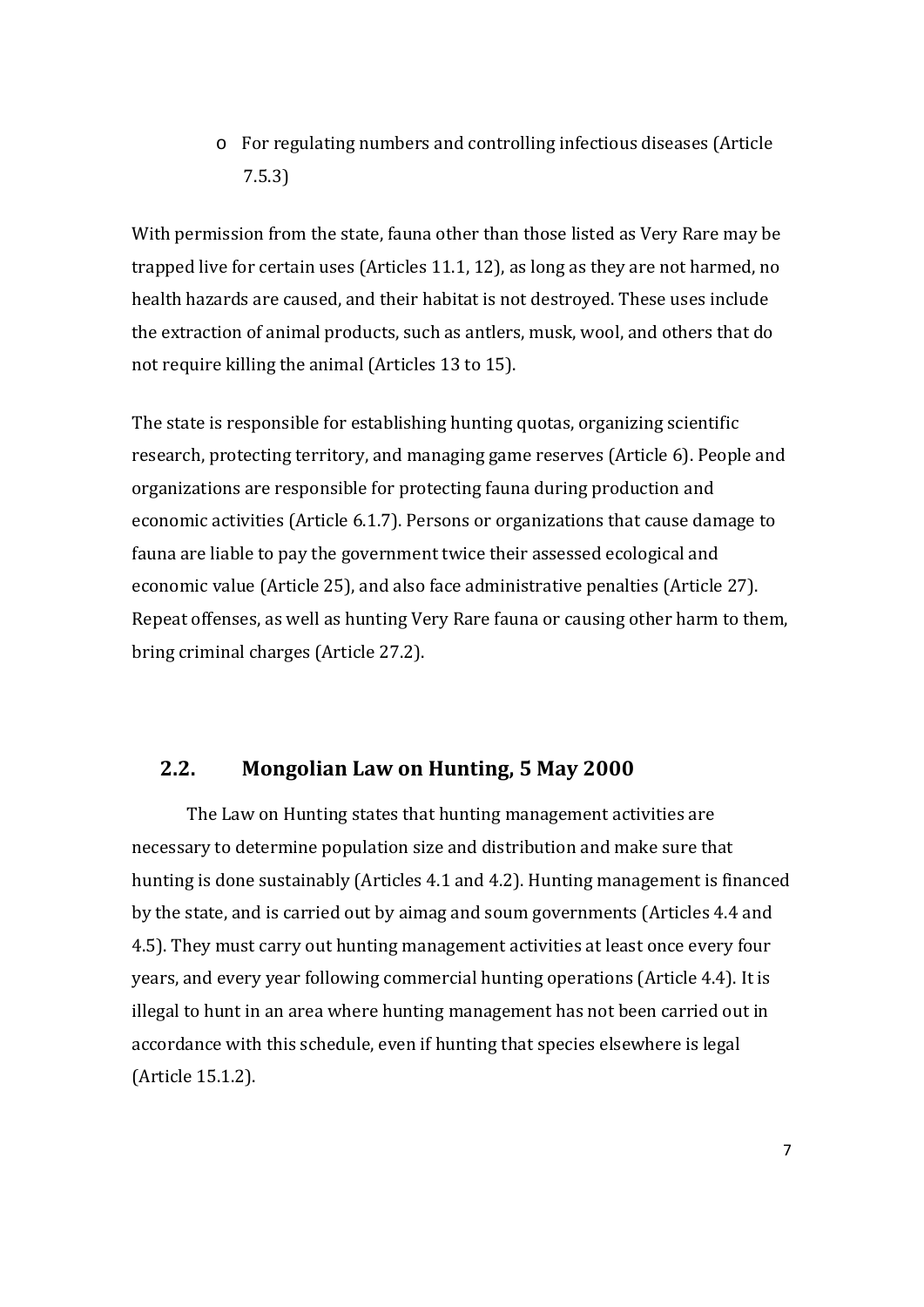Three types of hunting are defined: commercial, household, and special (Article 6.2). The state sets maximum hunting quotas for each species by aimag (Article 8.1), and then each aimag can set their own quota equal to or smaller than the quota approved by the state (Article 8.2). Soum governments can enter into contracts with companies for commercial hunting, which specify the number of animals that may be hunted. Such companies must use professional hunters, and have and be able to implement a management plan to ensure sustainable use of the wildlife (Article 9). Mongolian citizens may hunt and trap non-rare animals with a permit (Article 10.1). The permit has a specific validity period (5 days for mammals, 3 days for birds and fish) and specifies how many individuals of a particular species may be hunted (Articles 10.3 and 10.4). Special permits are issued for hunting for sport, scientific, cultural, artistic, and medicinal purposes, and management of local populations (Article 11). Permits can also be issued to foreigners. Permits for hunting Rare Animals can only be issued by the state, while for other species they can be issued by soums (Article 11.1).

 The law also forbids certain hunting methods and activities, such as chasing wildlife by vehicle or destroying dens (Articles 14 and 15). Hunting seasons are also defined (Article 13). Rangers are given certain powers to prevent illegal hunting and confiscate hunting-related property (Article 16.3). Administrative penalties are applied for violations (Article 16.1), and repeat offenses or illegally hunting rare animals can lead to criminal charges (Article 16.2).

### **2.3. Law of Mongolia on Environmental Protection, 30 March 1995 (Amended 22 January 1998 and 22 April 2002)**

The Law on Environmental Protection contains broad measures to prevent damage to the Mongolian environment. Of most importance for ibex are: that natural resource use and permit fees must be based on an assessment of the ecological and economic value of the resource (Articles 8.3 and 8.4); that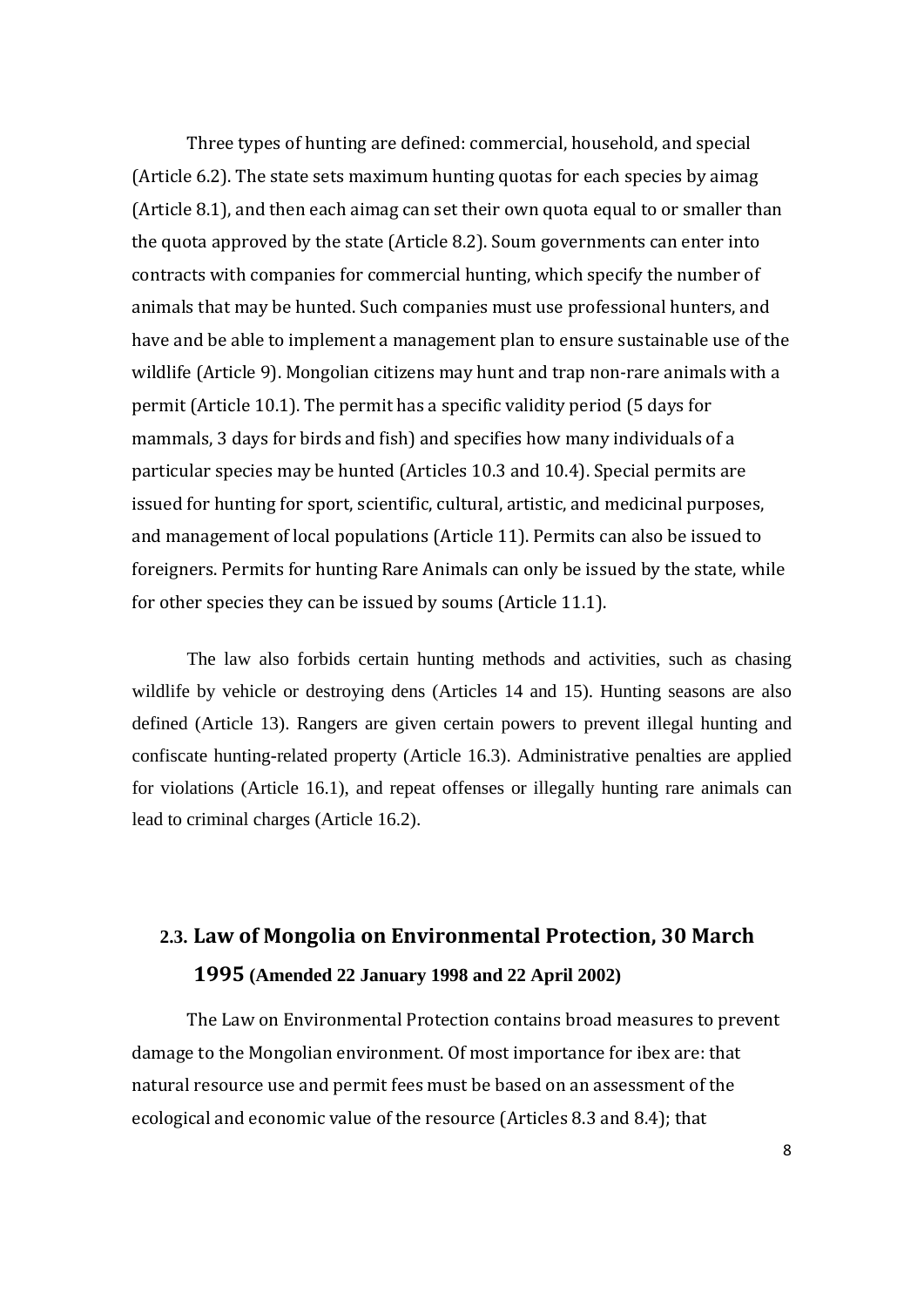commercial natural resource use requires EIAs and natural resource assessments (Article 7.2); that economic entities and organizations must monitor for harmful environmental effects and budget for environmental protection and restoration activities (Articles  $25.1.2$ ,  $31.1.2$ , and  $31.1.4$ ); and that the government must carry out environmental monitoring and maintain a national database of monitoring reports, data, and statistics (Articles 10 and 12).

### **2.4. Law of Mongolia on Hunting Resource Use and Hunting and Trapping Permit Fees (19 May 1995)**

This law specifies how hunting and trapping permit fees are determined, depending on who is doing the hunting and what purpose the hunting is for. There are both resource use charges, and permit fees (Article 2). Since the Siberian ibex is listed as Rare, only activities such as mentioned above are permitted. For scientific, cultural, artistic, and medicinal uses, for a Mongolian hunter, the charge is  $20\%$  to  $40\%$  of the animal's economic and ecological value (Article 5.1.2). For foreigners, it is equal to the international market value, or  $60\%$  to  $70\%$  of the economic and ecological value (Article 5.1.5). The permit fee is 20% to 40% of their economic and ecological value (Article 5.2.2). Exemptions exist, such as organized hunting to control populations or combat diseases, or live trap-andrelease for scientific purposes such as attaching tracking collars (Article 6).

### **2.5. Law on the Regulation of International Trade in Endangered Animal and Plant Species, 7 November 2002**

This law enshrines Mongolia's international obligations under CITES into national law. Commercial sale of Appendix I listed species and their derivatives is banned (Article 7.1), and sale of Appendix II listed species and their derivatives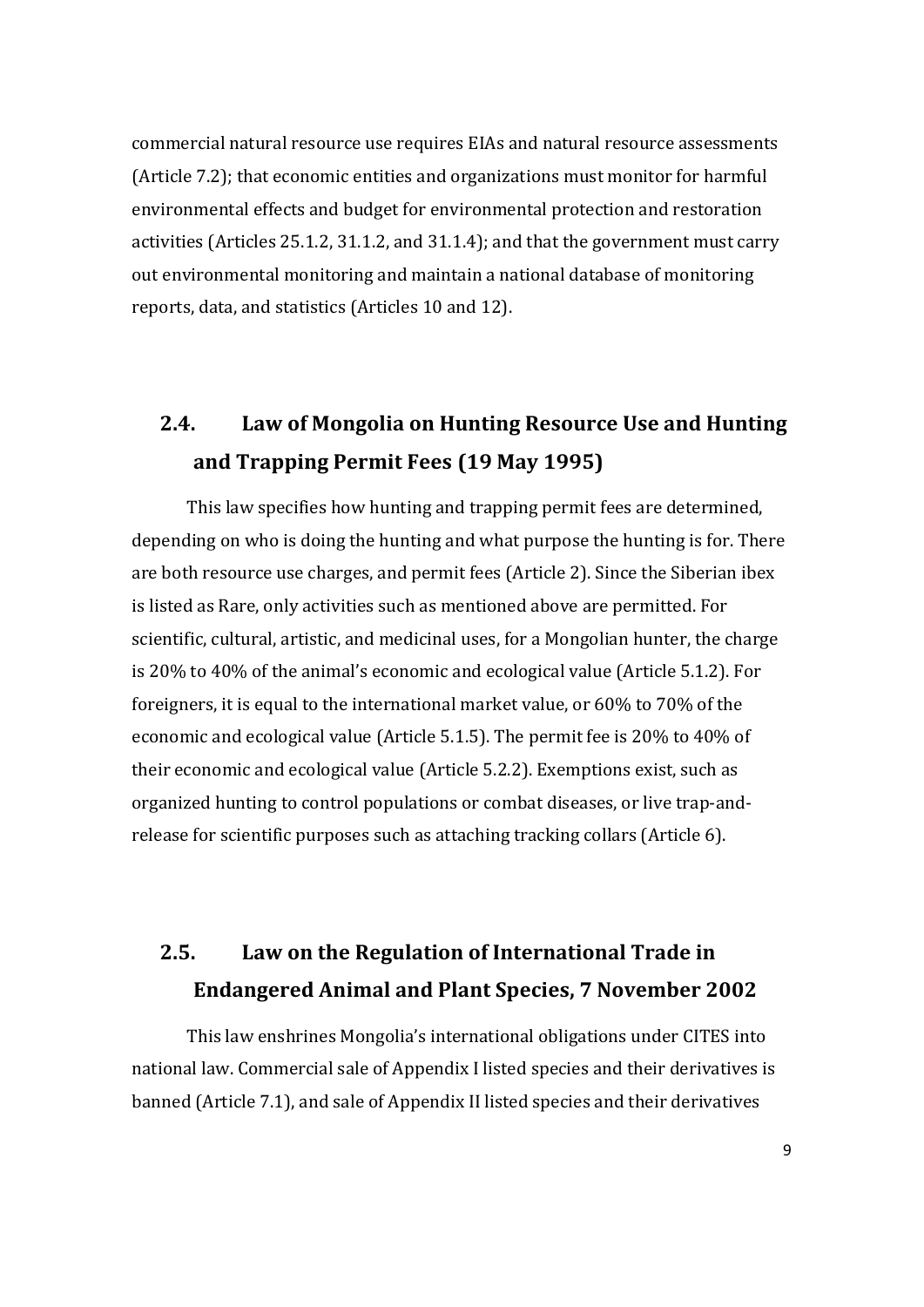requires a permit from the state (Article 7.3). It is required that legal trade will not threaten the survival of the species at present or in future (Article 7.4). However, the Siberian ibex is not presently listed under CITES (except under Appendix III by Pakistan, but this does not affect export from Mongolia) (Species+, 2014).

### **2.6. Mongolian Law on Special Protected Areas, 15 November 1994**

This law defines four types of special protected areas (Article 3) and the activities that may be undertaken in them. The four types are:

- 1. Strictly Protected Area
- 2. National Conservation Park
- 3. Nature Reserve
- 4. Monument

All types of hunting, except for scientific research and maintaining population health, are banned in strictly protected areas and national conservation parks (Articles 12.1.3 and 18.1.1). Nature reserves allow traditional, sustainable, subsistence hunting (Article 21.1), and monuments only ban activities which would be detrimental to the historical or natural feature that the monument was created to protect (Article 24).

Strictly protected areas and natural conservation parks both have multiple use zones. In strictly protected areas, legal hunting activities are only permitted in the limited use zone (Article  $11.1.4$ ), and are banned in the conservation and pristine zones (Articles 9 and 10). The pristine zone allows essentially no human activity except for non-invasive scientific observation (Article 9). In national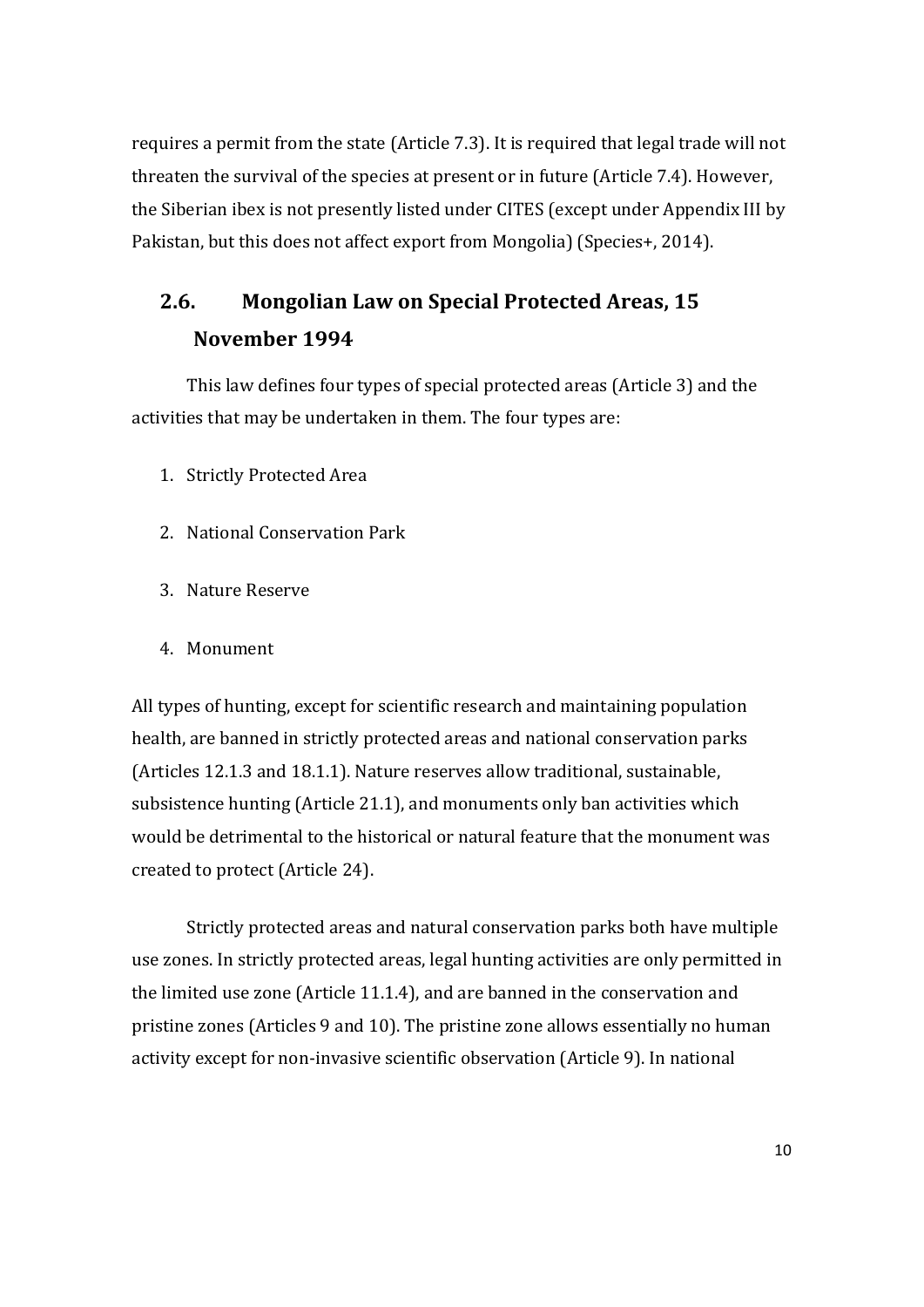conservation parks, legal hunting activities can be done in the limited use and travel and tourism zones, but not in the special zone (Articles 15 to 17).

## **2.7. Summary of laws concerning the Siberian Ibex in Mongolia**

Based on the reviewed laws. The following points are important for the conservation of the Siberian ibex:

- $\bullet$  Siberian ibex are listed as Rare by the government in Mongolia, meaning that they can only be hunted, with permission, from the state, for scientific, cultural, artistic, and medicinal purposes; or to control population size and health; or for trophy hunting.
- The state sets quotas for how many ibex may be hunted for various purposes, and is supposed to base fees on their economic and ecological value.
- The methods and times for hunting animals are restricted
- Where Siberian ibex occur within strictly protected areas and national conservation parks, they may only be hunted for research or population health, or not at all, depending upon the zone.
- Siberian ibex are not listed under CITES Appendix I or II, so no permits are required for international trade with them or their products from Mongolia.

## **3.Challenges of wildlife law implementation and enforcement**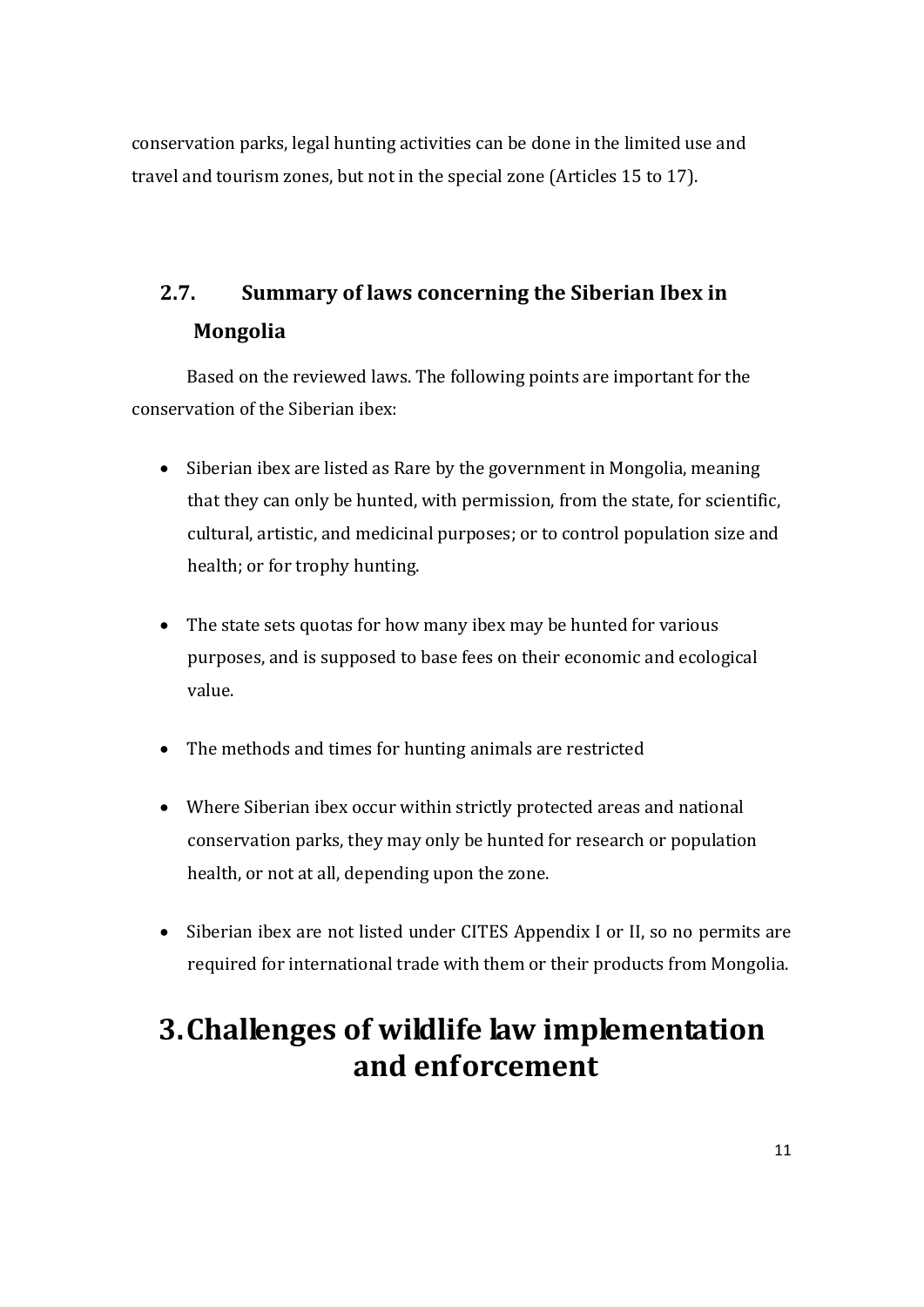Mongolia faces significant challenges in implementing and enforcing its wildlife laws. The legal framework itself is relatively well developed, though it has a number of important flaws, and there is limited capacity to enforce it on Mongolia's vast ground (Wingard & Zahler, 2006). Broadly, there are three main challenges: divided management authority, lack of finances for monitoring and enforcement, and lack of enforcement capacity.

There are several major problems with how management powers are distributed in the Mongolian government. Most management activities take place on the ground, by the aimag and soum governments, based upon national policies. Wildlife utilisation quotas are set by the national government, but in a problematic way. The Institute of Biology in the Academy of Sciences is responsible for conducting wildlife surveys, and they then make a recommendation to the Ministry of the Environment and Green Development (MEGD) on the appropriate quota level. However, the Institute is under-funded and under-staffed. Scientists often have to rely on external grants for conducting research, and few biologists cover all mammal, bird, and fish species in Mongolia that can be hunted and fished. MEGD then sets the official quota. However, they can set it higher or lower than the proposal from the Institute, and lack the staff with expertise to assess the proposal and ensure that the final quota is scientifically based. Species listed as Rare under the Law on Fauna, which require a permit from the central government to hunt, and hunting activities for special purposes, have their quotas set by the Cabinet Ministry to guard against corruption, since this covers trophy hunting. However, the Cabinet Ministry also lacks the scientific expertise to properly set quotas. Quota setting for CITES-listed species is also flawed, and in in contradiction to the convention of the convention, as final decisions on disputes rest with the administrative body, not with the scientific body.

Wildlife management and conservation activities are severely underfunded in Mongolia. Fees for wildlife use and hunting permits are supposed to help finance conservation and management. However, the legal framework for distribution of

12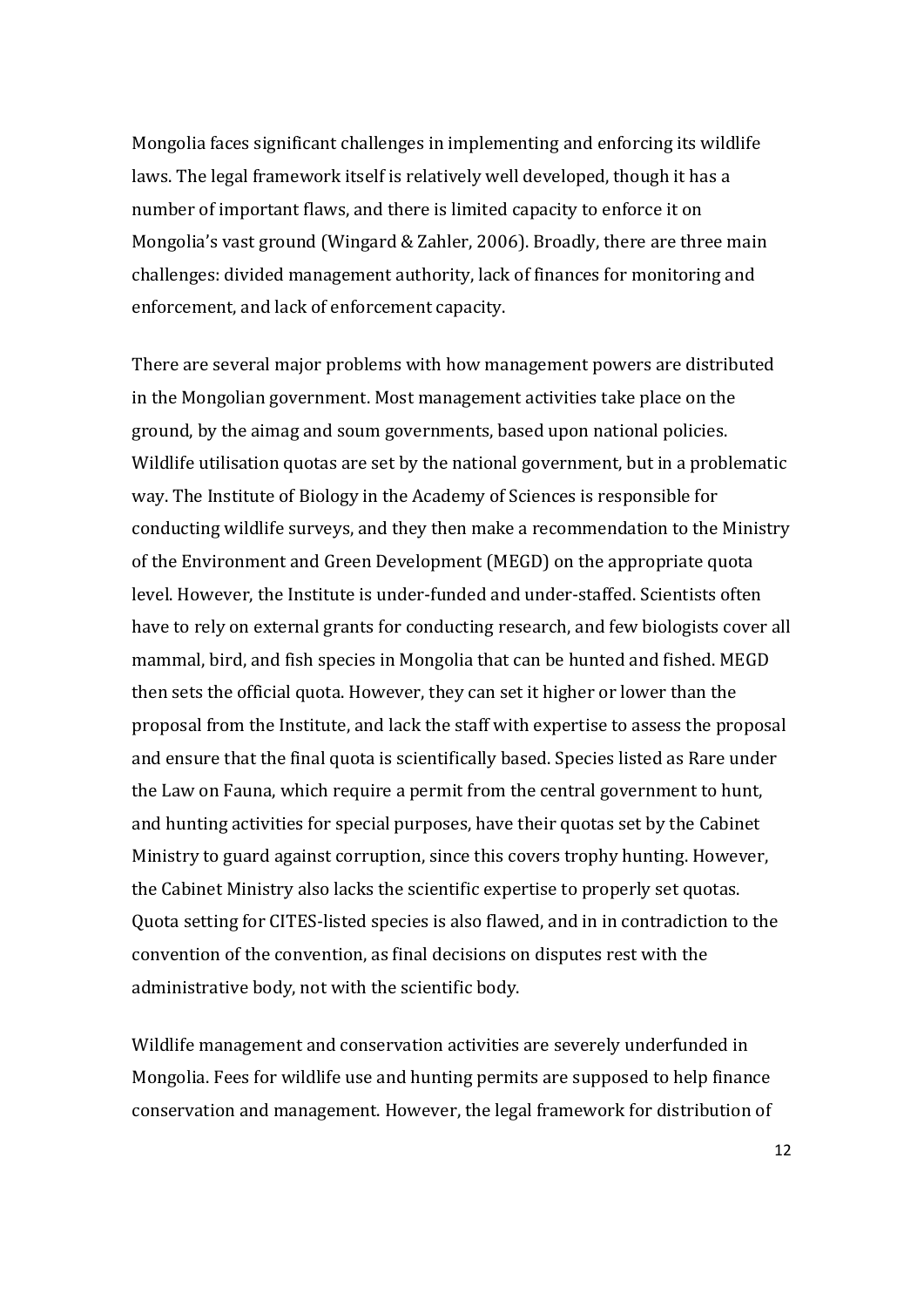these fees is in some cases poorly designed, and in others simply not implemented, denying significant revenues to MNET and local governments, especially from trophy hunting permit sales. This translates into differences of millions of dollars. The largest challenge facing wildlife law in Mongolia is enforcement. Much enforcement activity falls to local governments, who lack the funding, staff, and training to properly enforce laws over vast areas of land. Single rangers may be responsible for patrolling thousands of square kilometers, and may have to have their own car and buy their own petrol. Staff responsible for border and airport security, who are important for halting illegal international trade, are similarly under-funded and under-trained. (Wingard & Zahler, 2006). Consequently, many people hunt without a license, as it is unlikely they will be caught (Pratt, Macmillan, & Gordon, 2004). Much of the wildlife trade takes place underground. A number of other issues also challenge wildlife law and policy in Mongolia. Many aspects of the legal regime are inflexible, preventing them from being easily adapted to meet changing environmental and economic conditions. For instance, species listed as Very Rare under the Law on Fauna are written directly into the federal statute, meaning new species can only be listed by the national legislature, making what should be a scientific decision a political one. Hunting and fishing seasons are also directly written into statutes, but these need to be able to be easily set by wildlife management officials to respond to conditions. Wildlife surveys are only mandated every four years, which is too infrequently for adequate adaptive management. Fees for violations of wildlife laws are also directly written into the statute, making many of them too low and ineffective at disincentivizing illegal behavior (Wingard & Zahler, 2006). Mongolia lacks an effective national pasture management framework, which has a significant impact on many species of wildlife that share forage, water and habitat with domestic livestock, such as argali, Siberian ibex, Asiatic wild ass, and wild Bactrian camel (Sheehy, Sheehy, Johnson, Damiran, & Fiamengo, 2010).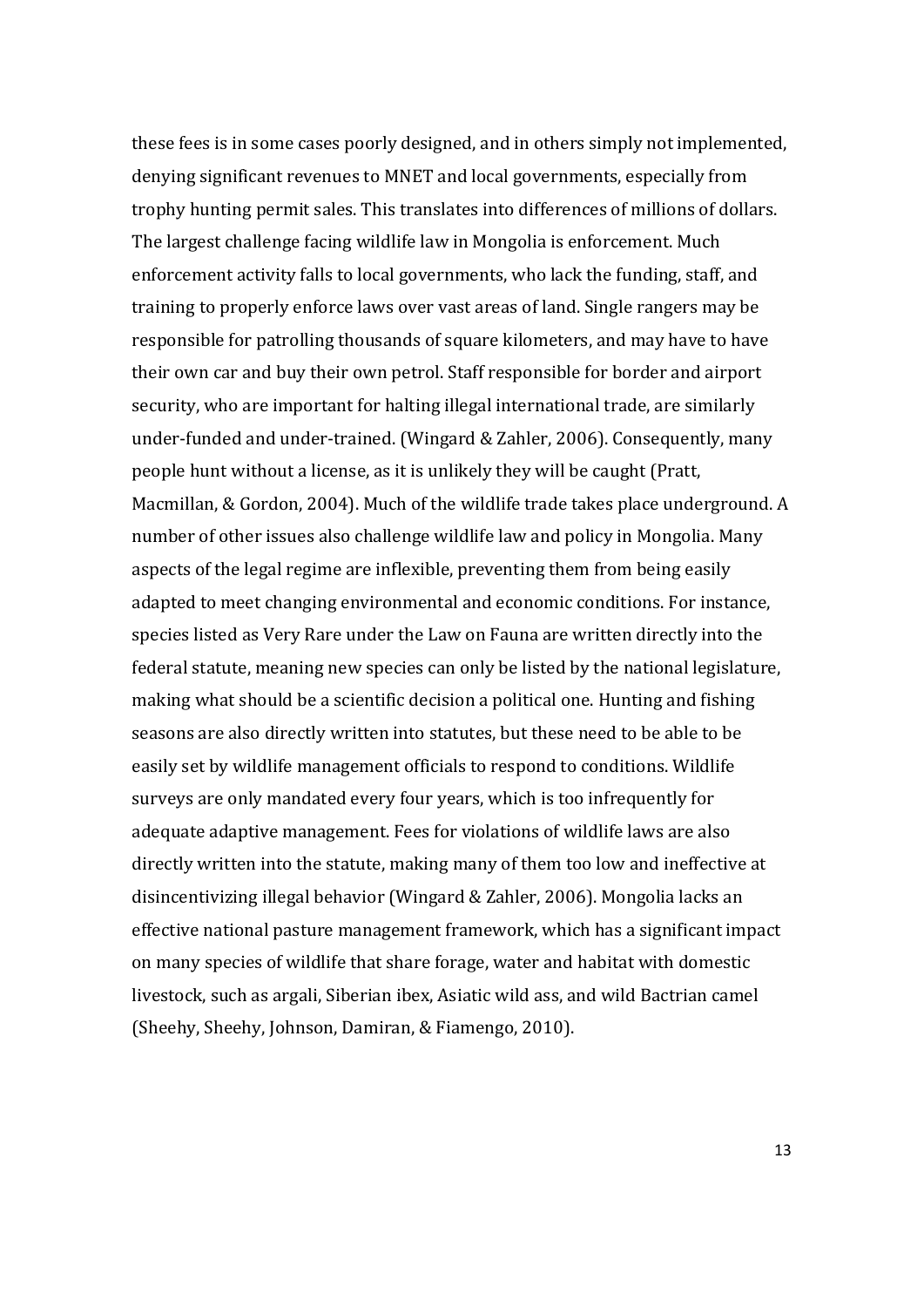### **3.1. Social context and economic impact of the cashmere industry in Mongolia**

Mongolia has long produced some of the finest cashmere in the world, due to its harsh, cold winters and large areas of rangeland. Cashmere comes from the inner hairs of the winter coat of goats, and the climate in Mongolia is ideal for making these hairs especially fine and soft. Cashmere quality is based on the diameter of the fibers (the thinner the fibers, the softer the resulting product); their length (long fibers make stronger textiles); their colour (white fibers can easily be dyed to other colours, while brown and grey are valuable for textiles with a natural appearance); crimp (how much the fibers curl; curlier fibers produce stronger textiles); and yield (the percentage of a given amount of raw cashmere that is actual cashmere fibers, rather than contaminants). Based on these criteria, Mongolian cashmere is superior to Chinese in certain factors (length and diameter), and much better than cashmere from other countries such as Iran and Afghanistan (Songwe & Magvan, 2003).

Mongolia has long been the world's second largest producer of Cashmere after China. China also dominates the manufacture of finished cashmere items, though important high-end brands are still located in Italy and the UK (Lecraw, Eddleston, & McMahon, 2005). The cashmere trade is an important contributor to the Mongolian economy, providing support to as much as a third of the population (Songwe & Magvan, 2003). In 2013, cashmere was the country's second largest export category after minerals, earning over 105 million US\$, or 6% of exports. In 2013 cashmere exports were also 49% higher than in 2012 (Bank of Mongolia, 2013).

During the socialist period in Mongolia, herders had set quotas of raw cashmere that were supplied to state-controlled companies. Cashmere was exported from Mongolia, primarily to other countries in the Soviet sphere of influence, in various forms including finished products. One of the main cashmere companies in Mongolia, Gobi, was established as a state owned enterprise during that time.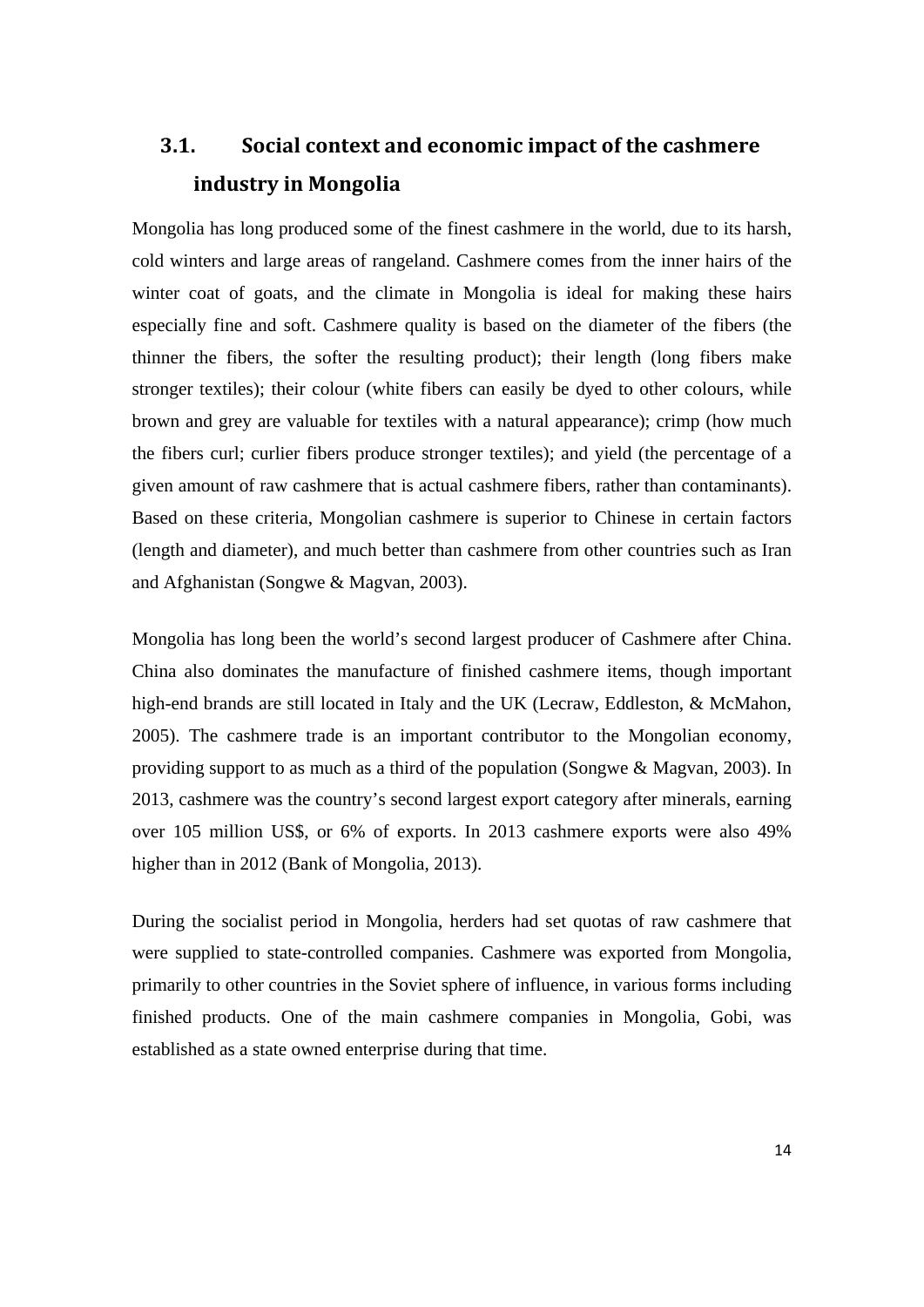After the end of the socialist system in 1990, the state-owned herds of goats were privatized through a voucher system. The economic collapse that followed the transition to democracy led many new herders to enter livestock raising, as they saw it as an easy way to make a livelihood (Songwe & Magvan, 2003). Without state controls on the number of livestock that could be privately owned, herds were rapidly expanded. Especially the number of goats in Mongolia went from 5 million in 1990 to 11 million in 1998 (Lecraw, Eddleston, & McMahon, 2005), and to over 19 million in 2013.





This growth can cause severe issues in the environment in terms of competition with wild species since goats can reach areas free from other livestock.

However, a number of economic factors conspired to reduce the competitiveness of the Mongolian cashmere industry, even as the amount of cashmere produced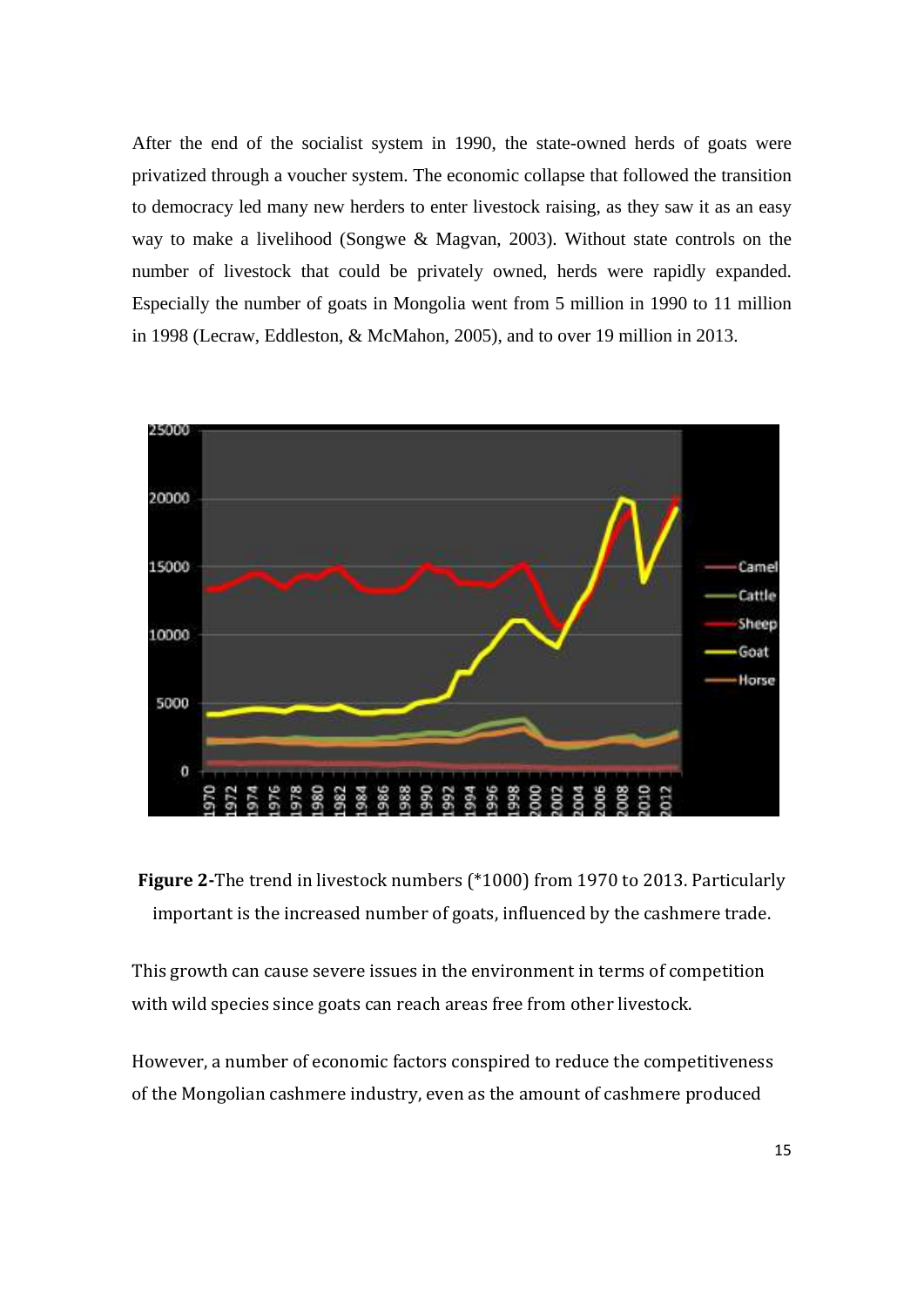soared. During the 1990s the government instituted a ban on the export of raw cashmere to encourage development of domestic processors and product makers to increase the portion of the value chain in Mongolia. This however only encouraged the development of the processing sector, allowing them to avoid the export ban by slightly upgrading the cashmere before exporting it, rather than keeping it in-country to produce finished products. It also led to cashmere traders not offering price differentials for cashmere quality. This, combined with a lack of knowledge and marketing skills among many herders, especially new entrants to the field, led to a decrease in cashmere quality as herders prioritized making more cashmere (Songwe & Magvan, 2003). A goat that produces higher quality cashmere also produces less, so if the price differential is not sufficiently high, production of high quality cashmere by herders is not incentivized, as was the case in Mongolia in the late 1990s (Lecraw, Eddleston, & McMahon, 2005).

The export ban was replaced with a 4000 tugrik/kg export tax on raw cashmere in 1997 when Mongolia joined the World Trade Organization. However, this tax, linked to weak government enforcement of border controls, led to rampant smuggling to China. Up to half of Mongolia's raw cashmere production was smuggled to China in 2004 (Lecraw, Eddleston, & McMahon, 2005). Chinese economic policies and conditions allowed Chinese traders to pay higher prices than Mongolian traders for raw cashmere while remaining profitable. Compared to China, Mongolia faced problems of high interest rates on loans, high cost of doing business due to taxes and wage levels, and expensive maintenance of equipment due to a lack of domestic manufacturers and mechanics.

During the early 2000s, the Mongolian cashmere industry was beset with a host of other problems. A lack of regulation of inputs to the cashmere industry, principally grazing land and water from wells, caused the livestock population to exceed the country's carrying capacity. This caused significant amounts of desertification and soil degradation. The industry itself was poorly structured. Livestock raising was seen as more of a traditional activity and safety net than industry, so public and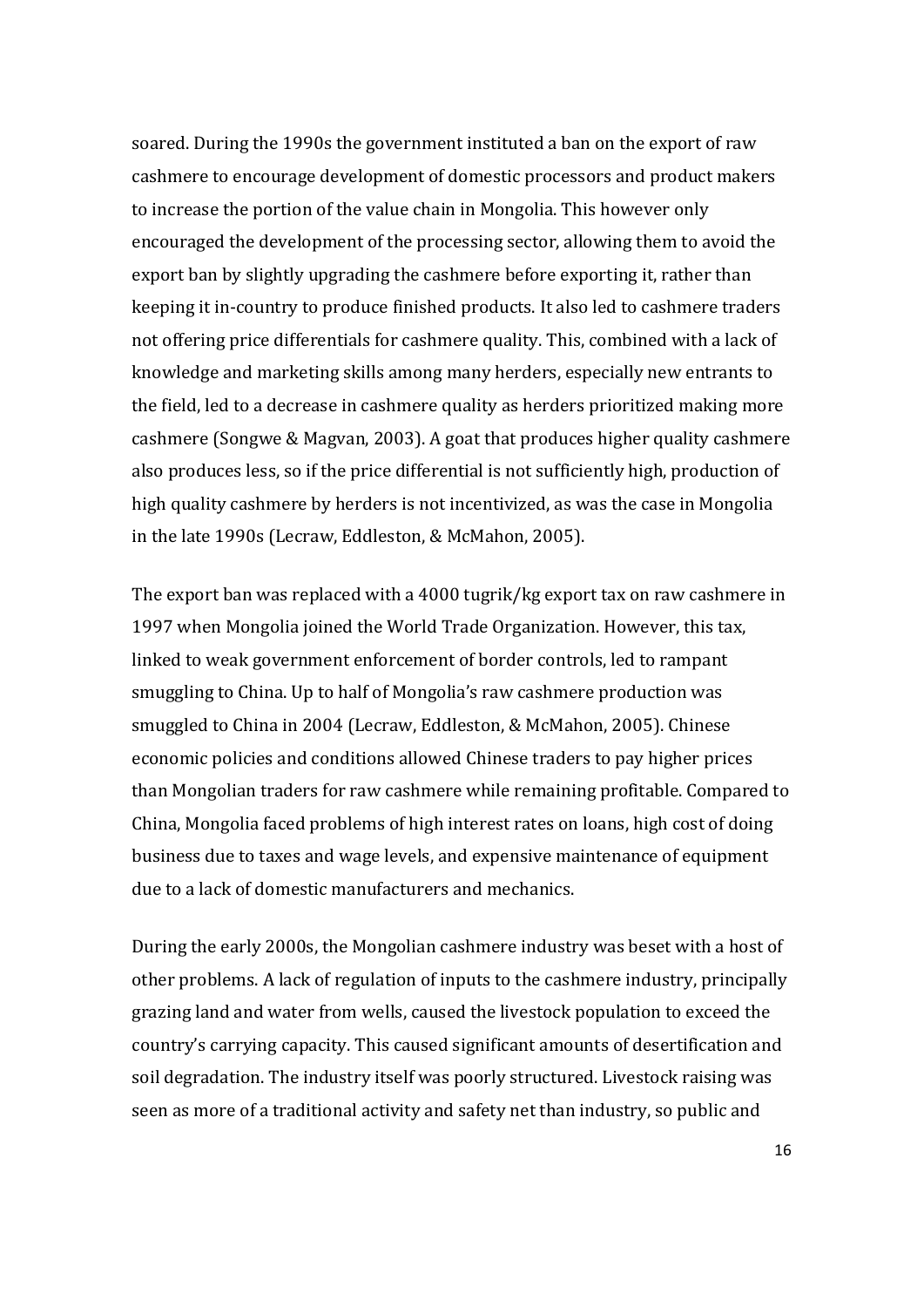private sector institutions to support it had not been developed (Songwe & Magvan, 2003). The principal cashmere company in Mongolia, Gobi, was still partially government owned, which led to a skewing of policy in its favour, and was hemorrhaging money. Other companies were also performing poorly, and most were running well below capacity (Lecraw, Eddleston, & McMahon, 2005). Poor transport infrastructure made it difficult for herders to get their products to market, decreasing the prices they could command (Chimedtseren, 2006).

Since then, the situation seems to have improved, though no in-depth studies after 2005 are available. Gobi was fully privatized in 2007, and has since become the world's fifth largest cashmere company, exporting both processed cashmere and finished products, and selling to a large domestic market (World Intellectual Property Organization, n.d.). In 2013, the government approved \$45 million US in loans to the cashmere industry to encourage its development to reduce economic reliance on the mining sector. These loans are expected to generate up to 30,000 jobs (Kohn, 2013). There have also been efforts to brand Mongolian cashmere abroad, including the creation of the Mongolian FiberMark Society in 2002 to certify the quality and origin of Mongolian cashmere products, as well the ethical and environmentally friendly nature of their manufacture (World Intellectual Property Organization, n.d.), and the launching of a government effort in 2011 to market Mongolian cashmere and leather in the high-end market (Kohn, 2013).

#### **3.2. Wildlife use importance and trade, past and present**

*"Members of local communities, rely on the natural resources for their fodder, fuelwood, water, and food and thus exploit them without restraint"* (Agrawal and Gibson, 1999).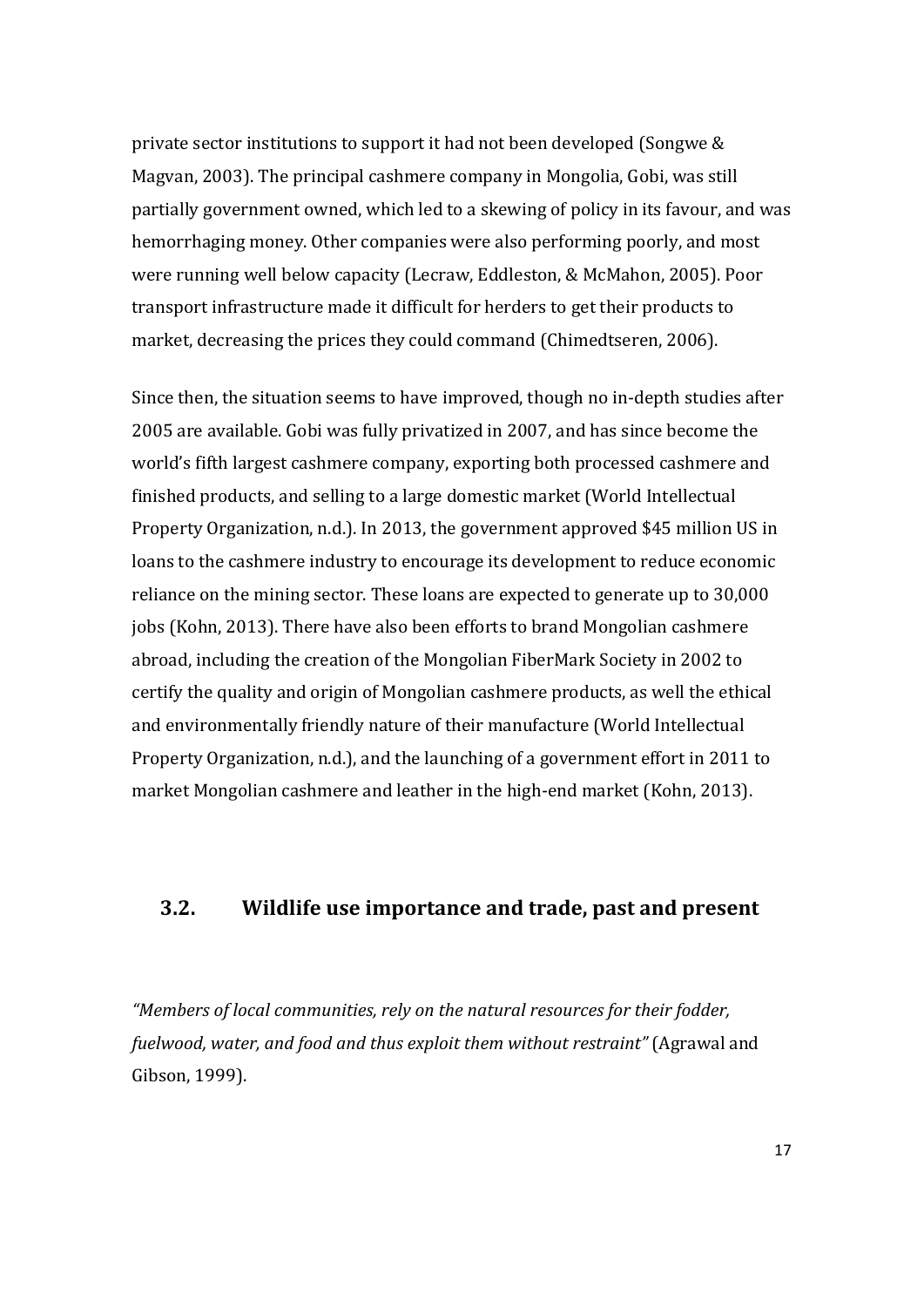Wildlife are intrinsic to everyday livelihood and household budgets of indigenous and local communities out of the urbanized system (Agrawal & Gibson,1999). These assumptions are the main points, which let us infer immediately, on the one side the importance of wildlife for local communities, on the other side the issues related to the conservation of the wildlife.

Since his existence, Homo sapiens has used wildlife to survive. Already, during the stone age, groups of hunters and gatherers had different land use patterns, depending on their ability to procure the food (Kusimba, 1999).

Throughout his history, *H. sapiens* influenced the biological community composition, sometimes causing the local or global extinction of one species, other times, increasing the biodiversity, as evidenced by the success of the of the intermediate disturbance hypothesis (Connell, 1978), in turn rooted in the model of Caswell (1978) of the non-equilibrium populations dynamic in a community.

In the last century the wildlife use for livelihood turned into trophy and commercial hunting. It caused the dramatic consequences for the biodiversity, especially when a species became a target for international interest. Nowadays, annual international wildlife trade is estimated to be worth billions of dollars and include hundreds of millions of plant and animal specimens. The trade is diverse, ranging from live animals and plants to the wildlife products derived from them. Environment and species with a low resilience are more susceptible to the exploitation. Particularly the last half century has seen the local and the global extinction of a big number of species, and the international trade has been one of the main drivers.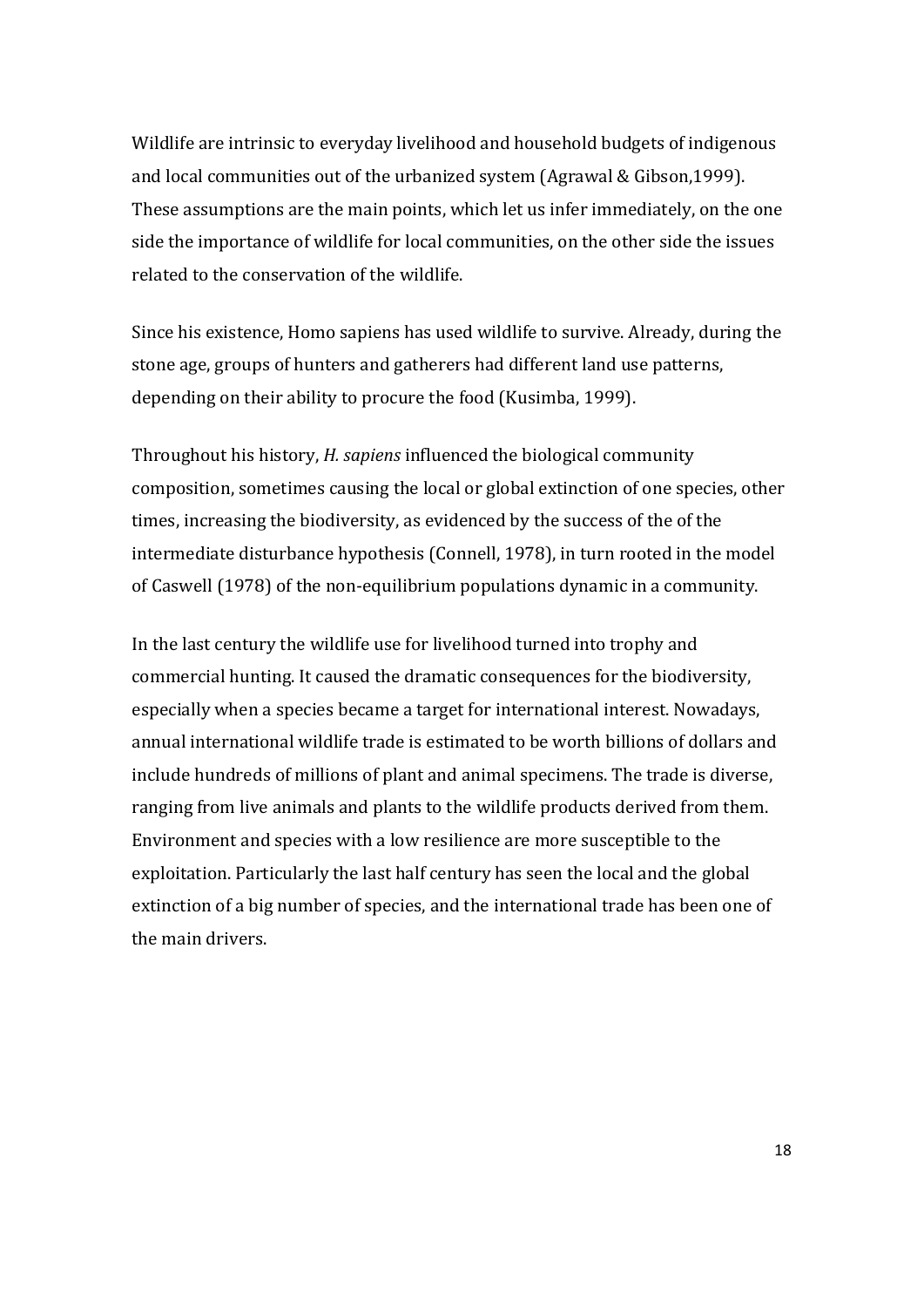#### **3.3. International trade regulation for a new challenge**

Amongst the measures taken to regulate the international trade of wildlife species, the Washington Convention or The Convention on International Trade in Endangered Species of wild flora and fauna (CITES) is the most comprehensive regulatory instrument targeting wildlife trade across national borders (Phelps *et al*., 2010). 

The aim of CITES is to regulate and monitor the international trade in selected species of plants and animals by means of a permitting system and to ensure that international trade does not threaten their survival (www.cites.org).

A specimen of a CITES-listed species may be imported or exported (or reexported) from a state party to the Convention only if the appropriate document has been obtained and presented for clearance at the port of entry or exit (www.cites.org). A state for which the Convention has entered into force is called a Party to CITES and, currently, there are 180 Parties (www.cites.org).

The Parties are responsible to regulate the trade of CITES-listed species in accordance with the restrictions and in compliance with the mechanism of the Convention. Mongolia is part of CITES since 1996 (even the regulation law was approved in 2002).

New forms of trade, often cannot be monitored so easily, as well as the illegal trade on the Internet. It is possible for a number of illegal wildlife and plant trade activities to operate. Web-related crime was discussed at the 12th UN Congress on Crime Prevention and Criminal Justice (Salvador, Brazil, 12-19 April 2010) and the Resolution adopted by the congress stated:

 "*We note that the development of information and communications technologies and the increasing use of the Internet create new opportunities for offenders and facilitate the growth of crime".*

19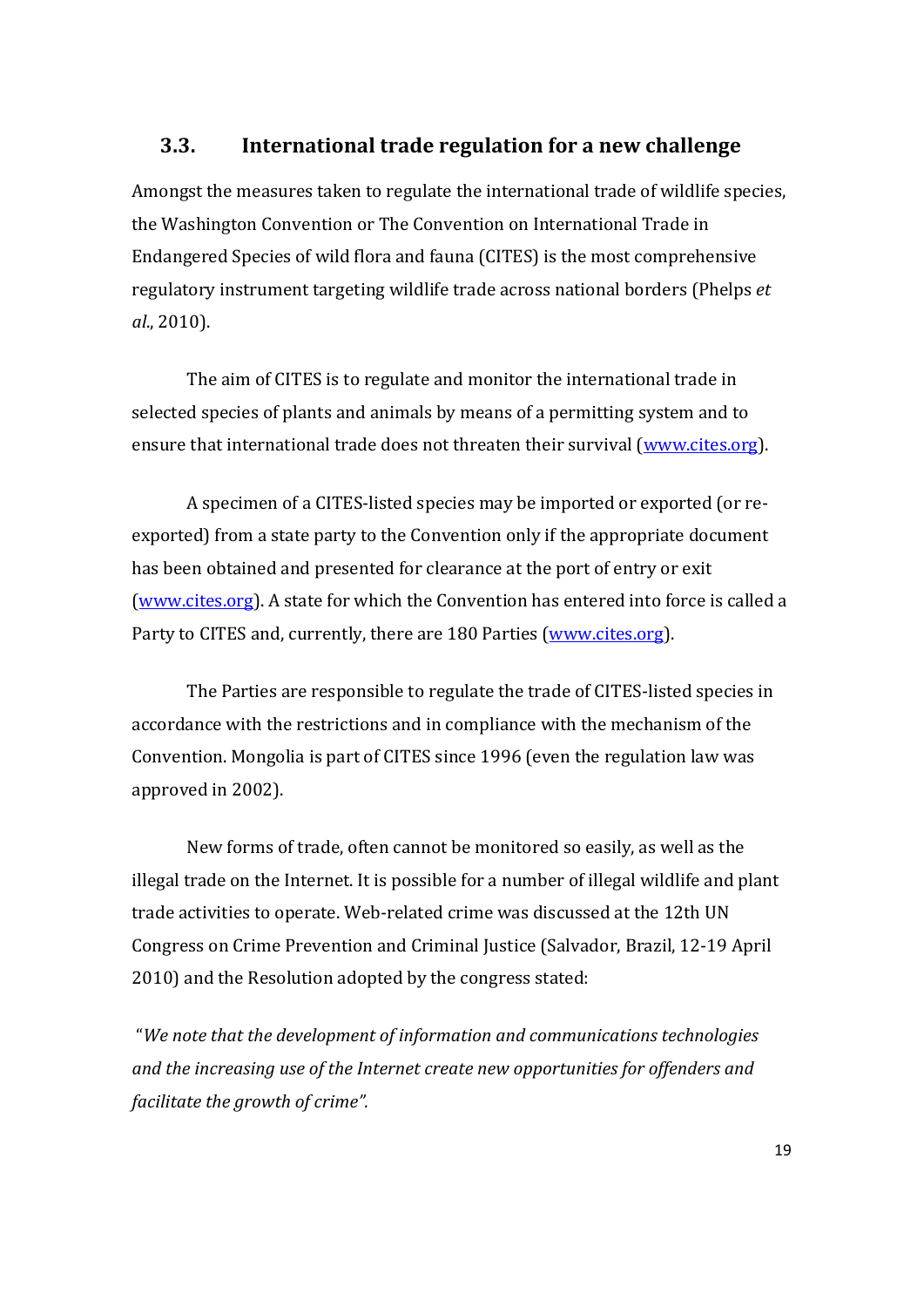It can concern species already protected and others which are not.

With the growing number of traders and consumers, it is a challenge to categorize and enforce the wildlife-related legislation, and further instruments to monitor Internet trade are necessary (Salvador, Brazil, 12-19 April 2010).

Assessing the effectiveness of CITES compliance mechanisms are difficult (Marss, 2004; Reeve, 2006).

Over the last few years the CITES Secretariat has seriously considered the problems related to the monitoring of internet trade. The Secretariat, in August 2007 (Notification No 2007/026) specifically asked the Management Authorities of range states to provide, by December of the same year, information about:

a) *The scale and nature of wildlife trade conducted via the Internet that apparently involves their country;*

*b) Any real or perceived problems relating to such trade, including illicit trade;*

*c) The nature and effectiveness of any measures that Parties have taken to regulate the trade in wildlife via the Internet, including the use of codes of conduct; and*

*d) Any changes in trade routes, species in trade and methods of shipment that have been observed as a result of increased use of the Internet to promote trade in wildlife.*

In 2009, in Vancouver, the "Working Group on E-commerce of the Specimens of CITES-listed Species" was established (CITES, 2009a). The working group was formed with the purpose of finding out the trade trend over the web for CITES listed species and devising appropriate tools to tackle the illegal trade on the internet. However, subsequent research revealed several obstacles in tracking transactions actually carried out (UNEP-WCMC, 2009).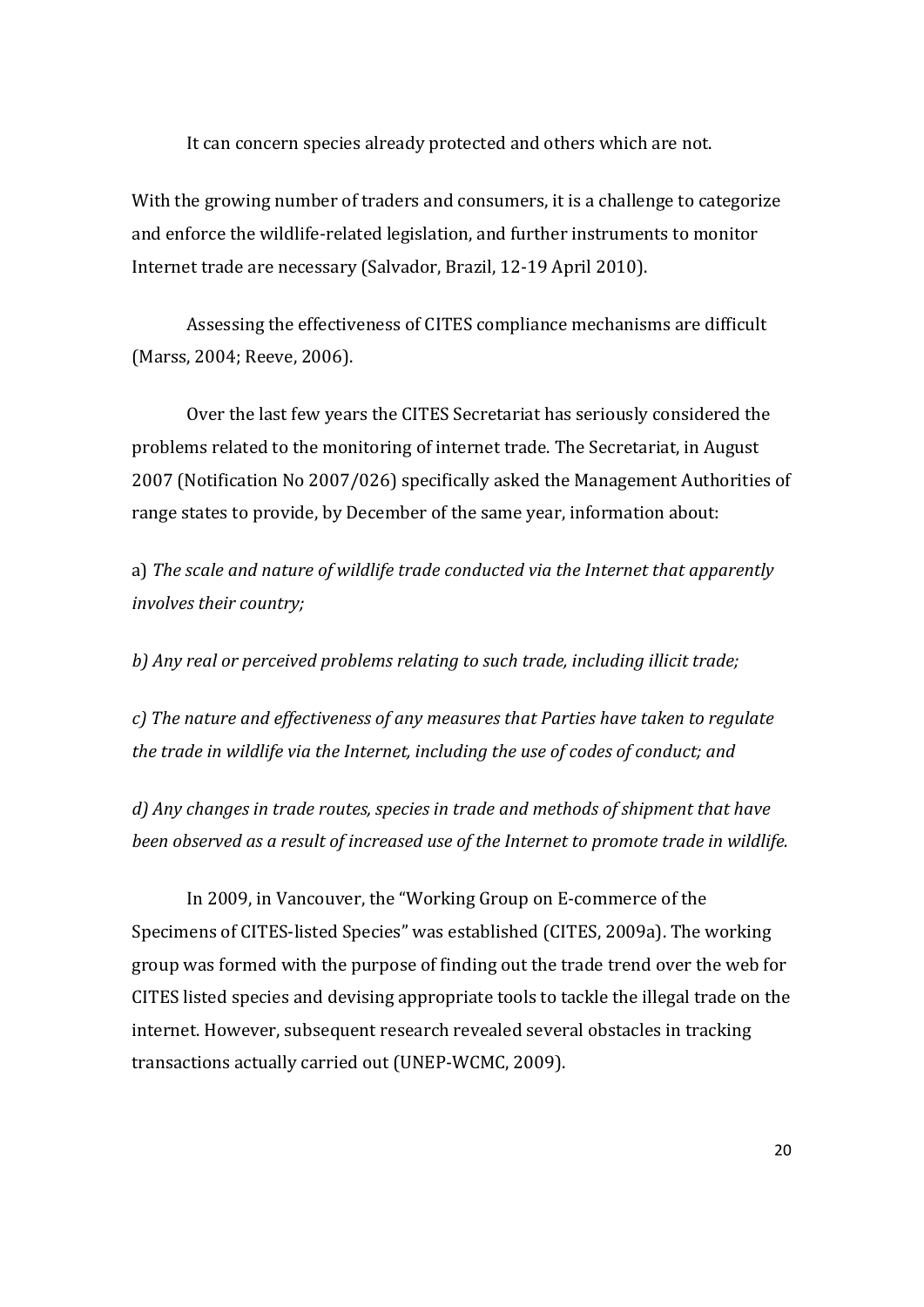A market on the web surpassed every geographical barrier and escaped the control from the competent authorities, a high risk for those plants protected by the Convention. Particularly at risk are the derived part, which in some cases can be mailed by post and or mixed with look alike products, thus escape controls.

A study published in 2013 revealed that the internet plays an important role in CITES-listed species trade and most of this trade is carried out in the absence of CITES compliance and beyond the control of the competent authorities (Sajeva et al., 2013). It lets imagine that not protected species trade can be affected enormously by this system.

## **4.Siberian ibex current situation and aim of the survey**

Over last two decades, the Siberian ibex wool, has been traded mainly in the European market, commercially known as "Yangir wool", from the Mongolian language. It is possible to verify, just typing "Yangir" on any research engine, to find the sales online. Manufacturers state that this wool is a side product of ibex hunting, i.e. that the wool is obtained from animals, which were shot for trophies. To obtain 1 kg of Ibex cashmere is required around 15 specimens (Tonin et al. 2002). Throughout the major Siberian Ibex population the number of issued legal hunting permits were found as few hundred that could not satisfy and meet the quantity of products on the market. It is hard to believe that the global market is powered from few tens of kg of wool (which only 10 kg should come from Mongolia) for annual consumption. From these assumptions, it was necessary, to aim this survey to the exploration of the current and past trade system of wild animals products and particularly about Siberian Ibex, in Mongolia.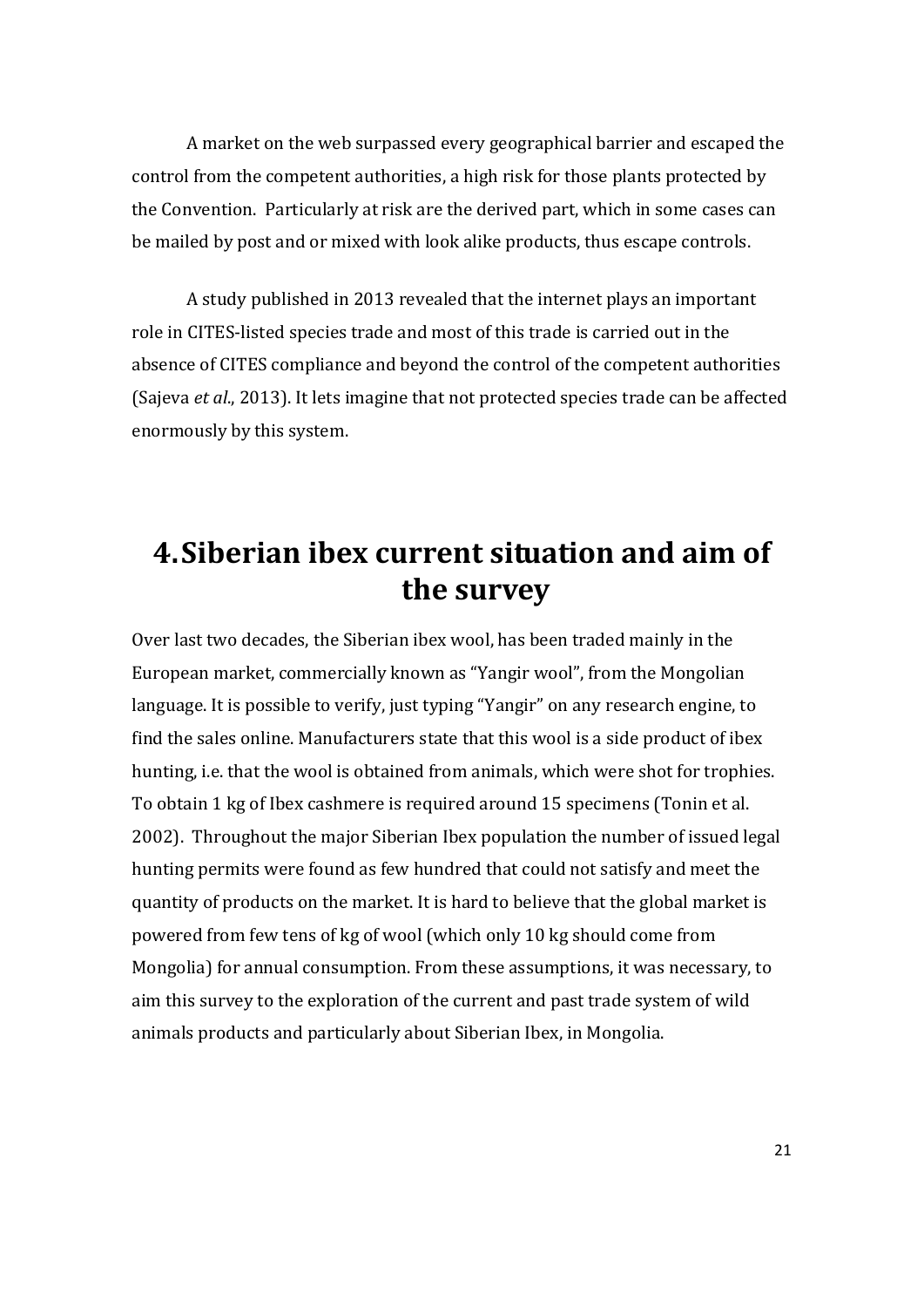Another important issue on which we focused in this research is the estimation of the other threats involving Siberian ibex. In fact, the illegal hunting may be one of the reasons influencing the Siberian ibex population decrease during the last two decades. Then, we tried to estimate the current hunting and household consumption of Siberian Ibex in Mongolia. Finally, the study tries to clarify the gaps between the national law and its implementation, identifying the cause of the poor implementation. Once identified the points mentioned above, this report aims to address the national authorities in adopting a policy for the Siberian Ibex conservation, as well as a strategy for the legal implementation.

### **4.1. Methodology adopted to investigate and collect data about Siberian ibex management, trade and threat**

In the first part of the investigation, we focused on collecting data concerning the Siberian Ibex's past and current trade and hunting, including its management policy. We consulted the Ministry of Environment and Green Development of Mongolia in order to collect data about the laws regulating Siberian Ibex conservation and hunting permits issued. We obtained a list of the tourist companies who got permits to hunt (Annex II) and the number of permits issued in the last 10 years (updated until 2013).

A web survey was conducted during August 2013. Google was used as the search engine, and the following keywords were entered: "Yangir, Capra sibirica, Yangir wool, Capra sibirica wool, Yangir sales, and Capra sibirica sales",

The website address, brand/factory names, locations, prices and items (only when the price was specified per item, if you select the item) were recorded for each seller found.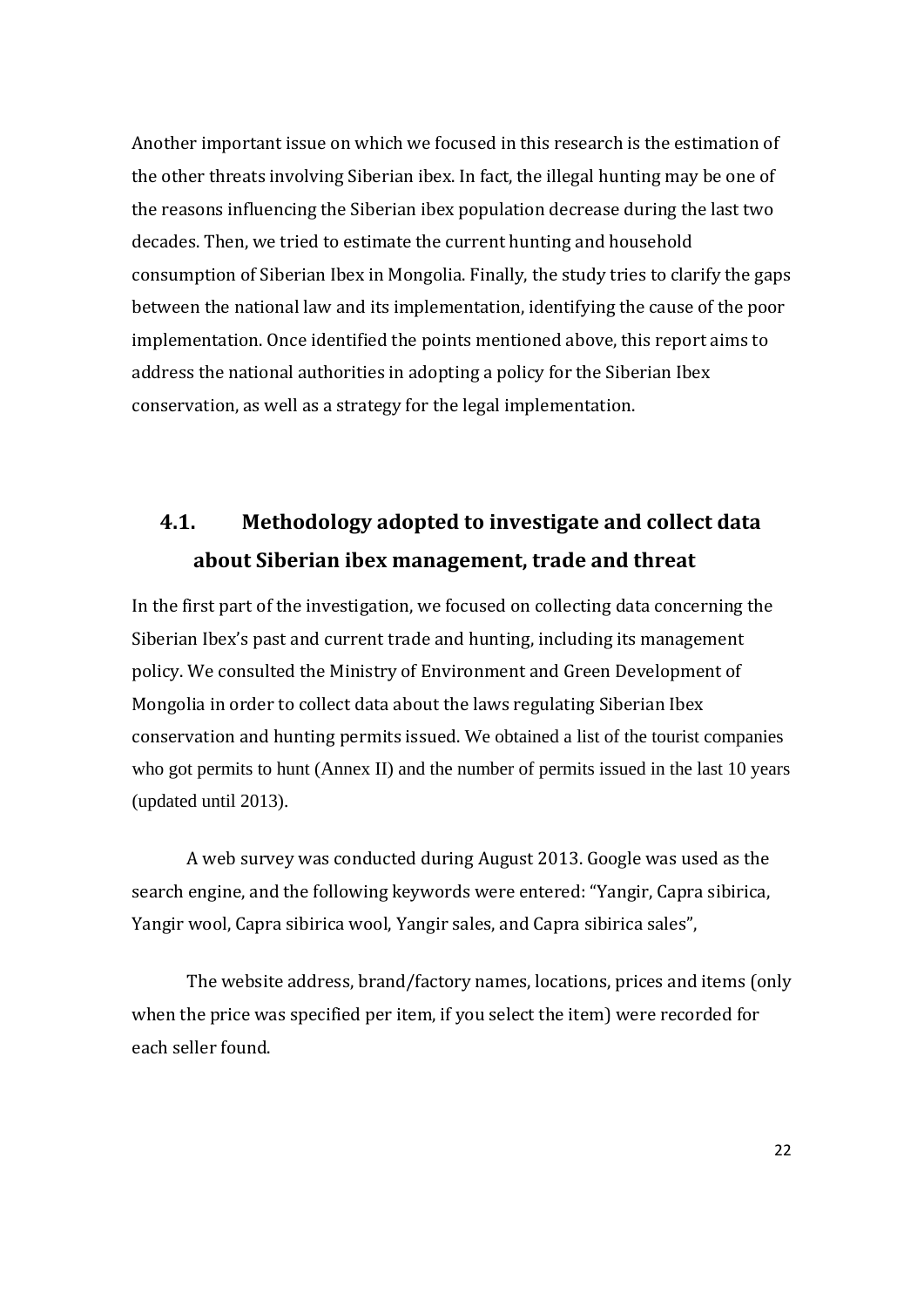Based on this information we planned the field survey illustrated in the following paragraph.

#### **4.2. Market survey**

Between March and May 2014, members of our team visited three of the main markets for animal product trade: Narantuul, better known as the Black Market, in Ulaanbaatar; Mercury, which is located close to the Ulaanbaatar train station; and Emeelt, which is located 45 kilometres to the west of Ulaanbaatar.

Each market was surveyed 8 times during the 12 weeks period.

Our investigators conducted observational surveys and randomly posed some question to the shop owners. When the questions concerned the Yangir's cashmere, the investigators just asked if there was any availability or where it can be found. 

We avoided pretending to be interested in purchasing large volumes to avoid influencing the seller's answers.

The same protocol was adopted in the unique visit we made to the main raw material market of each province in our survey: Govi-Altai, Hovd, Bayan Olgii, Uvs, Zavhan and Arkhangai.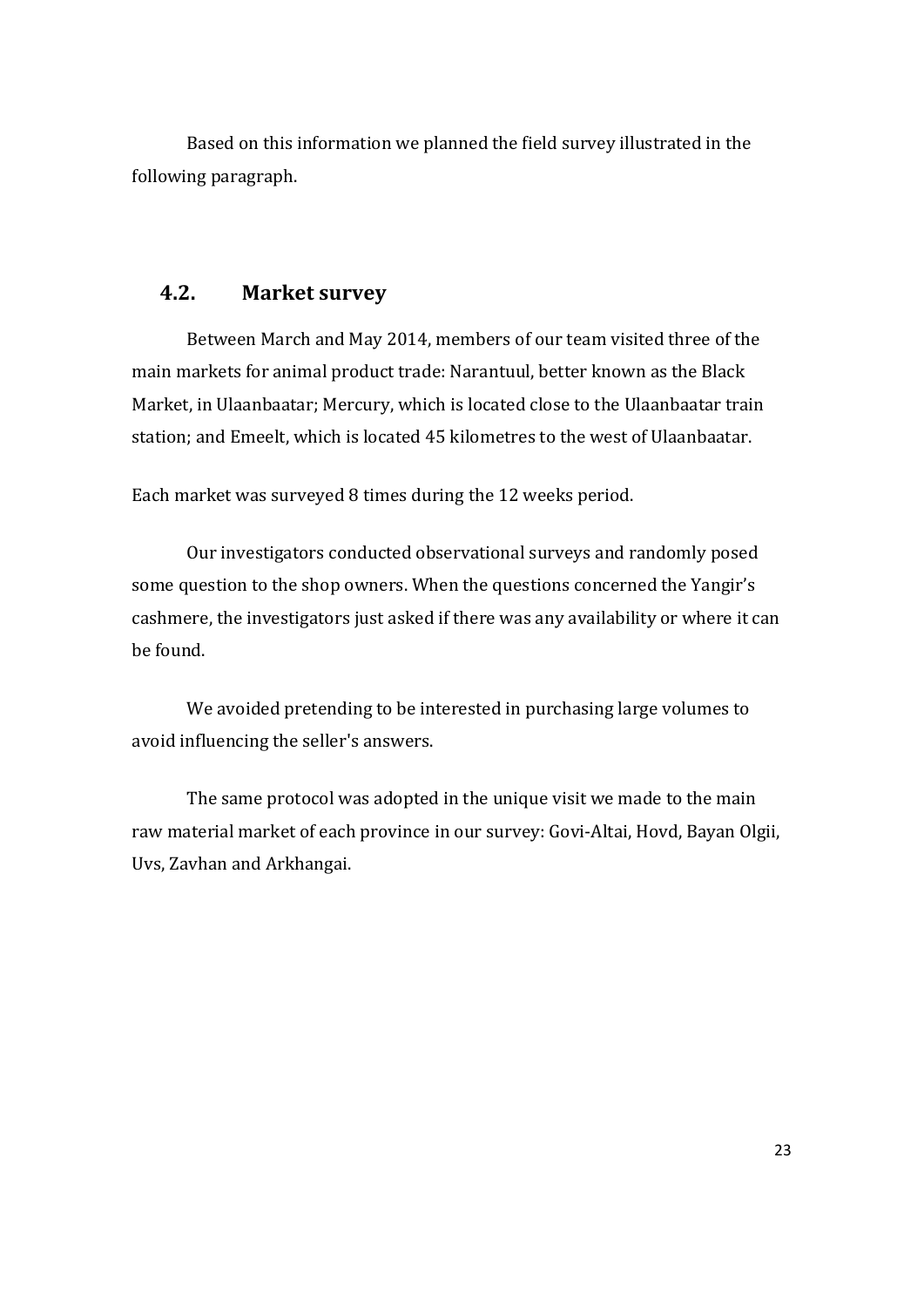

**Figure 3‐** The signboard of a shop in Gov'-Altai raw material market

#### **4.3. Face to face interviews**

Between April and July 2014 (in two stages), we focused on collecting data from interviews concerning the past and current trade and hunting of the Siberian Ibex, in the species's major distribution area.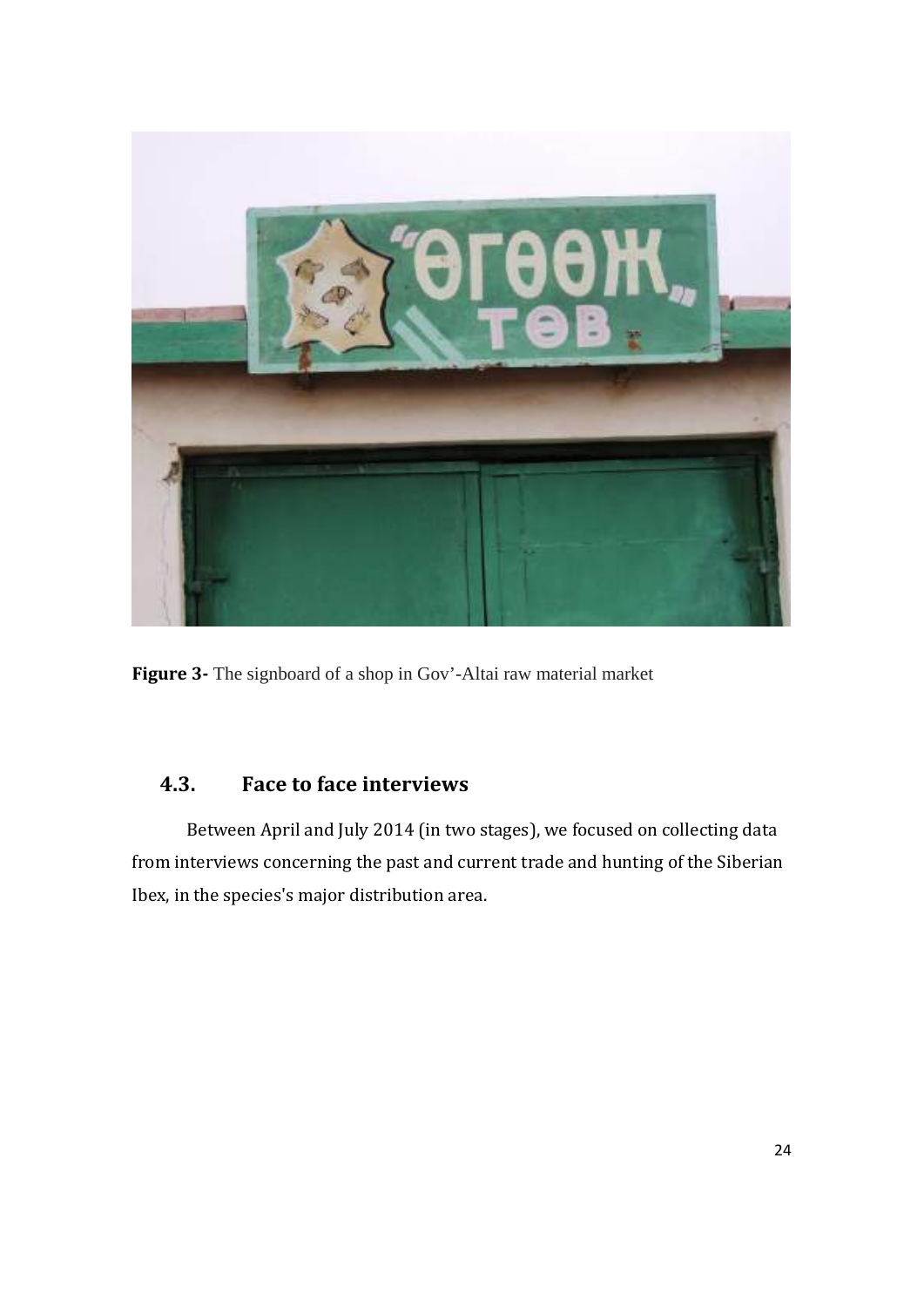

**Figure 4‐** The Altai mountain, which are the main distribution area of Siberian ibex in Mongolia

The interviews with the local communities were done in six provinces: Govi-Altai, Hovd, Bayan Olgii, Uvs, Zavhan and Arkhangai. These provinces are located in central and western Mongolia, and host almost the entire Mongolian Siberian Ibex population. The following map shows the interview areas and the distribution of Siberian Ibex in Mongolia.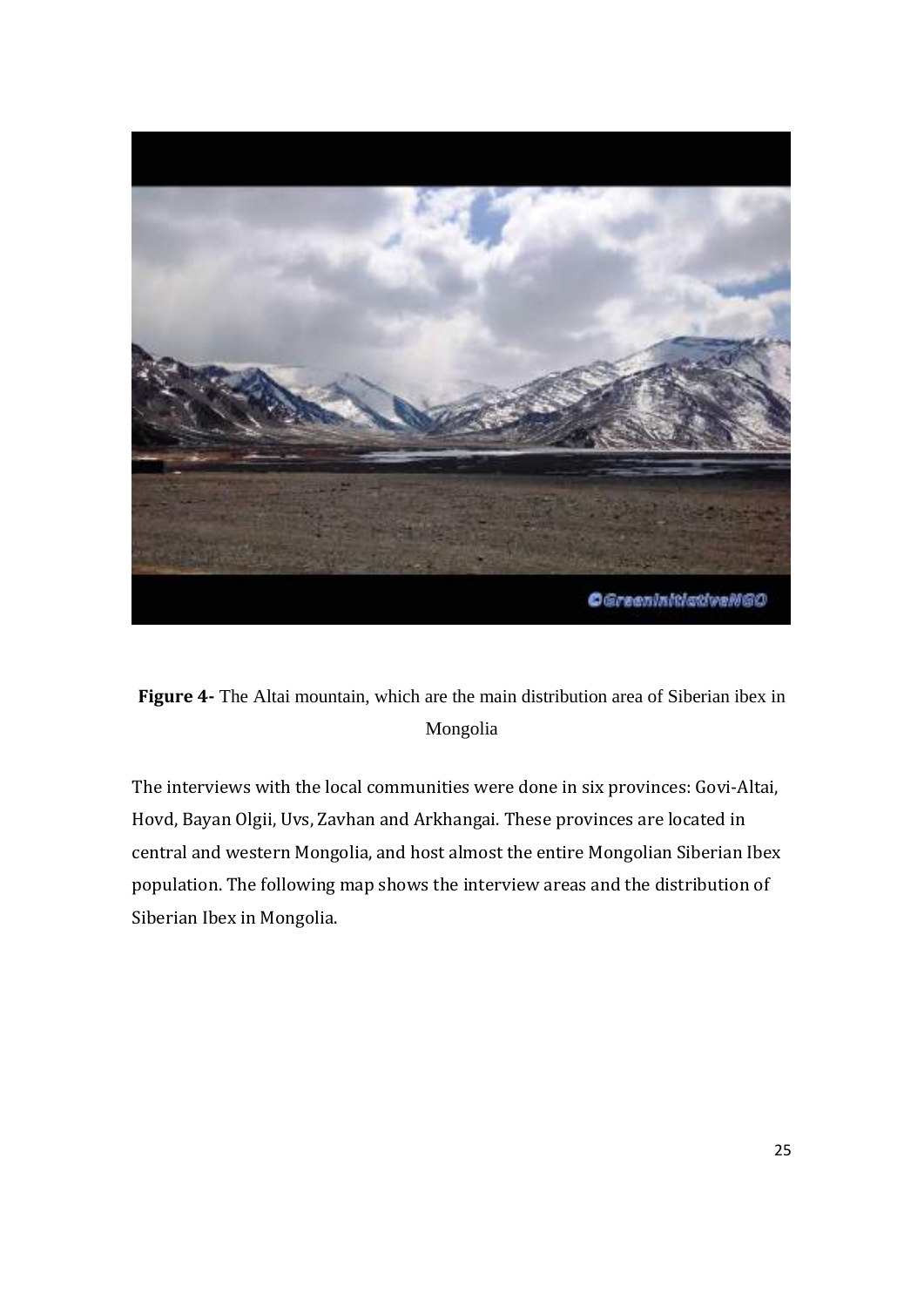

**Figure 5**- The shape files on spatial distribution of Siberian Ibex, have been kindly supplied by the IUCN Red List. Ref. IUCN (International Union for Conservation of Nature) 2008. Capra sibirica. In: IUCN 2013. IUCN Red List of Threatened Species. Version 2013.1.

The questions for the local community were developed to enable exploration of the current situation of Siberian Ibex conservation, illegal use and trade in Mongolia.

The questions for the local community were developed to enable exploration of the current situation of Siberian Ibex conservation, illegal use, and trade in Mongolia.

The questionnaire was developed on the basis of four main concerns: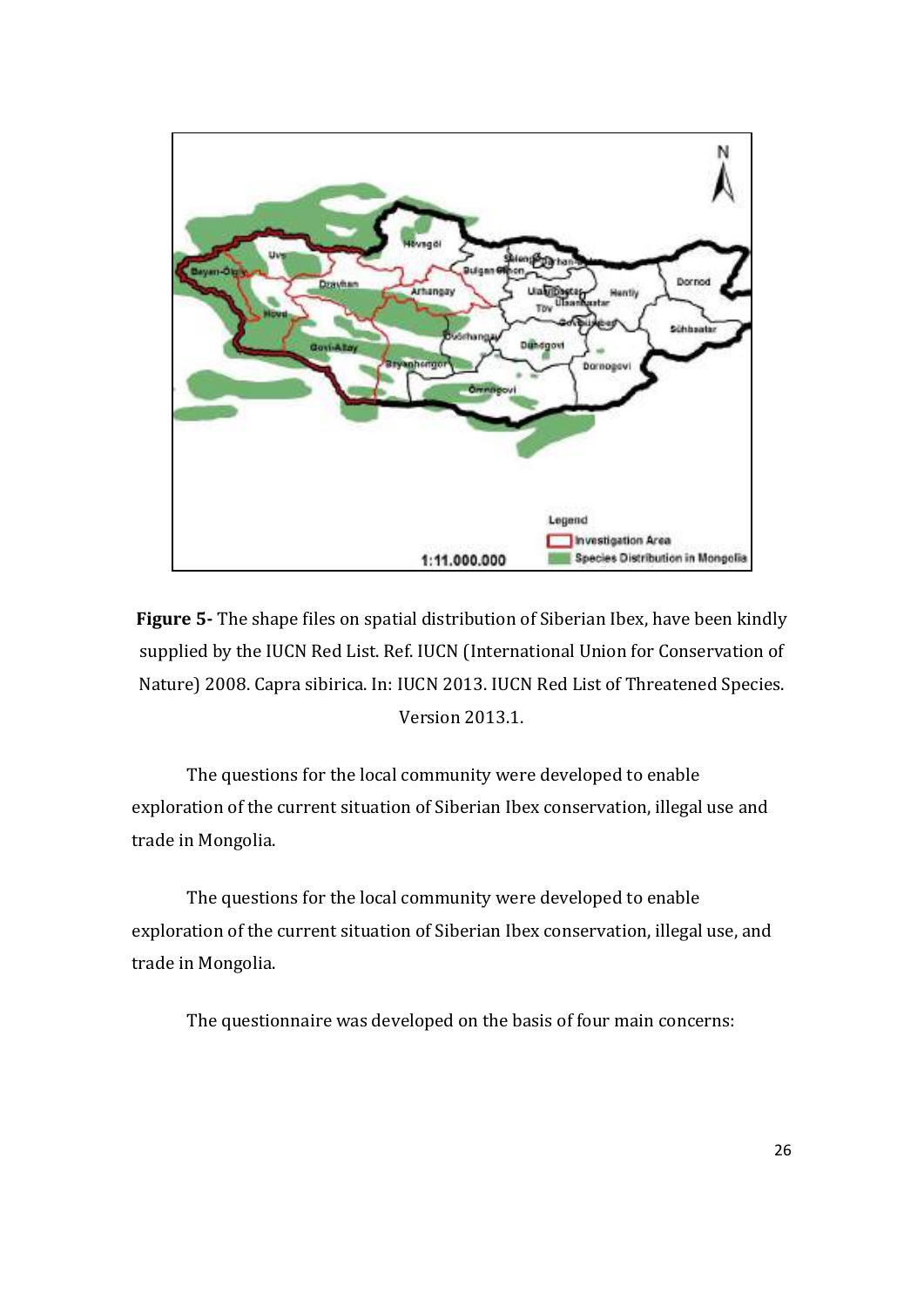- 1. Personal details of interviewees (name, age, profession, place of birth, residential status<sup>2</sup>).
- 2. Interviewee's knowledge about Siberian Ibex.
- 3. Interviewee's knowledge about hunting of Siberian Ibex.
- 4. Interviewee's knowledge about use of Siberian Ibex.

The table below shows the questions asked to the interviewees (*Note: In the interview, yangir refers to Siberian Ibex).* 

**Are you a fixed resident in this soum<sup>3</sup> or do you move by the season?**

**Do you know about Yangir? Does it occur in this area?**

**Do you know if yangir is hunted in this area?**

**Is yangir hunting common in this area (period, the number of specimens hunted)?**

**Is it hunted by foreigners or by local people?**

**In the last 10-20 years have you noticed an increase or decrease numbers of yangir?**

**Do you know what the use of the hunted specimens is?**

**Have you ever hunted yangir?**

 

**Table 1‐** Questionnaire used with local community people.

<sup>2</sup> Residential status criteria is unlike the concept of city or settled village address. This is to explore whether a person is from this specific area or moved in from outside that area.

<sup>3</sup> Soum is a smallest administrative unit as a sub-unit of province.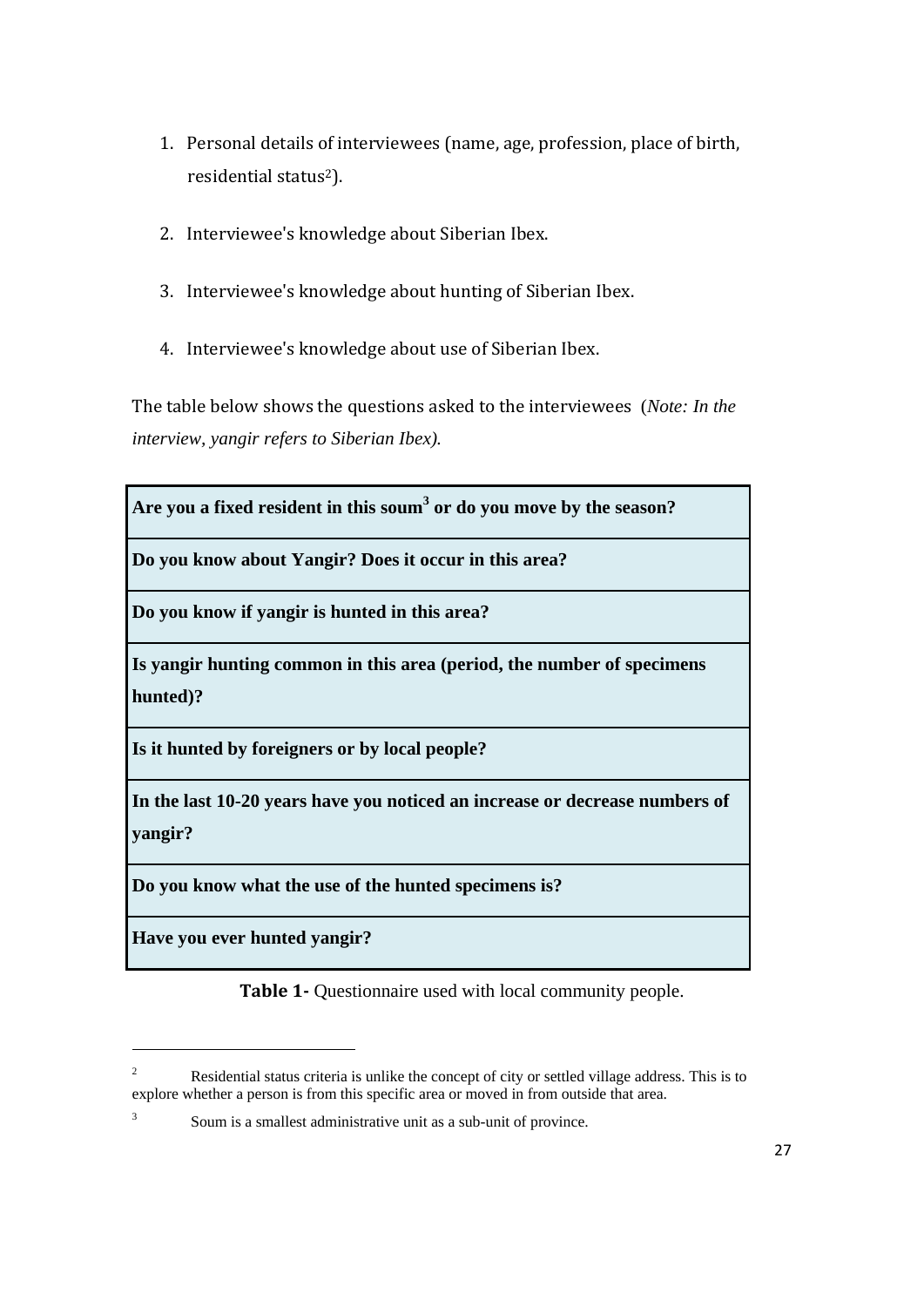Each answer was catalogued in two or more categories established for each question. 



**Figure 6-A** woman from Bayad ethnic group

### **4.4. Estimating the number of Siberian Ibex illegally hunted**

Human population and age data were collected from the Mongolian Statistical Information Service and the CIA World Factbook. The percentage of males over 19 years old was calculated, as that is the average age for young men to start hunting alone. This percentage for each aimag was then calculated. The aimag population data are from 2013, while the sex ratio and age group percentages are from 2014. The lack of information of sex ratio and age classes for each aimag could cause some negative bias in the estimation. Other data, such as the number of illegal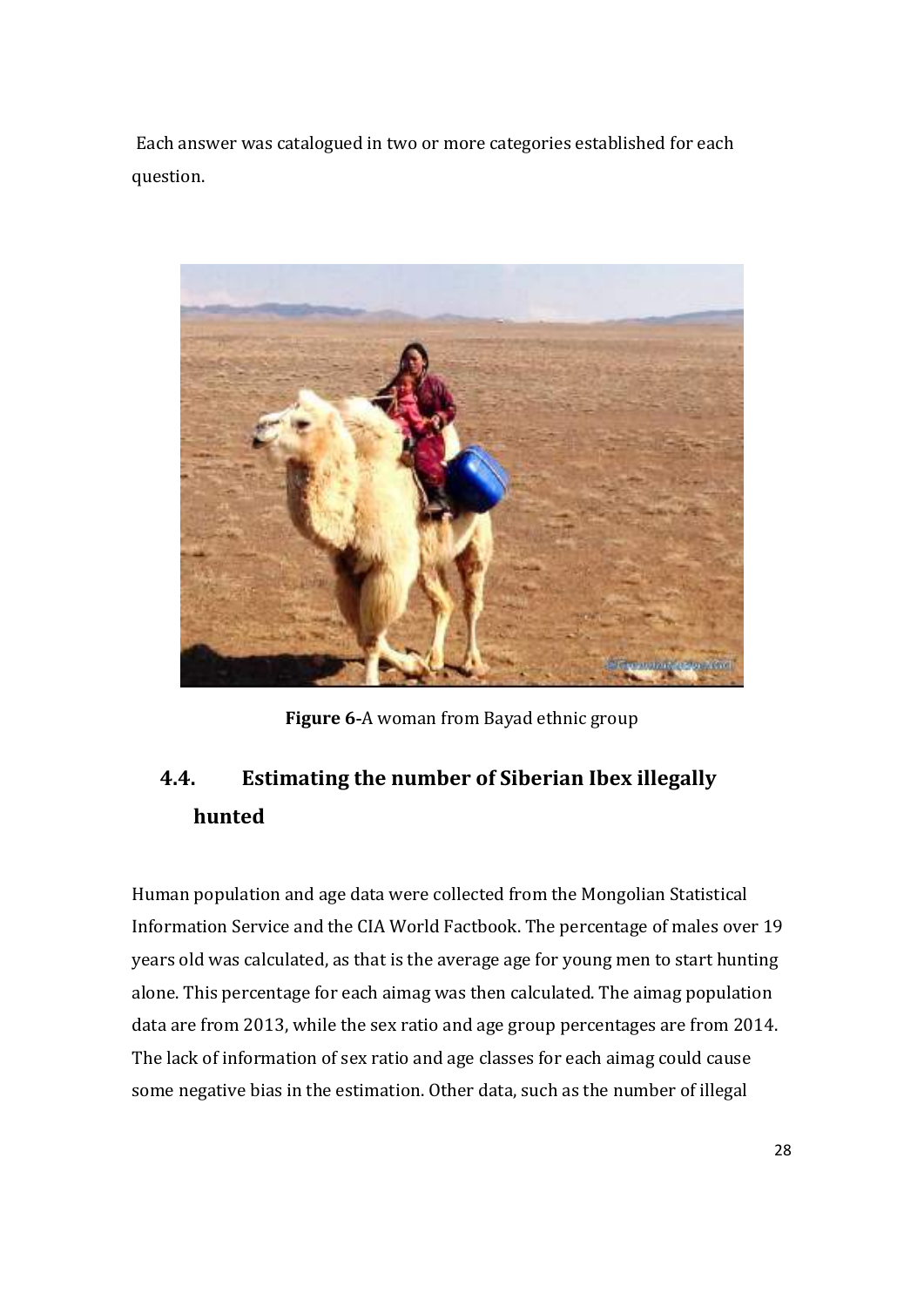hunters who hunt yangir and the average number of yangir hunted each year by each hunter, are derived from our survey.

$$
6
$$
\nNiu=  $\sum$  (Nj\*[Nihs/Nms]\*Ay)\n
$$
j=1
$$

Where: Niu = Number of illegal uses (meaning the number of yangir hunted illegally each year);  $i =$  Aimag (Province);  $Ni =$  Number of males over 19 years old, living in the Aimag j; Nihs = Number of illegal hunters surveyed (all were over 19); Nms = Number of males surveyed (all were over 19);  $Ay = Average$  of yangir hunted each year by each illegal hunter (three year basis).

## **5. Analysis of information and data, collected during the survey**

#### **5.1. Market survey**

Compared to the previous situation described in "Silent steppe: the illegal wildlife trade crisis" (Wingard at al, 2006), today the situation of illegal wildlife trade in Mongolia has improved, at least in the internal market. During our market survey we found it difficult to find wildlife products, except for the species for which hunting is allowed and are commonly on sale, like wolf (*Canis lupus*), corsac fox (*Vulpes corsac*) and marmot (*Marmota sibirica*). It is possible to find oil from badger and very rarely from manul (*Otocolobus manul*), which according to the illegal traders are becoming very rare.

Nevertheless, our investigation was mainly focused on Siberian Ibex products, particularly its cashmere. Only two seller offered, respectively, meat and horns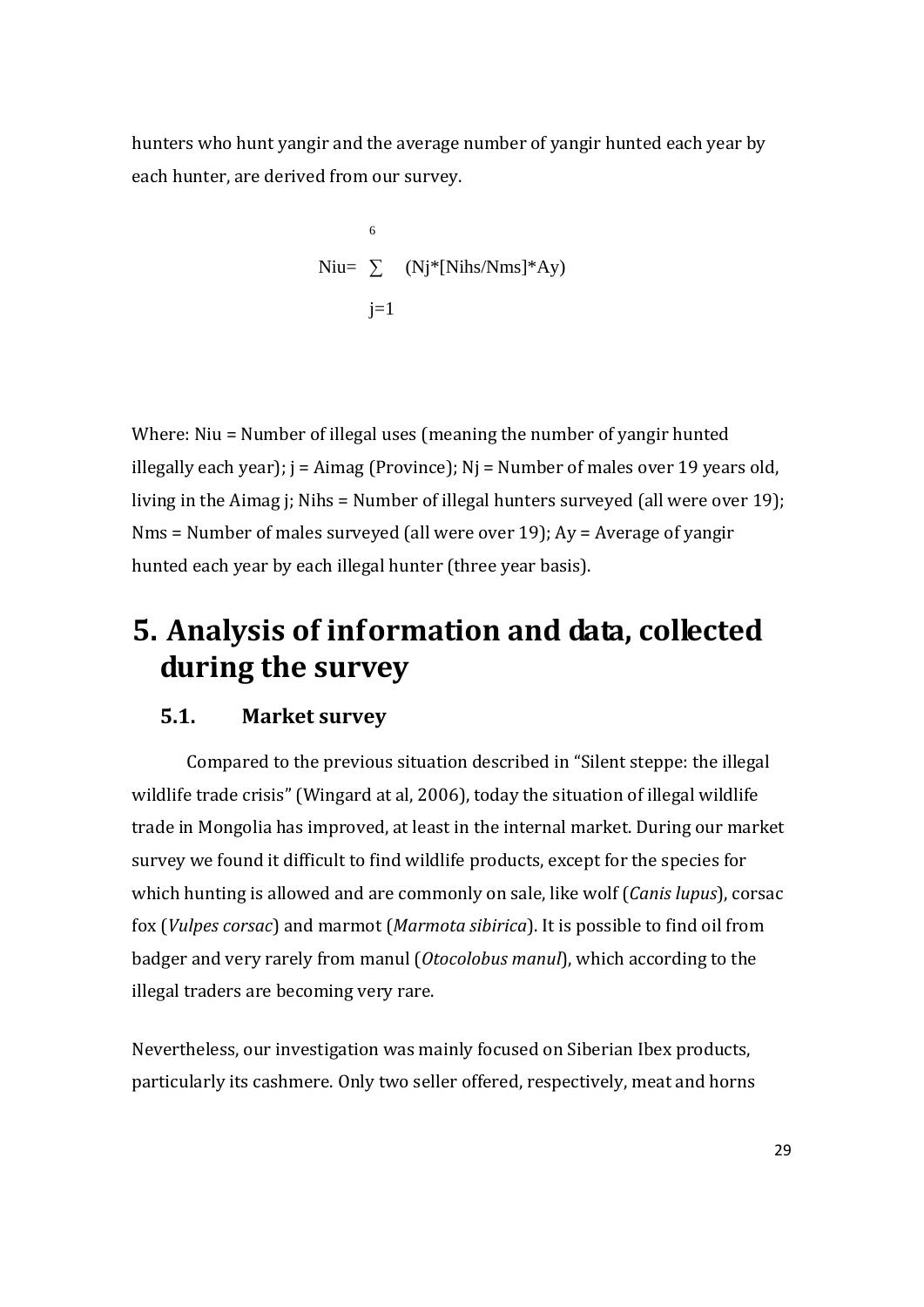(two pairs) from Ibex. They were in the Black Market in a hidden area. We did not find sellers who sell yangir cashmere. All of them knew that it is illegal.



**Figure** 7-A sheep fur used by seller to indicate their presence at the raw material market of Hovd city.

Some sheep fur placed on the side of the road indicates a cashmere seller. This method is the most widespread from the sellers in the raw material market.

Our investigation was extended to a limited number of cashmere agents (change) who confirmed the past international trade of yangir cashmere and that it is no longer possible because the species is listed as "rare" under Mongolian law. But when our team member pretended to be interested in buying a large quantity of yangir cashmere for a foreign company, one of the change showed interest in selling yangir cashmere, asking the quantity we needed and promising to provide it.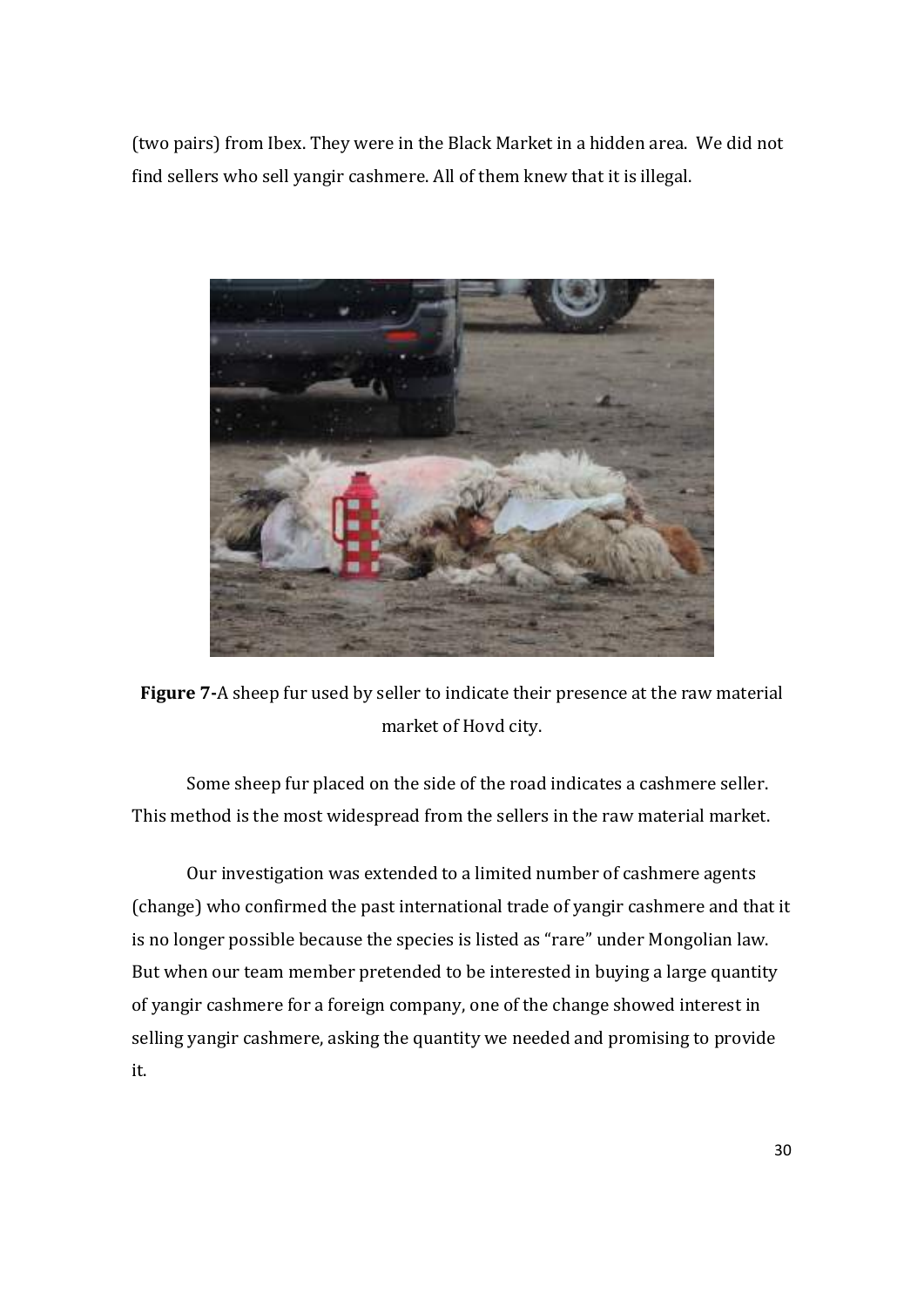#### **5.2. Siberian Ibex and online trade**

In a short survey on yangir product online trade we found a wide offer of yangir product from different countries (Annex I).

Two websites offered bow and arrows, but the majority of sales products were items that derived from wool. There were ten different online shops offering products made of Yangir wool. Among the wool products, we found items like shawl, stole, coat and blanket. Prices depend on the size and weight of items that consumed large quantities of Yangir wool.



The more expensive items were made of 100% Yangir wool.

**Figure 8**-It is a coat 100% yangir wool, on sale for the collection 2013-2014.

In Table 1, the words in bold letters specified the three factories from England, Italy and France. These factories are found as suppliers to the others sellers in the Europeen Union and elswhere. Germany had the largest number of sellers, but all of them were supplied by one of the producers as revealed in the Annex 1.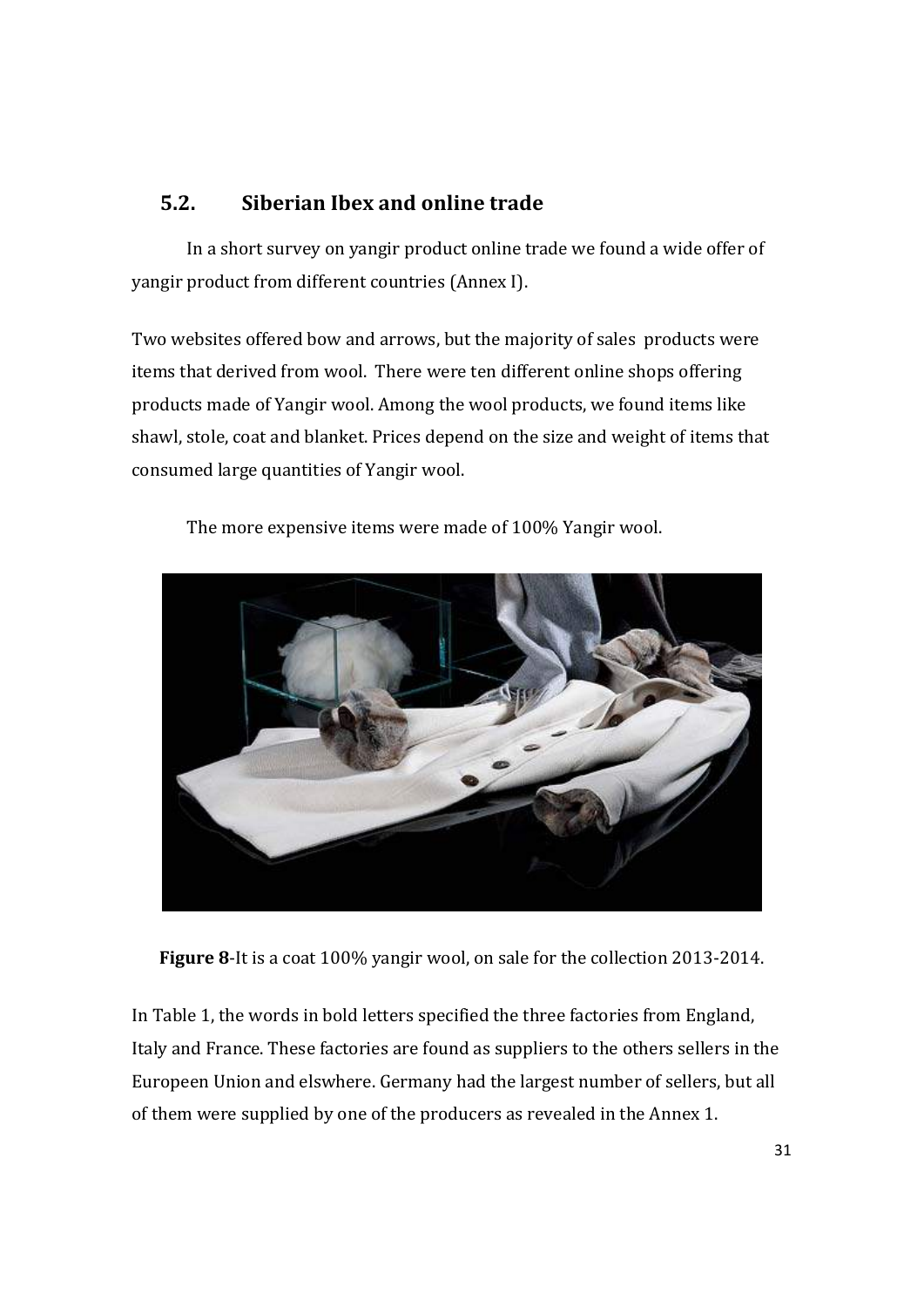This indicates that yangir cashmere is still widely traded outside of the species' distribution area.

#### **5.3. Face to face interviews**

A total of 104 persons were interviewed. The average age of the interviewees was 44,6 years old (min. 24, max 75). 42% of those interviewed were under 40 years old. 93,8% of those interviewed were male, and the remaining  $6,2%$  were female. All the persons interviewed were fixed residents in the interview area and most of them move a few kilometers seasonally (1-3 km).



Figure 9 - Choikhand (left), the Director of Green Initiative, and Claudio Augugliaro (right), the Green Initiative Scientific Coordinator (next him our driver Naia), with a herder family in Hovd Province.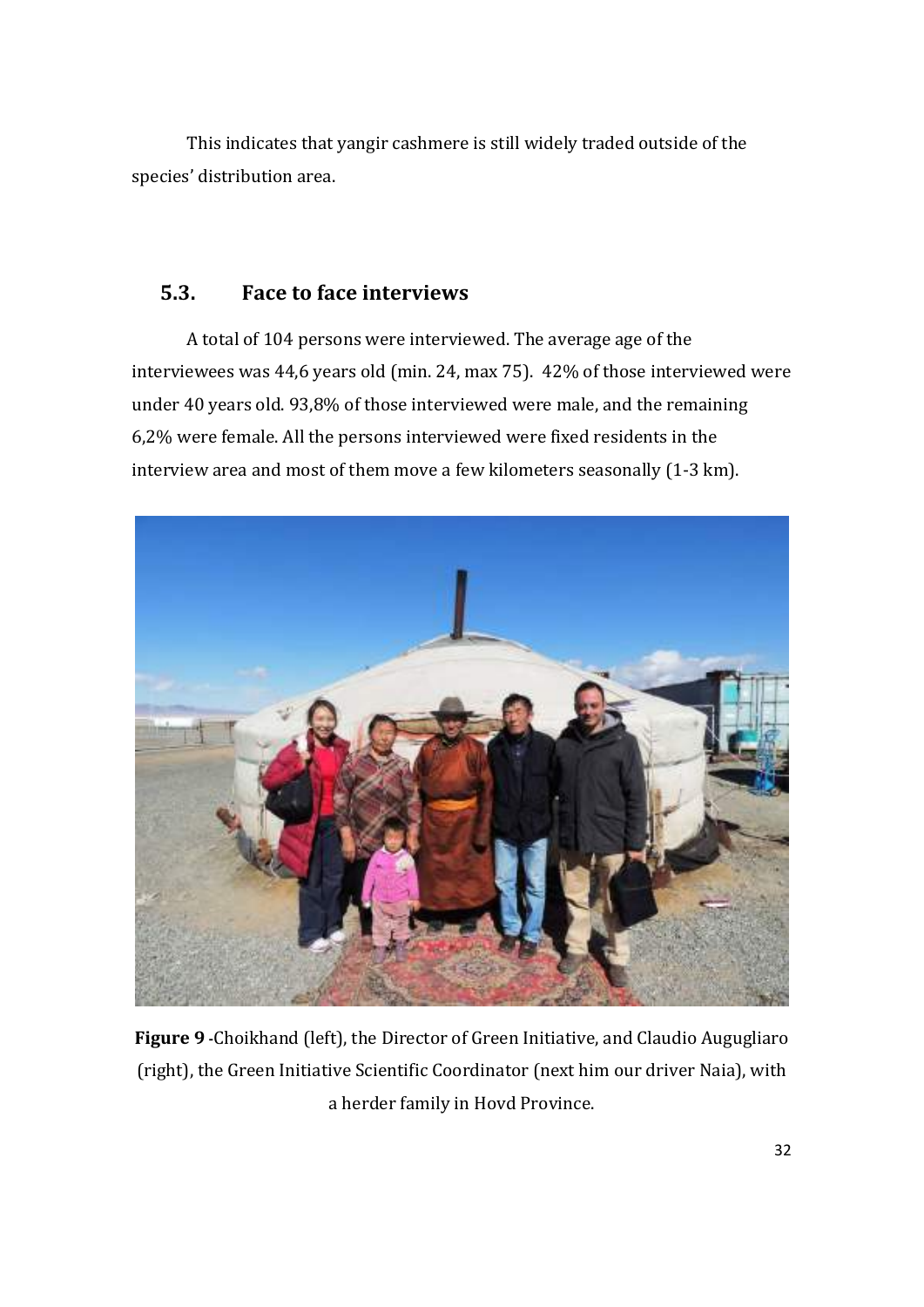The number of interviews for each province was as follow: 20 in Govi-Altai, 21 in Hovd, 25 in Bayan Olgii, 6 in Uvs, 6 in Dzayhan and 26 in Arkhangai province4. 

All the persons interviewed were forthcoming in answering our questions. The result is displayed in the graph below.



**Figure 10-** The graph resumes the answers of the people interviewed.

All the persons interviewed answered that they are fixed residents in the area and move only a few kilometers (1-5 km) twice a year. Everyone knows about Siberian Ibex and  $102/104$  answered that they have seen it often during their life.

 

<sup>4</sup>

Province is an administrative unit. Mongolia has 21 provinces.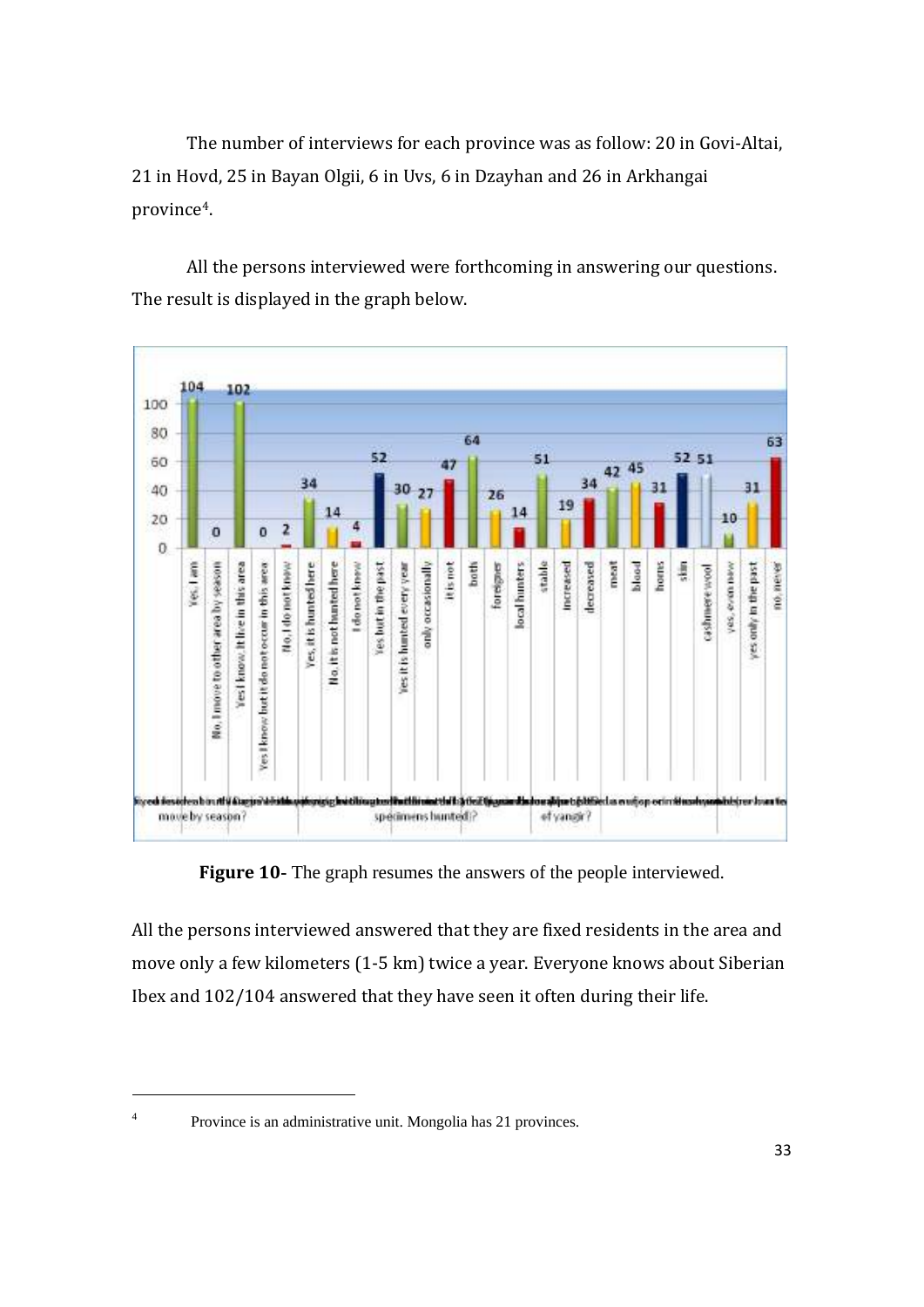Around 35% of the interviewees responded that ibex hunting is occurring in their area today as well as in the past. Half of the interviewees answered that hunting was common only in the past and the remaining deny that hunting occurs in the area (even in the past) or cannot answer because they do not know. Everyone was aware that Mongolian law does not allow ibex hunting, except for a limited number for tour companies. Among the interviewees  $30/104$  answered that yangir hunting is common in the area.

They also gave some information about the hunting period and the number of specimens potentially hunted. Generally, the right period for hunting is October, during the rutting-estrus period. In certain cases, it could be hunted during the early spring for the purpose of making a warm coat, as ibex fur is thicker at that time. 

The hunters who admitted that they hunt illegally were 10 in total in the six provinces surveyed. Some of them declared that they hunt at least one specimen of yangir every year. In some cases the hunters used to hunt together and in some cases they said they do not hunt the yangir every year. The average number of yangir hunted, considering the facts mentioned above, ranges from 0,3 to 0,67 yangir per year per each hunter, depending from the province. The local environment officers confiscated from poachers only a few specimens per year (1-3). 

From the response, it was found that both the local population and foreigners continue hunting yangir in central and western Mongolia.

There is discordance regarding the population trend. The majority of the interviewees expressed their opinion that the population was stable over the last 20 years. The answers were influenced by the age of the interviewees, since a large majority of under 40 respondents answered that the yangir population is stable. The next largest part of the interviewees  $(32,7%)$  stated that the ibex population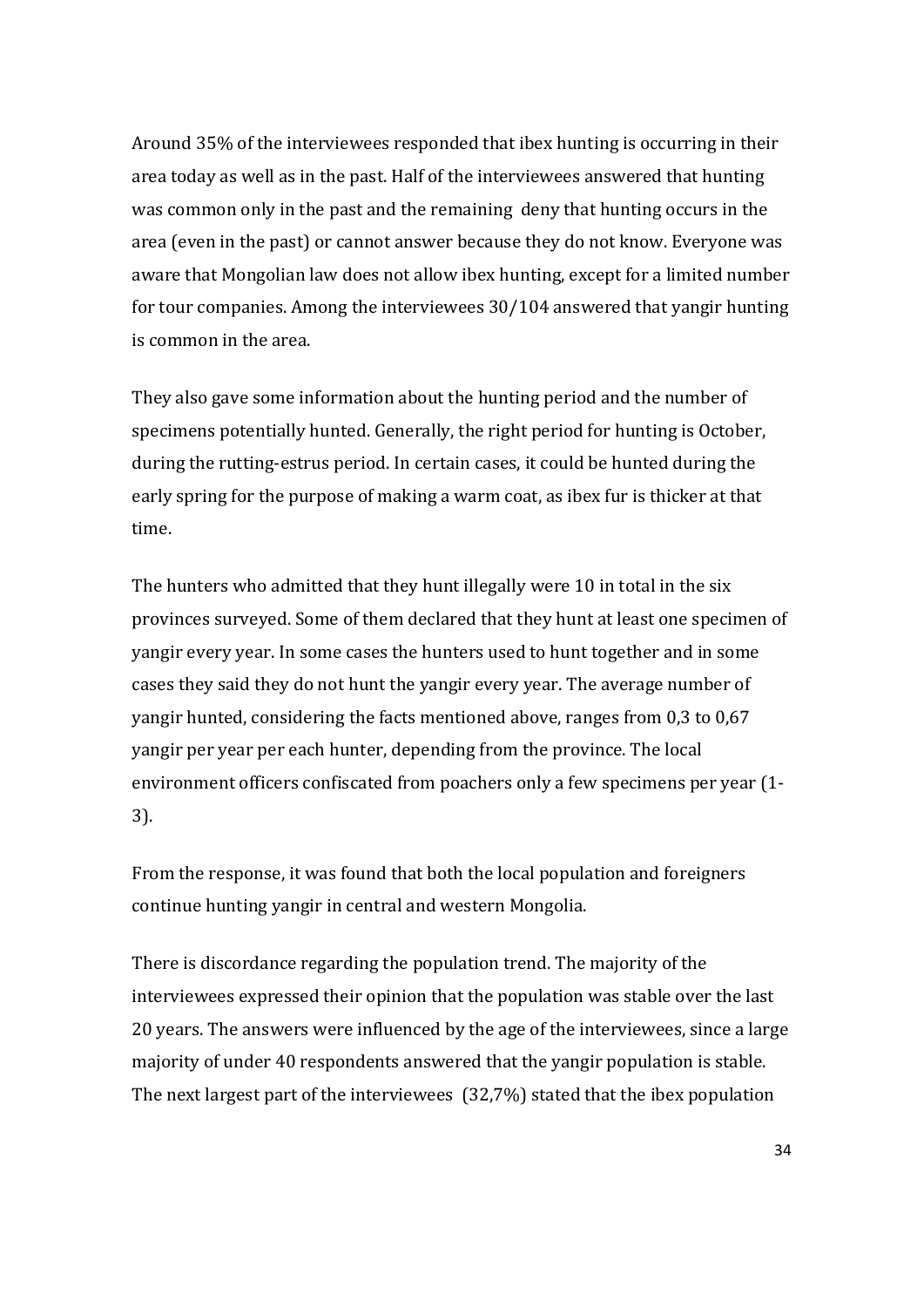has decreased and the rest  $(18,3\%)$  of them think that the ibex population has increased in the last 20 years.

This discrepancy may due to the differences between Ibex populations which occur inside the protected area and those which live outside. All the interviewees over 45 recognized that in the past yangir populations, as well as those of other ungulates and in general of all wildlife, have declined seriously.

86 of the 104 interviewees responded about the use of yangir. They answered that there are multiple common uses for Siberian Ibex in Mongolia. The uses mentioned are meat, blood, horns, and skin. 49% of the interviewees answered that they know about the brushing of cashmere from the ibex, but this was only done in the past. 

Of the 104 interviewees, 97 were male and all of them were over 23 years old. The majority of the hunters who hunt illegally were found in Arkhangai province where we conducted more interviews than in other provinces. From our estimation the total number of Siberian ibex illegally hunted is 4526 individuals per year. This is a very large number in a population that in 2009 was estimated to be 24,371 specimens.

## **6.Consideration about the general issues involving the wildlife management with particular focus on Siberian ibex**

#### **6.1. General issues**

As mentioned, the general situation of illegal wildlife trade seems improved in recent years. The market chain for the target species of hunting follows the same system: local people sell products for a few dollars to traders, which will be sold at a much higher price in the markets.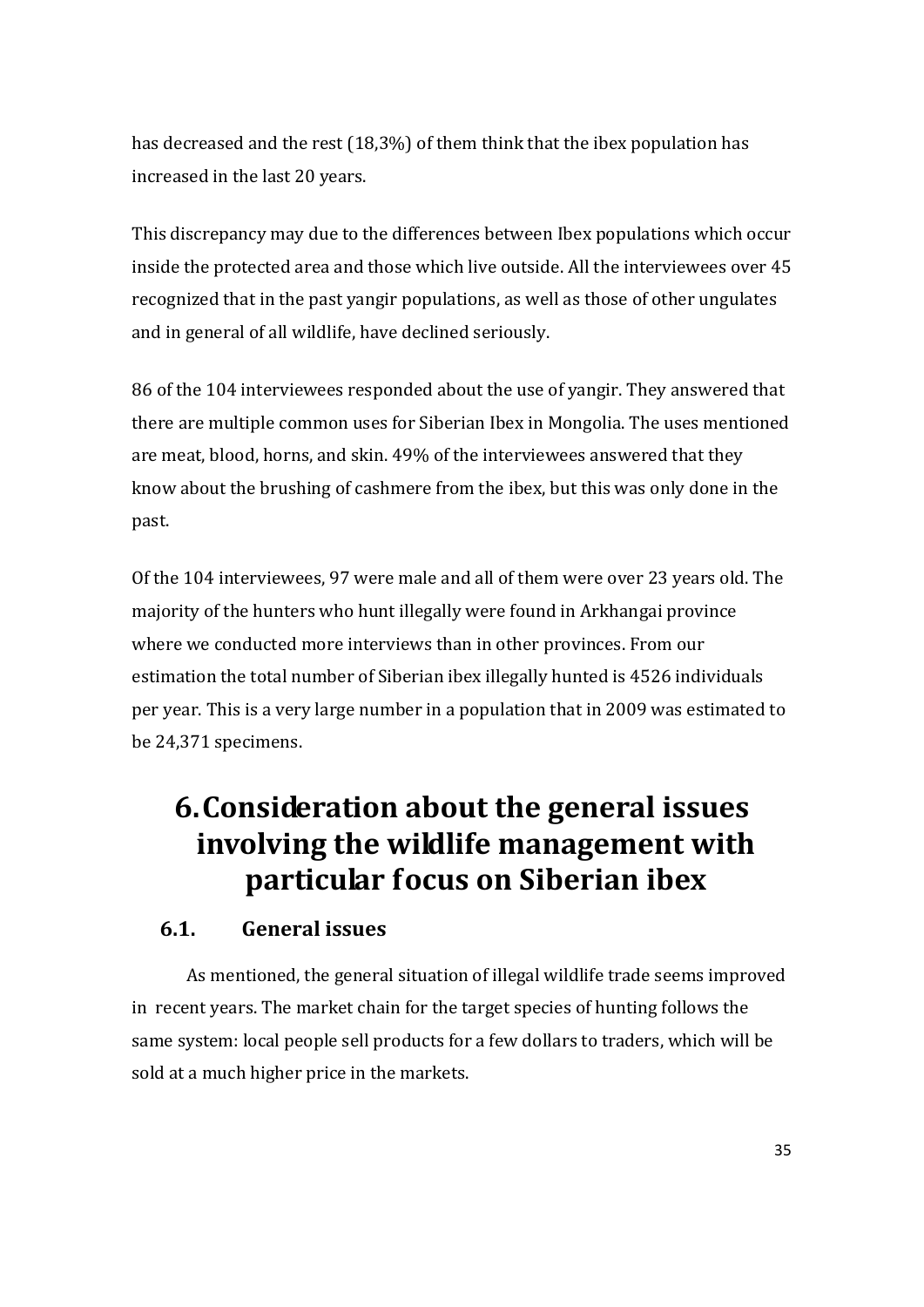

**Figure 11-Two Corsac (Vulpes corsac) during the drying process, hunted by local** herder.

Due to the huge territory, the lack of paved roads, and mainly to the small number of inhabitants, checking for illegal hunting is almost impossible for local authorities. Public institutions, especially at the soum level, lack qualified staff and the number of biologists/ecologists involved is too low for territories with areas often over 75000 km<sup>2</sup>. Each Province of this size has only a few employees at the provincial environment office, and two or three persons are active in each soum (the average is about 15 soums per province).

Furthermore, the environmental laws have some gaps and do not fit with the territories' needs.

For example, we recorded the highest number of illegal hunting in Arkhangai.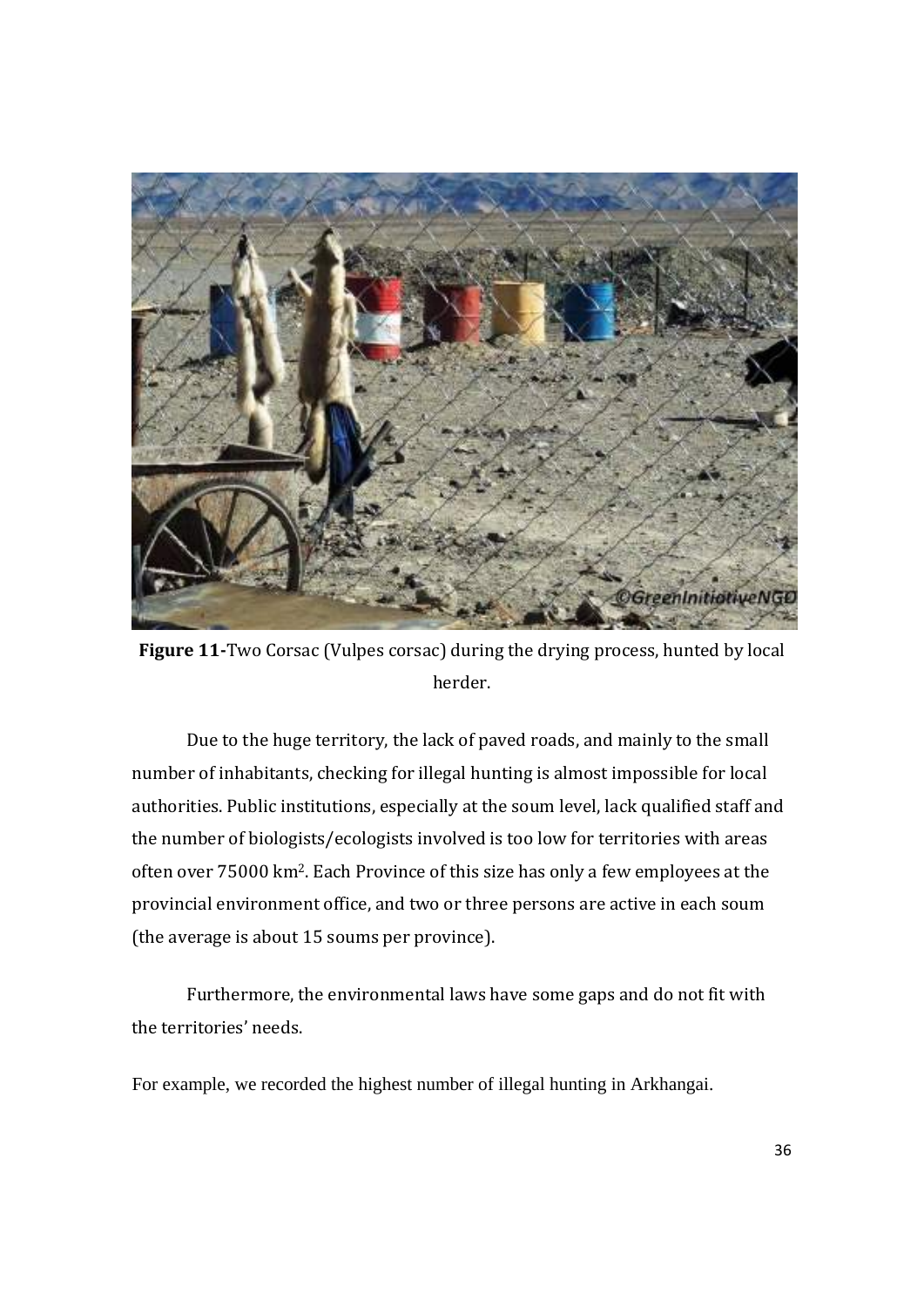

**Figure 12‐** Wonderful landscape in Arkhangai province.

We recorded the highest level of illegal hunting in Arkhangai. This could be due to the fact that Arkhangai is a forested area, where there has been a significant application of the revised Mongolian law on forest (Government Bulletin, 2012, No. 22) and its forest management framework. We have not yet studied the Mongolian Law on Forest in depth, and here we will report **only** the perspectives of local people. They described to us that the law establishes that local people must manage and use local forest resources, but that mismanagement is common. They said that since the law does not specify any criteria for environmental monitoring and that there is not a specific requirement to ensure a sustainable use of forest resources, local people organized very closed and authoritarian groups which do not have the competence to conduct environmental monitoring and management,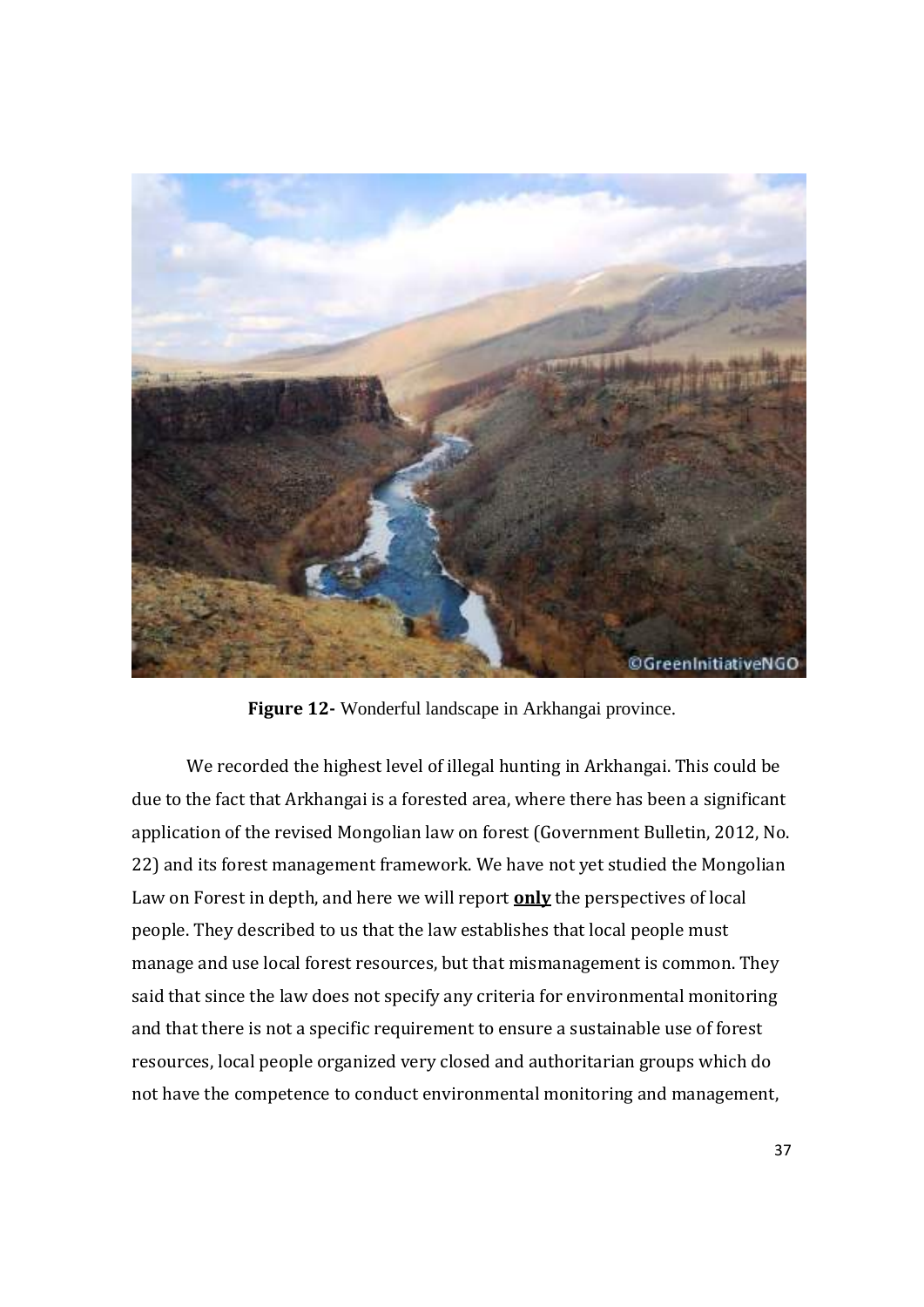and they have full control of their area. The result is environmental degradation and impoverishment (and private agreements between local herders and wood companies or others, often foreigners). Even the hunters who declared that sometimes they hunt illegally complained of this unsustainable situation, and of very "sadistic" practices used on new-born wild animals, to track and hunt them once they become adults (including carnivores such as wolves and threatened species such as the Siberian musk deer).

The impression is that the situation of hidden hunting and probably trade is still delicate and may be worsening.

#### **6.2. Siberian ibex issues**

During the last decade yangir (*Capra sibirica*) has been commercially traded in the global market. Its sale is still very widespread on the Internet. Bow, arrows, and wool are sold in markets and such items also can be found on the Internet.

It was necessary to conduct an investigation in order to understand what is going on and how the Siberian ibex are or have been supplied to the market.

In Mongolia the Siberian Ibex was listed on the rare species list in 1995. The rare species list later was approved by the Government Resolution No.264 in 2001. The use of rare species is regulated by the relevant government authorities in Mongolia. 

According to the Article 175 of the Criminal Code of Mongolia, rare species and their products transferred and transported will be considered as illegal. A person who carries items from rare species will be charged for criminal activity. Under the Mongolian Law on Fauna and Law on Hunting, the hunting of rare species requires a special permit issued by the government.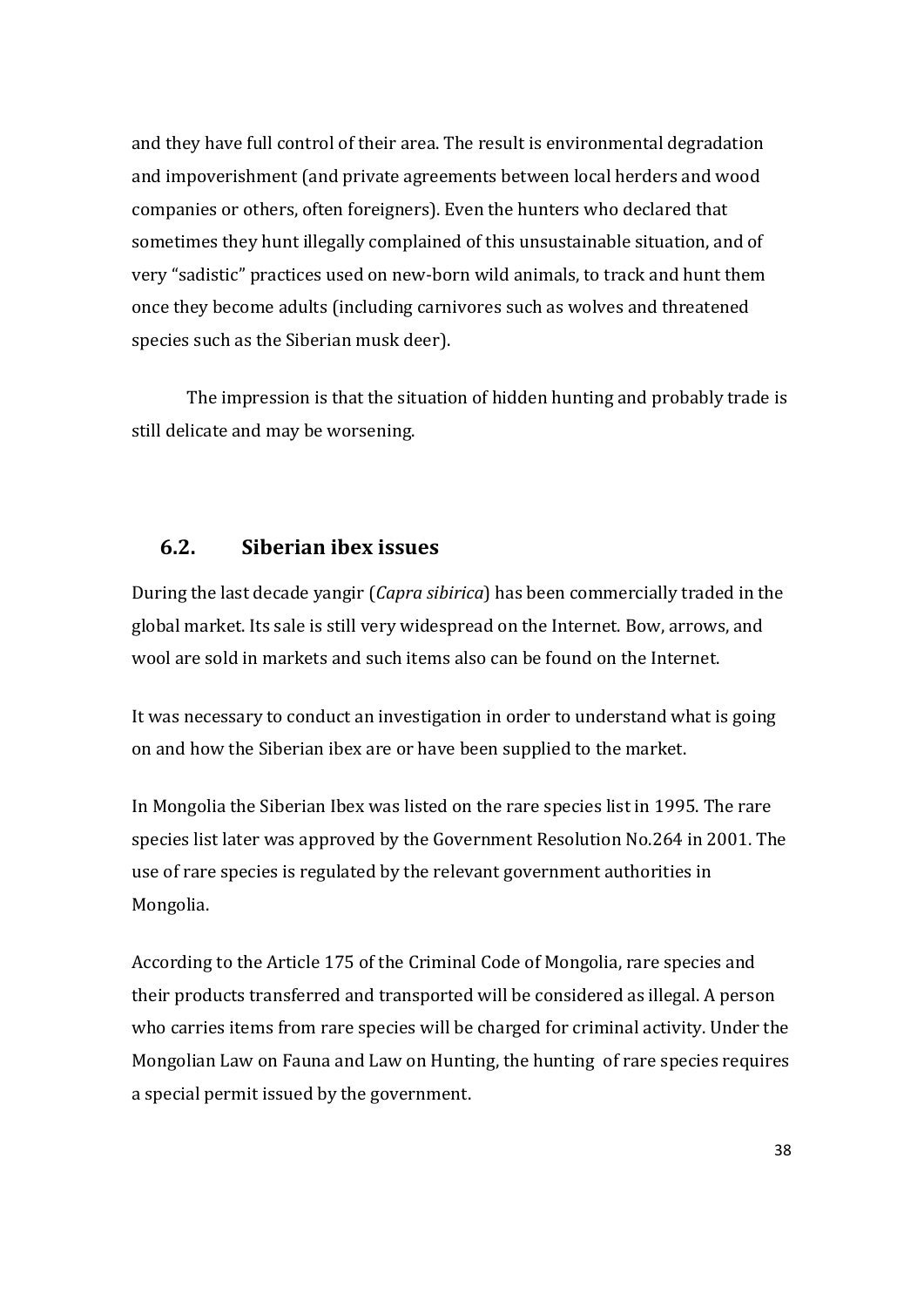Poaching has likely been reduced during recent years, but it still occurs and it is not very easy to determine the volume since recently local herders are aware about the hunting law and penalty fee for illegal hunting, which makes them afraid to admit poaching.

Another threat widespread in the last 7 to 8 years is an epidemic affecting the Altai ibex population, reported by the directors of environmental offices in Hovd province. According to them the ibex population is being affected by *Sarcoptes scabiei*, and animals are found sick or dead.



**Figure 13** - An environment officer of Hovd Province with a Siberian Ibex foud dead affected by scabies according to his diagnosis.

They said that the Ministry of Environment did not give enough assistance to solve the problem and in the province there a lack of skill and funds to confront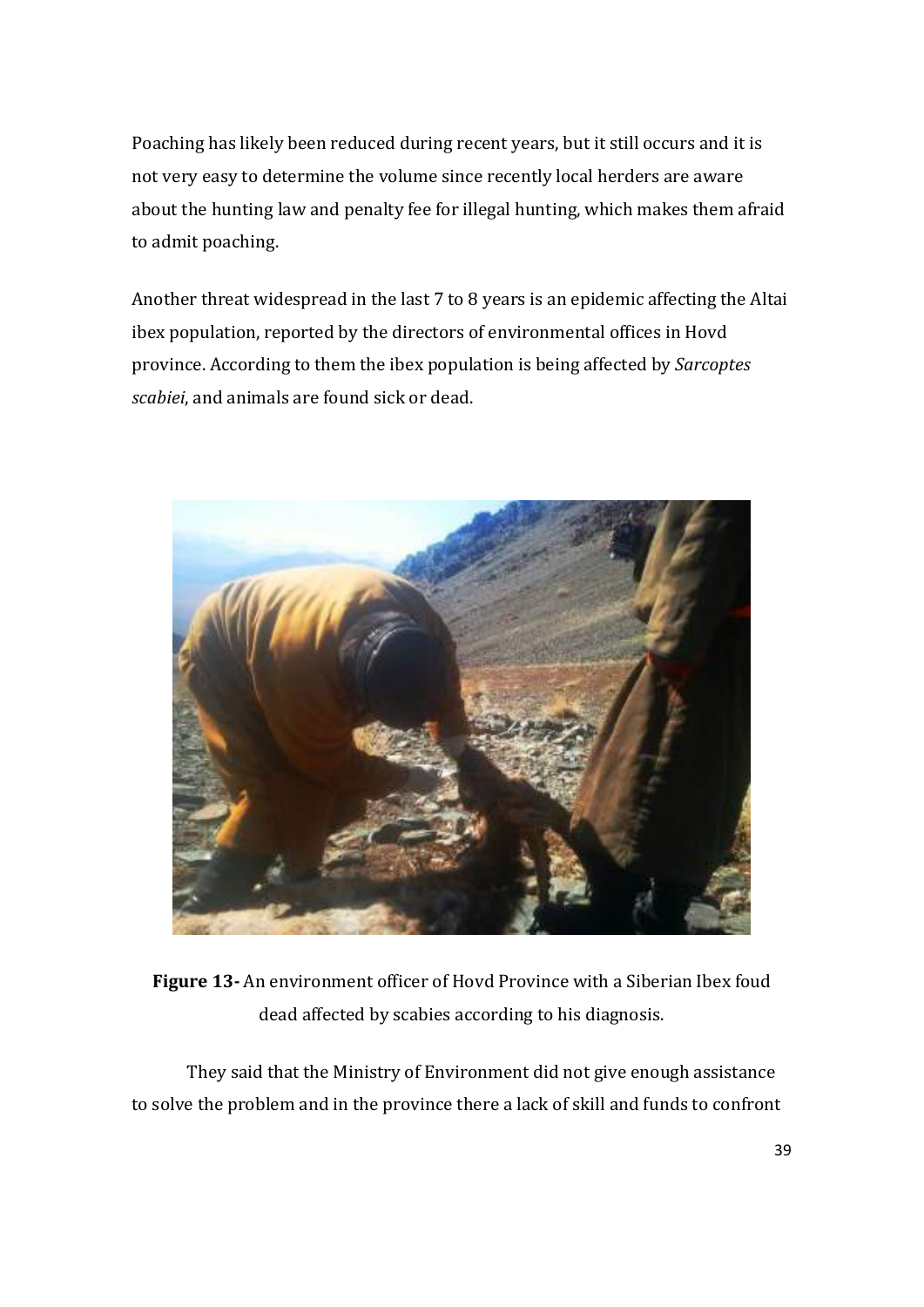the issue. Local hunters suggested shooting into the air, making the ibex run and sweat to help combat the disease (this is a very common idea among hunters; in their opinion shooting helps the population's health and fitness). Nevertheless they exclude shooting in protected areas. The local herders continuously ask for help from the local environment office because their livestock is often infected by scabies. It is difficult to estimate the size of the problem, but it may influence Siberian ibex mortality, and it is still unknown what the effect on Ibex predators like snow leopard may be, since some transmission to other predators species in other parts of the world has been found (Pence at al. 2002). Green Initiative NGO started an intensive contact with the Hovd environment office and asked for a comprehensive report to examine the past and current situation.

#### **6.3. Final considerations**

Based on the data we collected, several possible hypotheses emerged to explain the current international trade of yangir products.

Woollen mill companies, which are selling products made of yangir cashmere, may still be using a stock of wool collected before the trade was restricted. 

Dr. Tonin, who analyzed a huge stock (1000 kg) of Asiatic Ibex cashmere that arrived in Europe in 2002, said it was probably collected from various countries in central Asia. It is possible that in socialist and post-socialist times wool was collected among the countries under Russian influence. From our investigation it is possible to assume that in the past there was a collection of yangir cashmere in Mongolia, probably sent to the Ulaanbaatar markets and later to international trade (as confirmed by the environment officer who organized the official hunting, which was also for meat, at the end of 1990s). Since socioeconomic conditions have changed since the 1990s, agents were replaced by the

40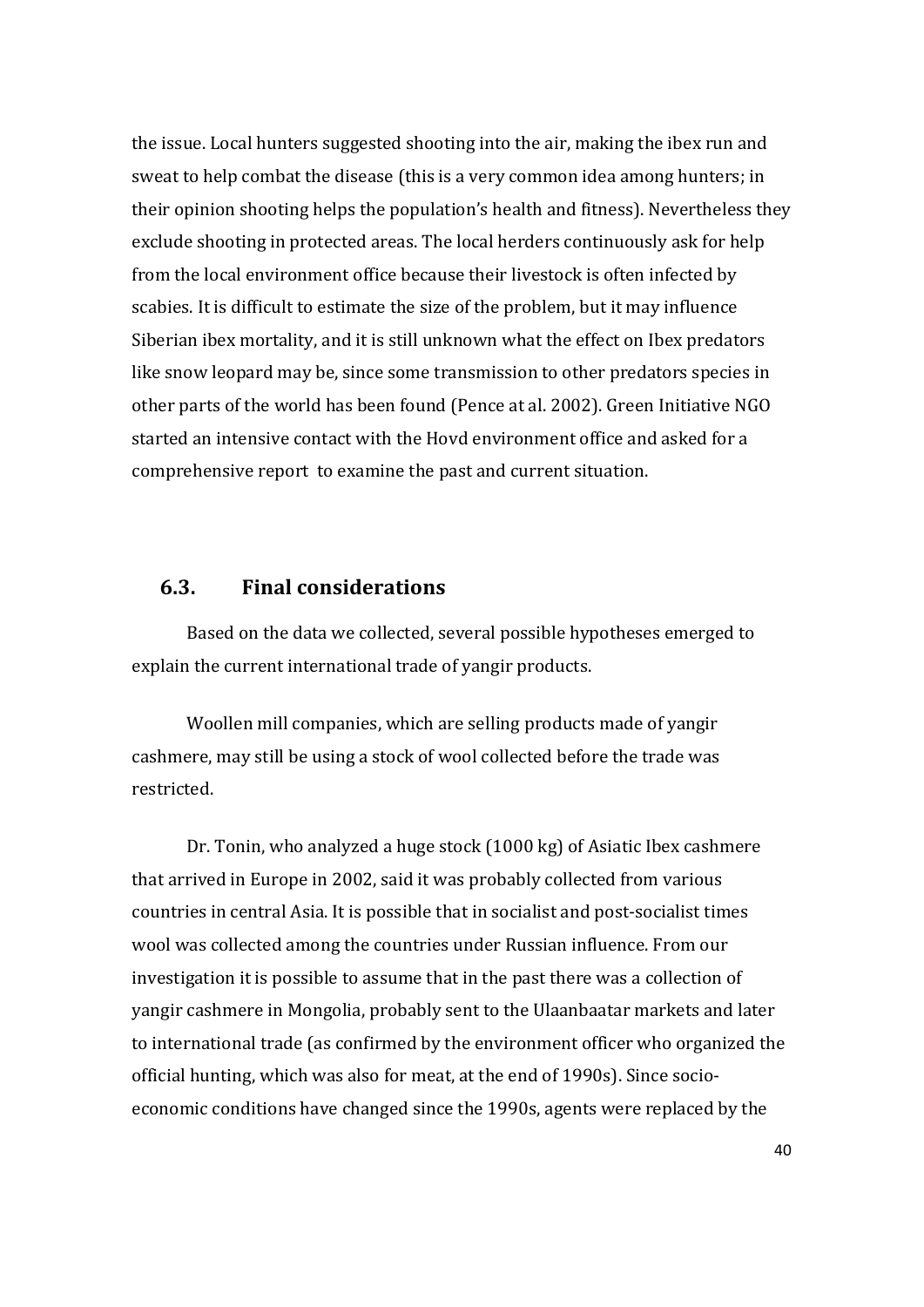"Change"<sup>5</sup> and they continued the cashmere trade. Local herders told us that change can easily recognize the yangir's cashmere by touching it.

The environment directors of the provinces where the investigation took place said that until the second half of the 1990s, hunting of hundreds of yangir was authorized and the local government organized official hunting. This was to provide food for the army and secondary schools. The skin with wool and skulls were sent directly to Ulaanbaatar.

Both local herders and environment officers mentioned hybridization between Siberian ibex and domestic goats, though it is not very widespread. Its purpose is to improve the quality of cashmere in Mongolia.

From our investigation, it seems that the trade in yangir cashmere from Mongolia has stopped. In our investigation, we saw how only older herders (over 45) know about yangir cashmere use and trade, while all the under 40 herders do not know about it (except a very few interviewees). Likely, the stock in Europe was large enough to satisfy the small niche market for these new and expensive products. 

From this survey, we assumed that international trade of yangir cashmere probably involved several countries, including Mongolia, during socialist and postsocialist times. Today, this trade is not significant. However, the availability of traders who are willing to sell it, as we verified, could mean that once the international stock of yangir cashmere is finished, the trade could be resumed. The products made of vangir cashmere are still offered online by European brands in the new collection for 2013-2014.

5

 

Change is a commercial agent and middleman between herders and foreigners, factories etc.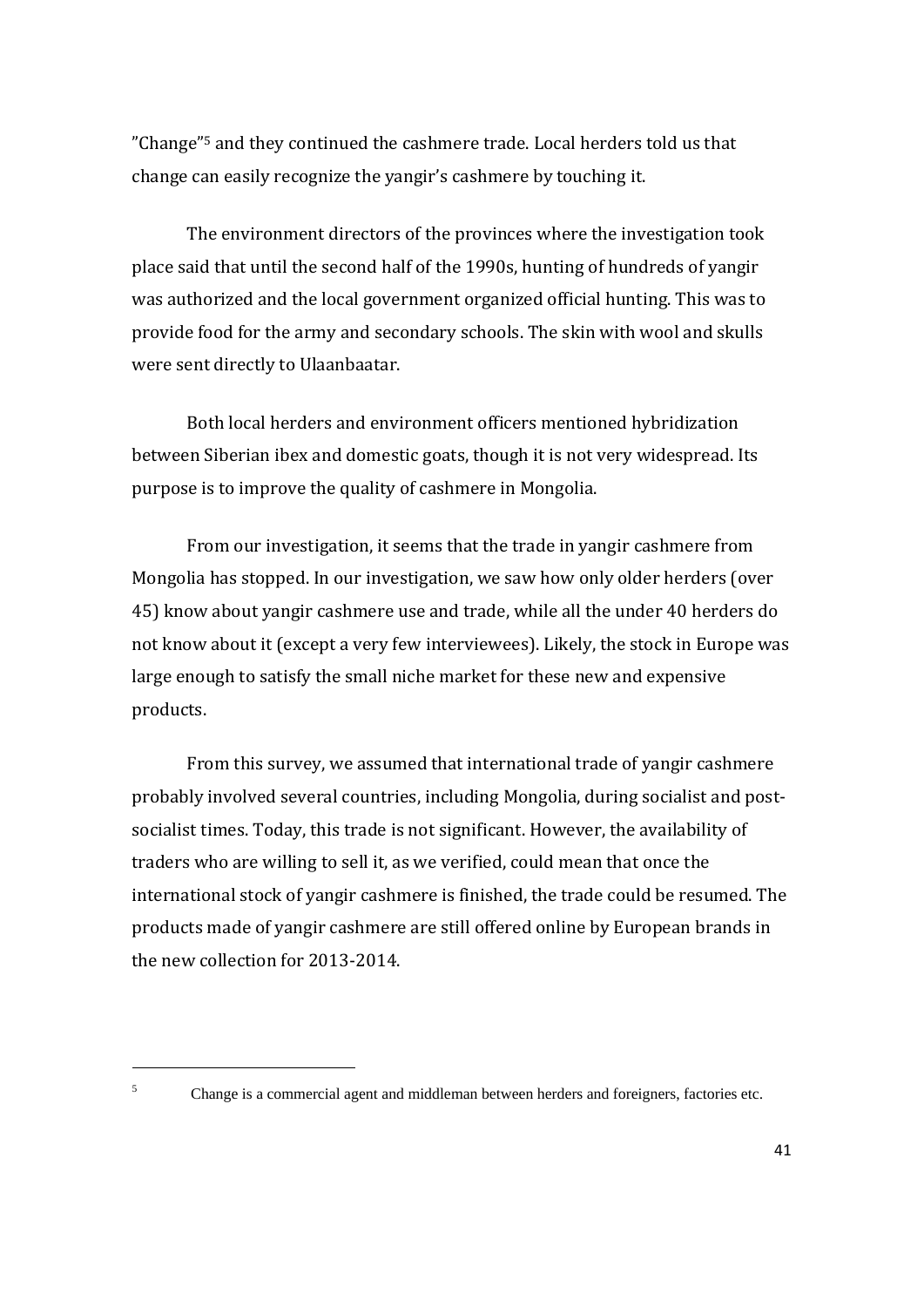Although the international trade of Siberian ibex cashmere and the threat it poses is temporary suspended, the illegal hunting by local hunters can be a serious threat to the species. We estimate that 4526 specimens are hunted in the main distribution area of the Mongolian Ibex population each year. Of course, this estimation is susceptible to some bias. For instance, since we were interested in interviewing hunters, sometimes we found them by the suggestions of neighbouring families  $(6-7%$  of the hunters interviewed). This could cause a slight overestimation due to the higher number of hunters interviewed compared to their percentage of the total population. On the other hand, the majority of the interviewees (around 70%) admitted that they still regularly hunt Siberian Ibex. The local people who confess the hunting were the people who know the interviewer well and collaborate with our NGO. This could mean an underestimation due to the fact that unknown hunters could be afraid to reveal their crime to a stranger, especially to an NGO worker. We reasonably concluded that the number of Siberian ibex illegally hunted has a higher chance to be underestimated or at least reliable (as suggested by the answers of the majority of the hunters who declared that they hunt only legally).

In conclusion, herders and local environmental officers reported a decrease in yangir population compared to the past, which can be validated by the population survey results of the Institute of Biology, Mongolian Academy of Sciences, in 2009. According to the result of this survey, the Siberian Ibex population has dramatically declined in Mongolia. The estimate of the ibex population was 24,371, compared to the 80,000 estimates from "The Mongolian Red Data Book" in 1987 (Shagdarsuren et al. 1987).

As we reported, multiple reasons are likely, from yangir cashmere trade in the recent past to ongoing illegal hunting for local consumption to local scabies epidemics that may still be undetected.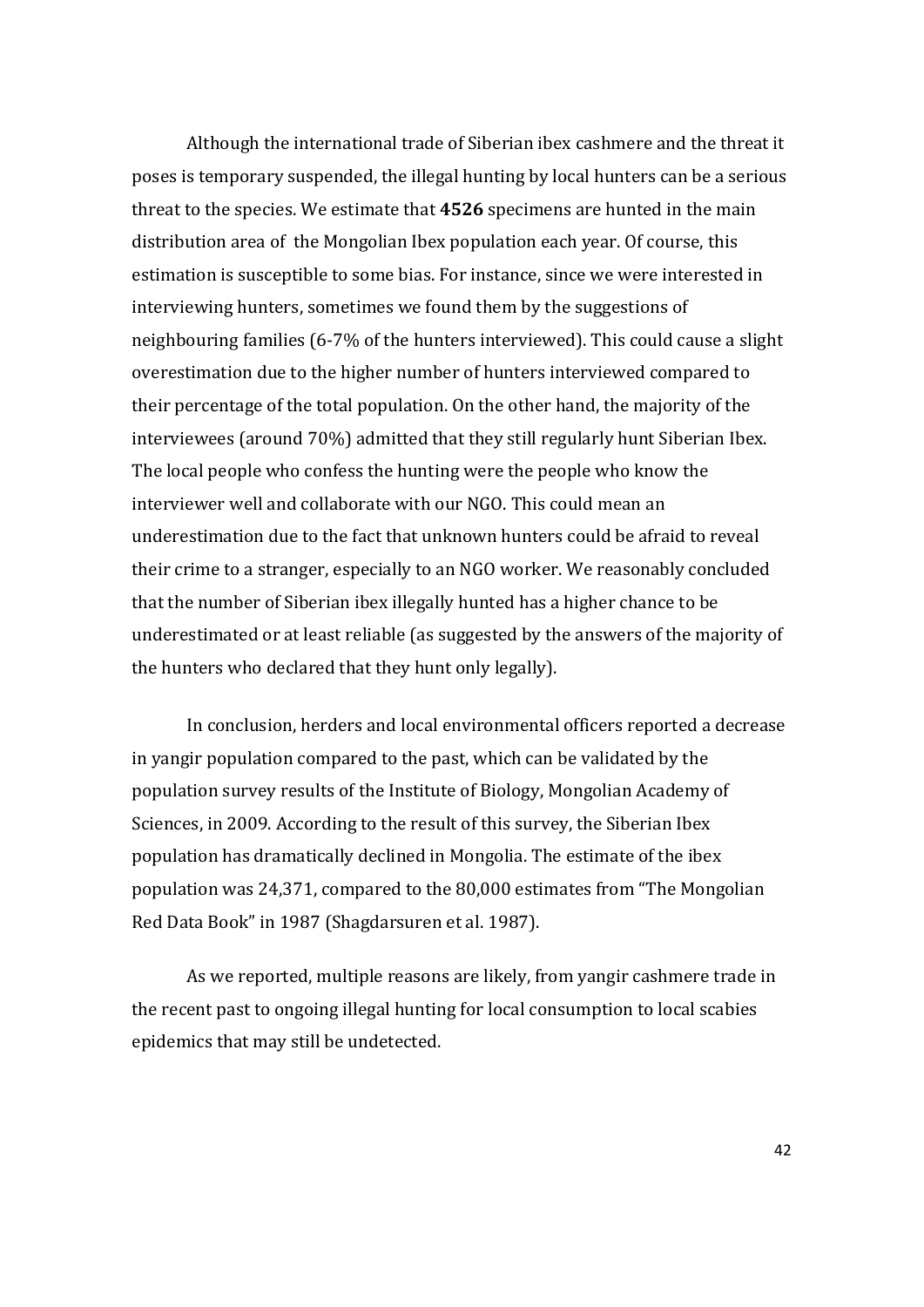This makes necessary monitoring of the population and the epidemic, as well as the monitoring of products made from yangir cashmere offered online, in order to understand if international trade from Siberian ibex range countries will occur in the future.

The main problem that Mongolia faces today is the enforcement of the environmental laws. Human population density is very low (i.e.  $0.41$  people/km<sup>2</sup> in the Govi-Altai) and consequently the number of people involved in environmental work is very small. The qualification and expertise of the people involved in administration/management is often too low, and not suitable to make sound decisions on environmental protection. Very often new graduates in ecology or biology do not even know about "binomial nomenclature", especially those from private universities, and they return to their soum and become responsible for environmental affairs without any further training and qualification. The main problem is the centralized system of environmental management. Few public institutions and few people have the power to take the range of action necessary for safeguarding the environment over Mongolia's vast territory.

The best experiences with environmental management in Mongolia are from NGO or model ecosystem management programs, such as those at Khustai National Park and Ikh Nart Natural Reserve.

A model ecosystem management program, using expertise from government and non-government organizations, is the best solution. Criteria to measure the qualifications of NGOs and their personnel are necessary, based on the value of the publication in international scientific journals and others, to measure the qualification for the NGOs and their members (something almost unknown in Mongolia if out of the Academy of Science at present), with the purpose to improve the management at soum level.

In summary, in our survey and research we investigated: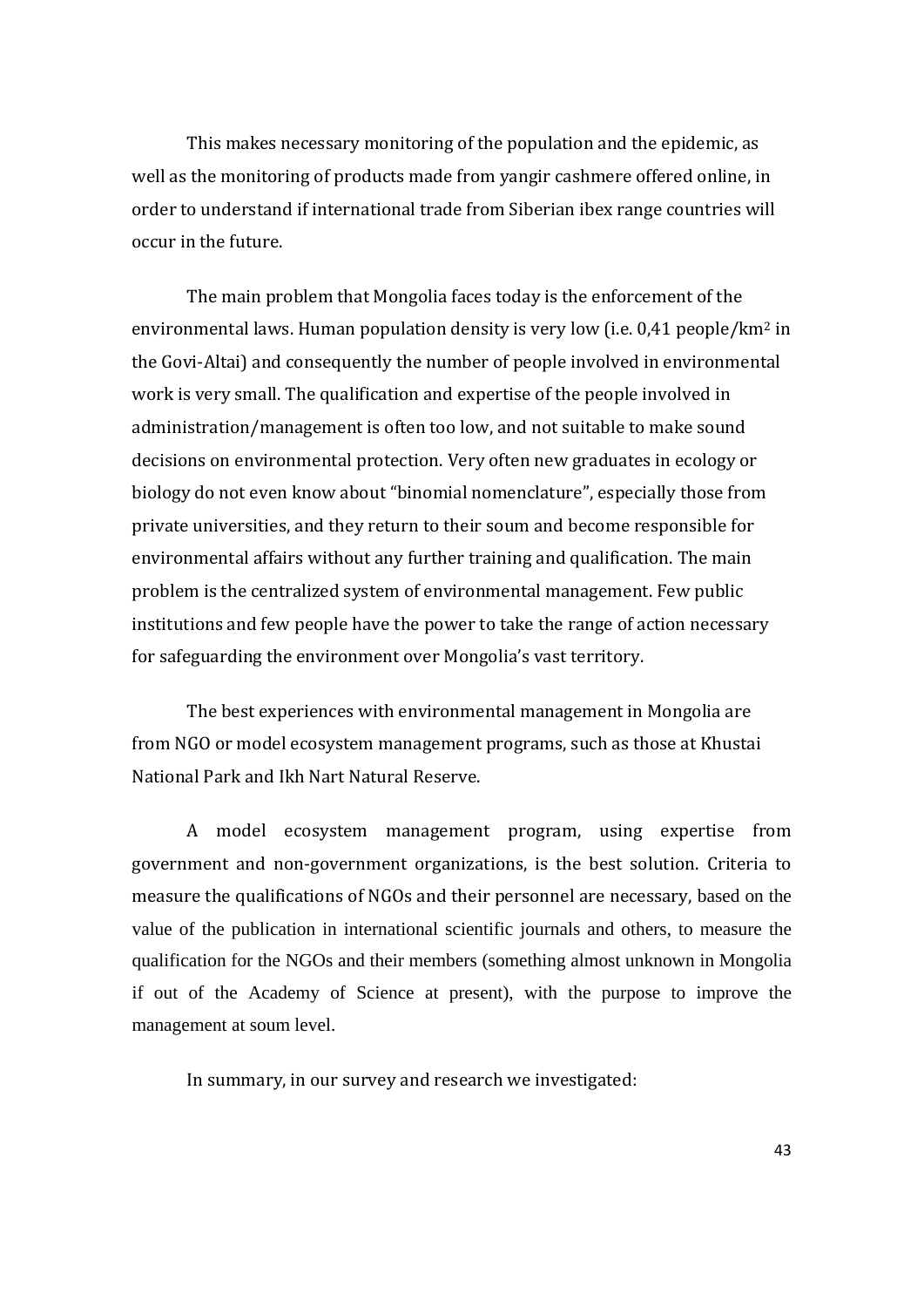- $\cdot$  the international trade of yangir cashmere, its current situation and the potential future changes;
- $\triangleq$  the high level of illegal hunting of Siberian ibex;
- $\cdot$  the natural threat of the scabies epidemic, which is worthy of further investigation.

For these and other environmental issues, we strongly encourage the national authorities to favour a "model ecosystem management program" at the soum level. It will be successful if implemented at the soum level, by NGOs and government organizations, which have at least some expertise and well-qualified personnel to plan and manage the program. It is the only solution that will enable a capillary, constant, and earnest management of the country's environment.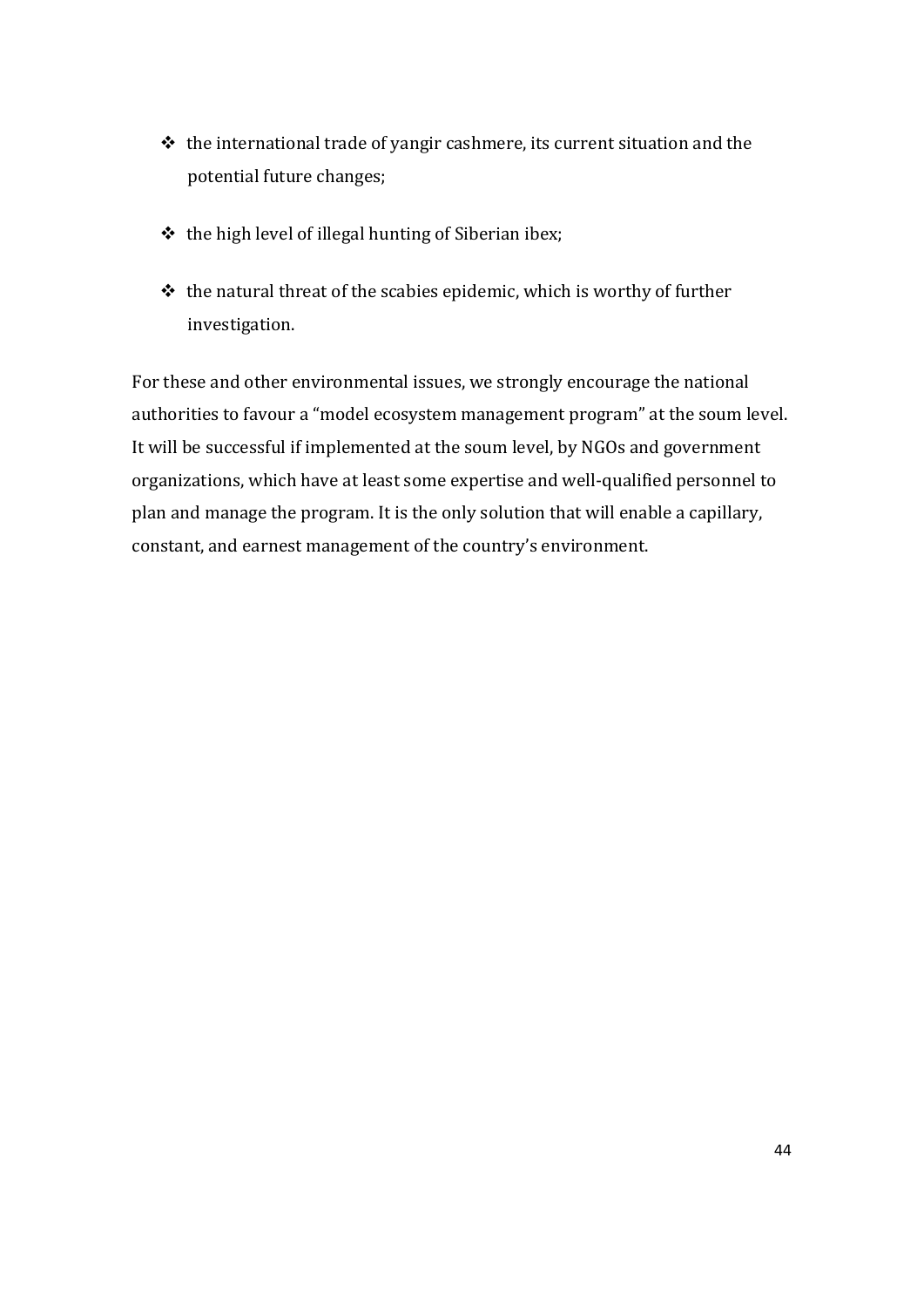## **5.References**

Agrawal A., and Gibson C.C. (1999). Enchantment and Disenchantment: The Role ofCommunity in Natural Resource Conservation. World Development 27, 629-649.

Caswell, H. (1978). Predator-Mediated coexistence: a non equilibrium model. The American naturalist 112, 127-154.

Clark, E., Javzansuren, M., Dulamtseren, S., Baillie, J., Batsaikhan, N., Samiya, R., & Stubbe, E. (. (2006). *Mongolian Red List of Mammals.* London: Zoological Society of London. 

Connell J. H. (1978). Diversity in tropical rain forests and coral reefs. Science 199, 1302‐1310. 

Fedosenko, A., & Blank, D. (2001). Capra sibirica. *Mammalian Species*(675), 1‐13. 

Kazanskaya, E., Kuznetsova, M., & Danilkin, A. (2007). Phylogenetic reconstructions in the genus Capra (Bovidae, Artiodactyla) based on the mitochondrial DNA analysis. *Russian Journal of Genetics, 43*(2), 181‐189. doi:10.1134/S1022795407020135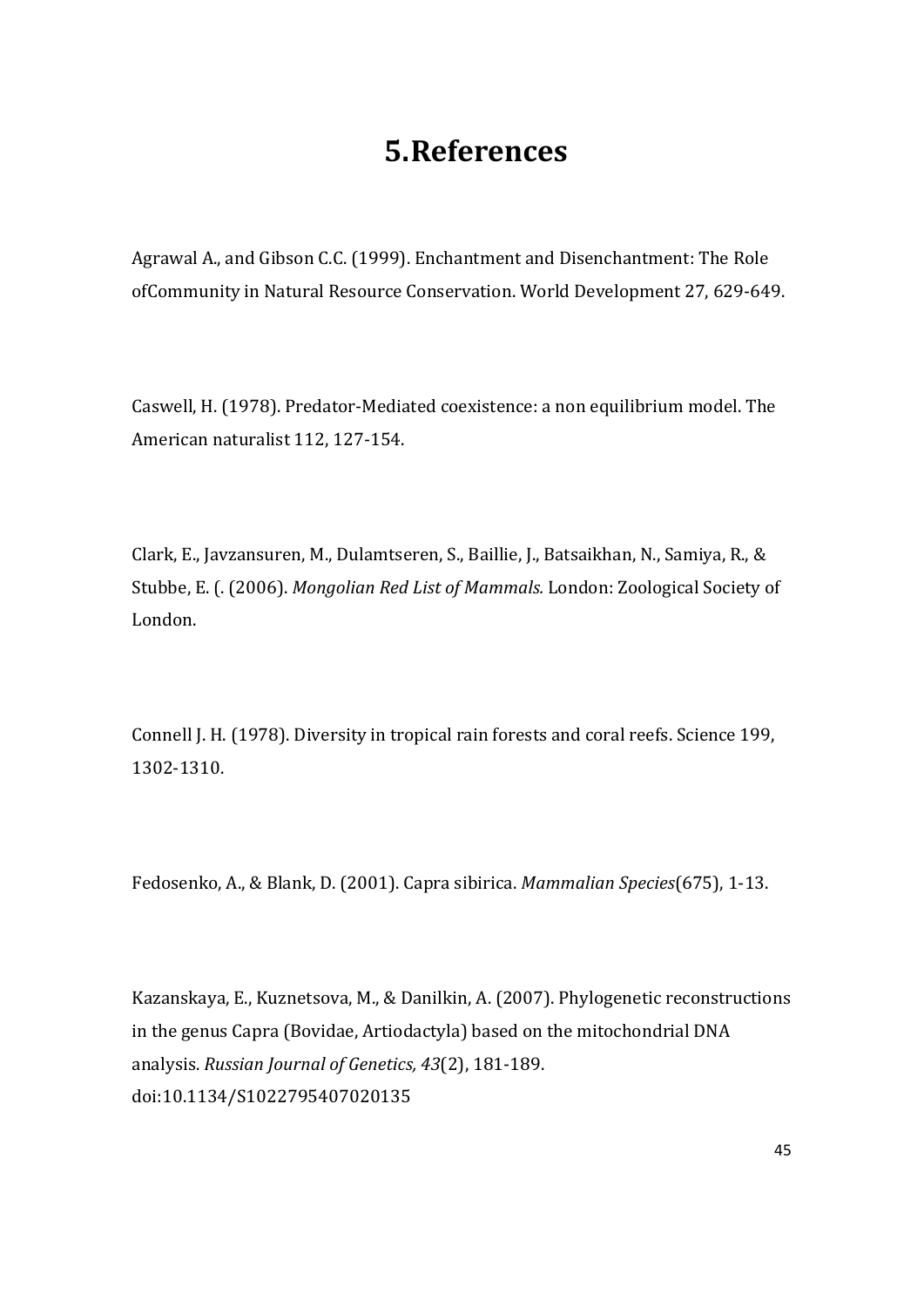Kusimba S. B. (2005). What Is a Hunter-Gatherer? Variation in the Archaeological Record of Eastern and Southern Africa. Journal of Archaeological Research 13, 337‐366. 

Lecraw, D.J., Eddleston, P., Mc Mahon A. 2005. A value chain analysis of the Mongolian cashmere industry. Mongolia Economic Policy Reform and Competitiveness Project (EPRC)

Marrs, R.H., 2004. Policing International Trade in Endangered Species. The CITES Treaty Compliance: Rosalind Reeve. *Biological Conservation* **115:** 171‐171(1).

Pence, D.B., Ueckermann E., 2002. Sarcoptic mange in wildlife. Rev. sci. tech. Off. Int. Epiz., 2002, 21 (2), 385-398.

Phelps, I., Webb, E.L., Bickford, D., Nijman, V., Sodhi, N.S., 2010. Boosting CITES Through Research. *Science* **330:** 1752–1753. 

Pratt, D., Macmillan, D., & Gordon, I. (2004). Local community attitudes to wildlife utilization in the changing economic and social context of Mongolia. *Biodiversity and Conservation, 13* (3), 591‐613. doi:10.1023/B:BIOC.0000009492.56373.cc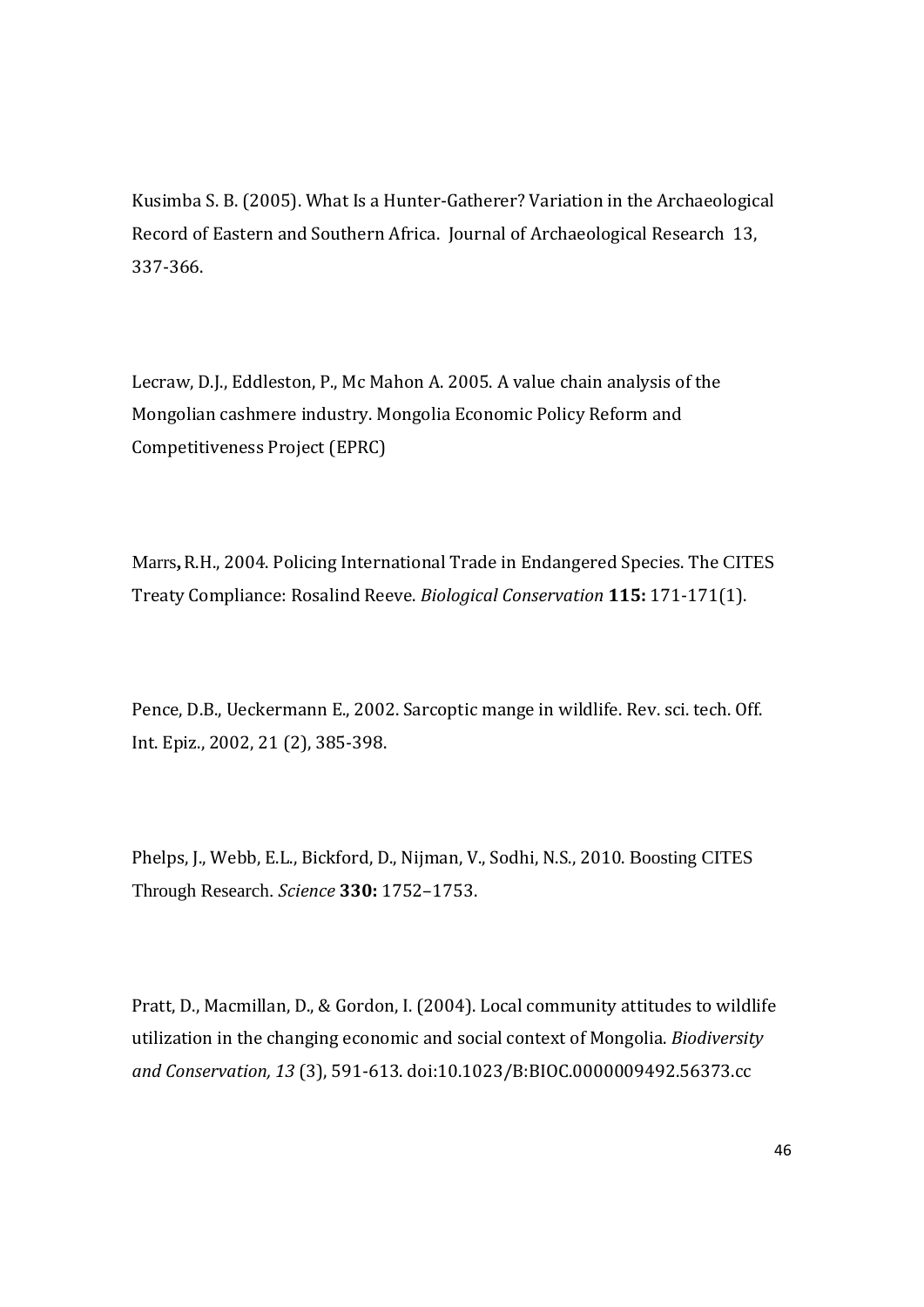Reading, R. & Shank, C. (2008). *Capra sibirica*. In: IUCN 2013. *IUCN Red List of Threatened Species.*

*Version 2013.1.* <www.iucnredlist.org>. Downloaded on 27 March 2013.

Reeve, R., 2006. Wildlife Trade, sanctions and compliance: lessons from the Cites regime. *International Affairs* **82**: 881‐897. 

Sajeva, M., Augugliaro, C., Smith, J.M., Oddo, E., 2013. Regulating Internet Trade in CITES Species. *Conservation Biology* **27**(2): 429‐430. 

Sheehy, D., Sheehy, C., Johnson, D., Damiran, D., & Fiamengo, M. (2010). *Livestock and wildlife in the Southern Gobi Region with special attention to wild ass.* Washington, D.C.: The World Bank.

Songwe, V., Magva, B. 2003. From Goats to Coats: Institutional Reform in Mongolia's Cashmere Sector. World Bank, East Asia and Pacific Region, Poverty Reduction and Economic Management Unit

Wingard, J., & Zahler, P. (2006). *Silent steppe: the illegal wildlife trade crisis in Mongolia.* Washington, D.C.: The World Bank.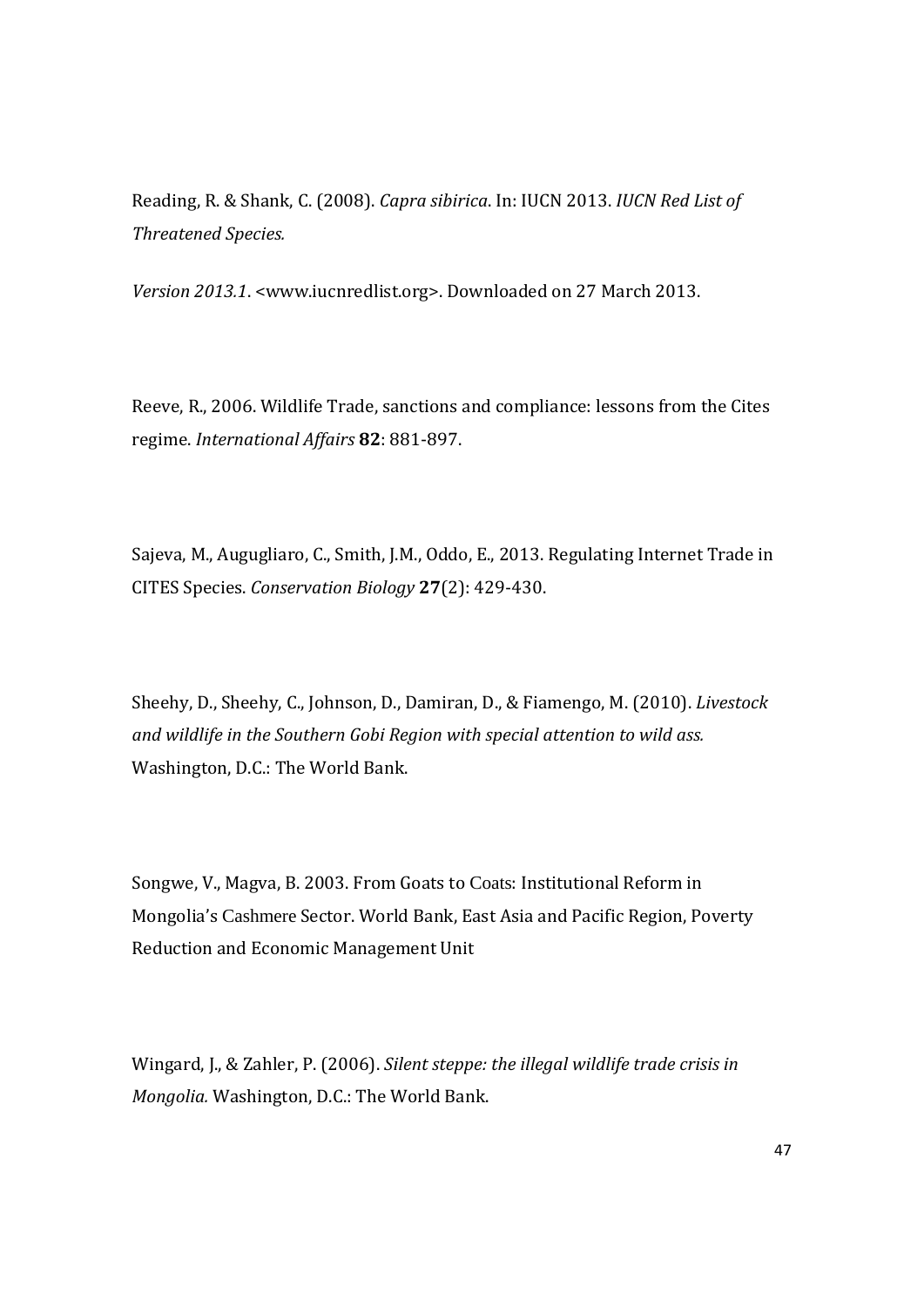# **6.Consulted Web site**

#### en.nso.mn

www.cites.org

www.cia.gov 

IUCN. (2014). *The IUCN Red List of Threatened Species*. Retrieved from http://www.iucnredlist.org/ 

Large Herbivore Network. (2014). Siberian ibex - Capra sibirica. Retrieved from www.lhnet.org/siberian‐ibex 

Species+. (2014). *Capra sibirica*. Retrieved from www.speciesplus.net/#/taxon\_concepts/65566/legal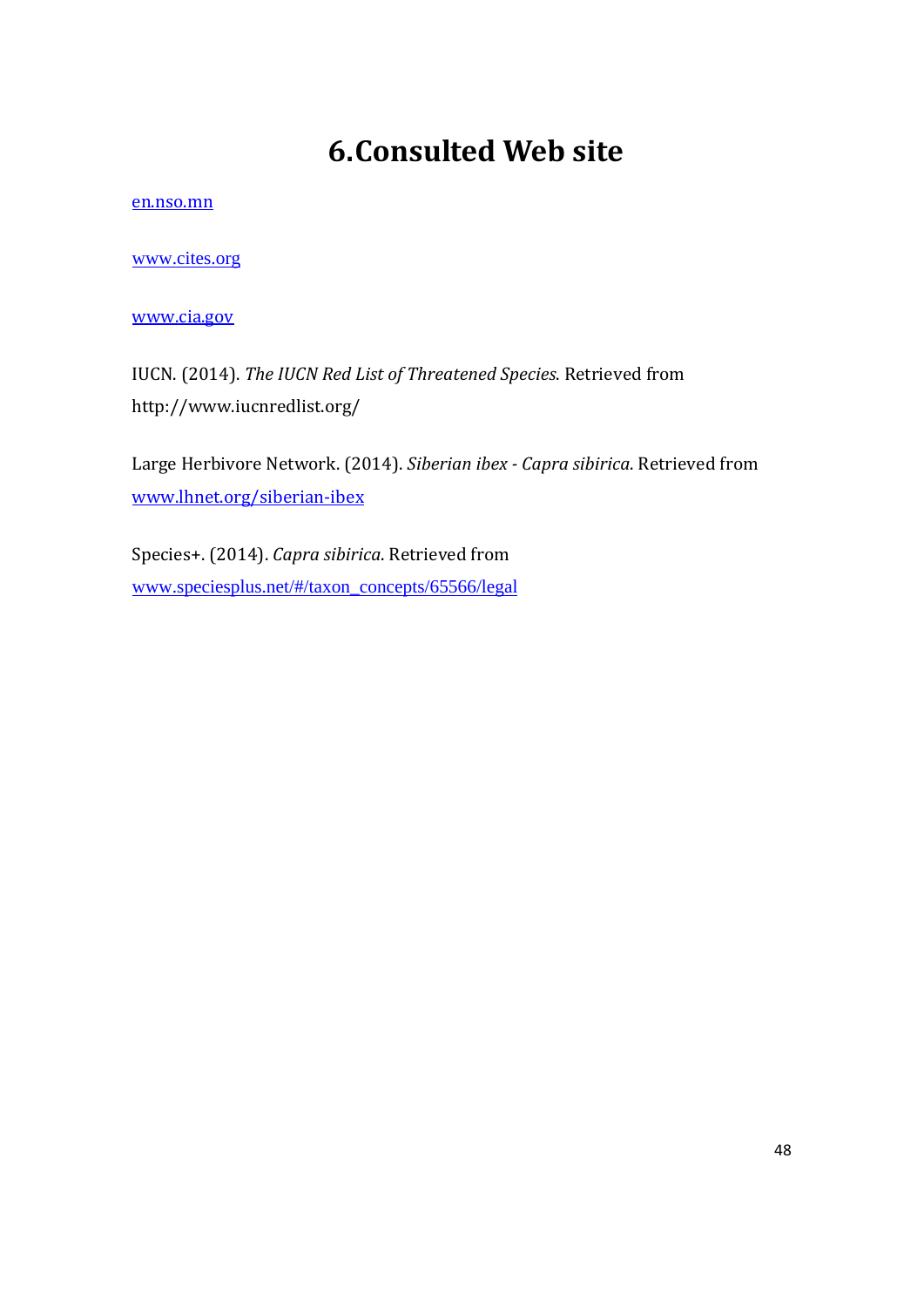# **7.Annex‐1**

List of Yangir items offered online and their sellers/producers (August 2013)

| Item      | Price in<br>euro | Brand/Factory        | Location | Website                                  |
|-----------|------------------|----------------------|----------|------------------------------------------|
|           |                  |                      |          | http://www.brundeviantiran.com/en/nat    |
|           |                  |                      |          |                                          |
| Shawl and |                  | Brun de Vian-        |          | ural-fibres.cfm?i_fib=33-Yangir-blanket- |
| stole     | 1074             | Tiran                | France   | shawl                                    |
| Shawl     |                  |                      |          | http://www.scabal.com/sbnames.php?cat    |
| and stole |                  | Scabal               | UK       | egory=special&id=120                     |
| Shawl     |                  |                      |          |                                          |
| and stole |                  | Matthias Aull        | Germany  | http://aull.de/Yangir                    |
|           |                  | Colombo Textile      |          | https://www.lanificiocolombo.it/Azienda  |
| Coat      |                  | Company              | Italy    | /FibreNobili_it.html                     |
|           |                  |                      |          | http://www.lacasaeconaturale.it/promoz   |
| Blanket   | 2693             | Casa e Natura        | Italy    | ioni/416-piumini-trapunte-coperte        |
|           |                  |                      |          | http://www.elegantlinenspc.com/Wool-     |
| Various   |                  | elegantline          | US       | <b>Blankets.htm</b>                      |
| Stole     | 360              | cashmereblues        | Germany  | http://cashmereblues.com/catalog12/      |
|           |                  | sweet-dreams-        |          | http://www.sweet-dreams-collection-sa-   |
| Blanket   |                  | collection-sa        | France   | francais.com/                            |
|           |                  |                      |          | http://www.willemsen-                    |
|           |                  | willemsen-           |          | duesseldorf.de/exklusive-                |
| Various   |                  | duesseldorf          | Germany  | fasern/Yangir/Yangir.html                |
|           |                  |                      |          | http://www.tobiaspatitz.com/seiten/blac  |
| Various   |                  | <b>Tobias Patitz</b> | Germany  | k-label/06-Yangir.html                   |
|           |                  |                      |          | http://www.shop-e-                       |
| Bow and   |                  |                      |          | mongol.com/en/arrows-mens-size-          |
| arrows    | 390              | e-mongol.com         | Mongolia | han0801081-xml-267-1761.html             |
|           |                  |                      |          | http://www.exodeco.com/en/articles-      |
| Bow and   |                  |                      |          | deco.php?catnom=tools&locnom=mongoli     |
| arrows    |                  | exodeco              |          | a&cat=25&loc=431                         |